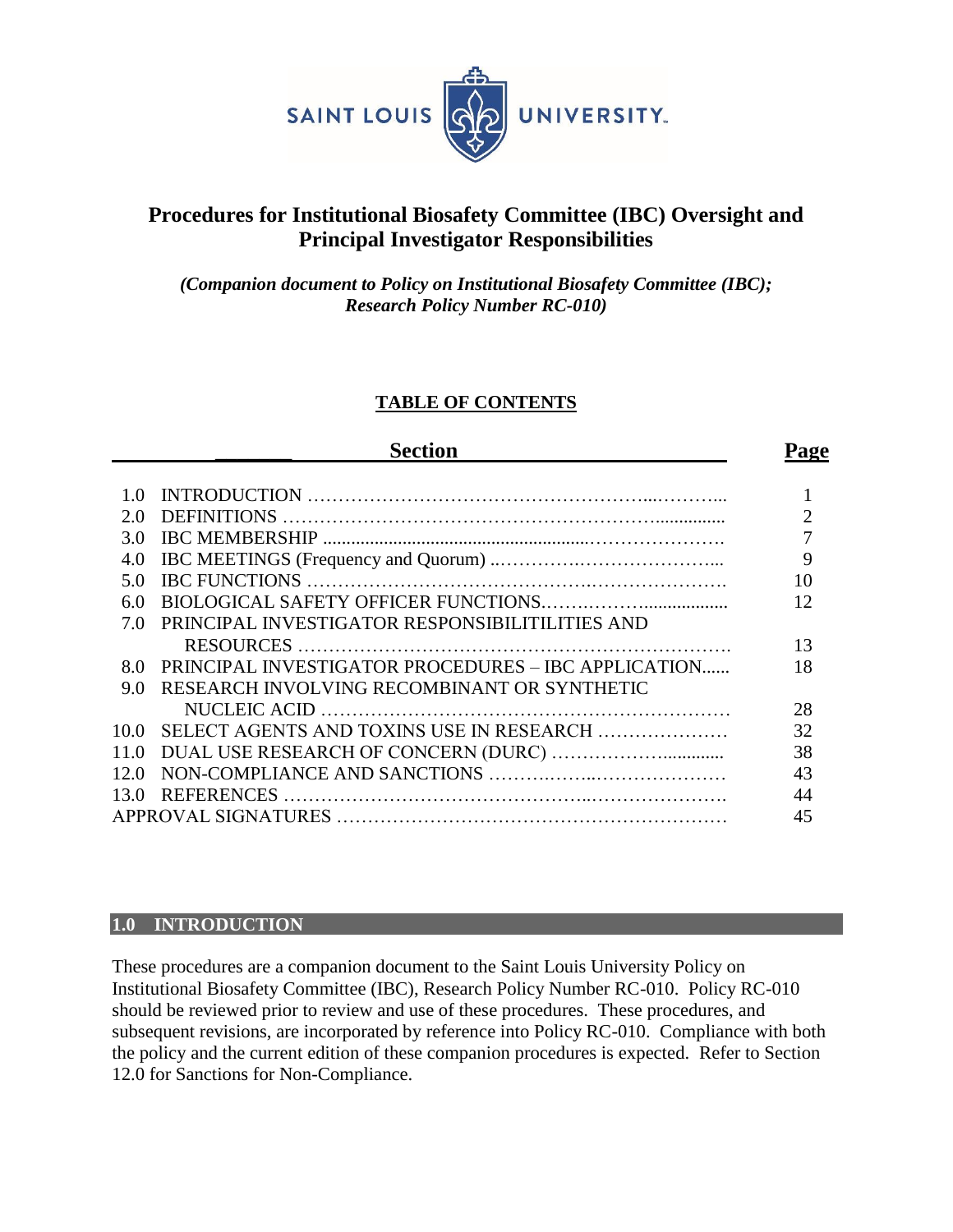#### **2.0 DEFINITIONS**

*[Note: Most of these terms, arranged alphabetically, are also listed in the Policy on Institutional Biosafety Committee, Section 4.0. This list is slightly more comprehensive.]*

- **2.1 AgSAS:** APHIS's **Ag**riculture **S**elect **A**gent **S**ervices.
- **2.2 APHIS:** The U.S. Department of Agriculture's **A**nimal and **P**lant **H**ealth **I**nspection **S**ervice.
- **2.3 Biological Agent:** Any bacteria, viruses, rickettsia, parasites, prions, fungi, toxins, deoxyribonucleic acid (DNA), and ribonucleic acid (RNA), known to be, or suspected of being, hazardous to human, plants, and animals, ALL human-derived and primate-derived biological materials used in research, and any recombinant or synthetic nucleic acid molecules, and cells, organisms, and viruses containing such molecules.

For purposes of this policy and IBC oversight, biological agents also include Risk Group 1 (RG1) biological agents listed below.

- A. RG1 biological agents that could be opportunistic pathogens that may cause infection in the young, the aged, and/or immunodeficient or immunosuppressed individuals.
- B. RG1 biological agents that are known or suspected of being hazardous to animal populations or plants.
- **2.4 Biological Safety Officer (BSO):** An individual appointed by the University to oversee management and implementation of all aspects of the biosafety program, minimizing biosafety and biosecurity risks. The Biological Safety Officer, a full-time position within the Saint Louis University Office of Environmental Health and Safety, is a member of the IBC and serves as the Executive Secretary of the IBC.
- **2.5 Biosafety Level (BSL)**: A description of the level of physical containment and specific work practices (this includes combinations of laboratory work practices and techniques, safety equipment, and laboratory facilities) required to be employed to contain biological agents and to reduce the potential for exposure of laboratory workers, persons outside of the laboratory, and the environment. Each combination is specifically appropriate for the operations performed, the documented or suspected routes of transmission of the infectious agents, and the laboratory function or activity. Biosafety levels are graded from BSL-1 (lowest containment) to BSL-4 (highest containment).
- **2.6 BMBL:** Common abbreviation for CDC/NIH publication: *[Biosafety in Microbiological](http://www.cdc.gov/biosafety/publications/bmbl5/)  [and Biomedical Laboratories](http://www.cdc.gov/biosafety/publications/bmbl5/)*, *5th Edition, December 2009.*
- **2.7 CDC:** The Department of Health and Humans Services' **C**enters for **D**isease **C**ontrol and Prevention.
- **2.8 CDC-DSAT:** The CDC's **D**ivision of **S**elect **A**gents and **T**oxins.
- **2.9 Department of Health and Human Services (HHS):** U.S. Department of **H**ealth and **H**uman **S**ervices.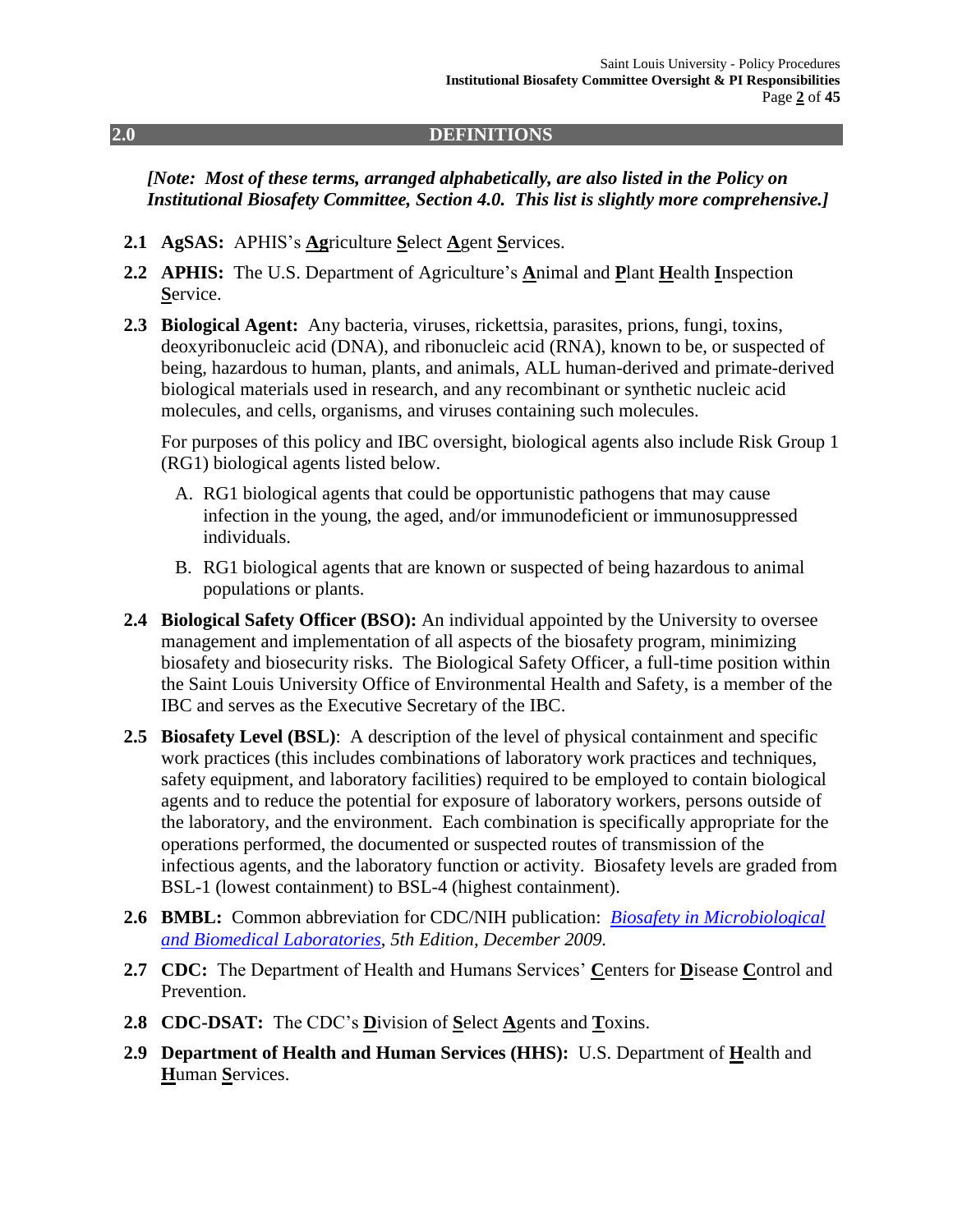**2.10 Dual Use Research of Concern (DURC):** "Life sciences research that, based on current understanding, can be reasonably anticipated to provide knowledge, information, products, or technologies that could be directly misapplied to pose a significant threat with broad potential consequences to public health and safety, agricultural crops and other plants, animals and the environment, materiel, or national security." *(Reference: See Section 13.8)*

In essence, "DURC is life sciences research that is intended to benefit, but which might easily be misapplied to do harm." *(World Health Organization (WHO) – 2016.)*

- **2.11 IBC Coordinator:** Reporting to the Biological Safety Officer, this University position is responsible for the conduct of routine IBC business functions, including screening IBC protocols for completeness and thoroughness, advising Principal Investigators, drafting meeting minutes and other IBC support functions.
- **2.12 Institutional Biosafety Committee (IBC)**: The University committee created consistent with the requirements of the NIH Guidelines to review research involving recombinant or synthetic nucleic acid molecules, including Human Gene Transfer experiments, as well as other research that entails biohazard risks, including DURC. The IBC reports to the Vice President for Research through the IBC Chairperson.
- **2.13 Institutional Contact for Dual Use Research (ICDUR):** An individual designated by the University to serve as an institutional point of contact for questions regarding compliance with and implementation of the requirements for the oversight of DURC as well as the liaison (as necessary) between the University and the relevant U.S. Government funding agencies. The Saint Louis University Biological Safety Officer is designated to serve as the ICDUR. *(Reference: See Section 13.8)*
- **2.14 Institutional Review Entity (IRE):** A committee established by the institution to review Dual Use Research of Concern, as required by the "United States Policy for Institutional Oversight of Life Sciences Dual Use Research of Concern". The Saint Louis University IBC is designated to be the "Institutional Review Entity".
- **2.15 NIH: N**ational **I**nstitutes of **H**ealth. The NIH is one of several health agencies within the Public Health Service, which is an agency within the U.S. Department of Health and Human Services (DHHS).
- **2.16 NIH Guidelines for Research Involving Recombinant or Synthetic Nucleic Acid Molecules (NIH Guidelines)**: The NIH Guidelines detail safety practices and containment procedures for basic and clinical research involving recombinant or synthetic nucleic acid molecules, including the creation and use of organisms and viruses containing recombinant or synthetic nucleic acid molecules.

**Important Note:** *Although not regulatory by definition, compliance with the NIH Guidelines is mandatory.* The NIH Guidelines (in Section I-D) state that, as a condition for NIH funding of recombinant or synthetic nucleic acid molecule research, institutions shall ensure that all such research conducted at or sponsored by the institution, irrespective of the source of funding, shall comply with the *NIH Guidelines*. Failure by one PI at Saint Louis University to follow the NIH Guidelines (whether or not NIH funded) can lead to suspension or termination of NIH funding for all NIH sponsored programs at Saint Louis University.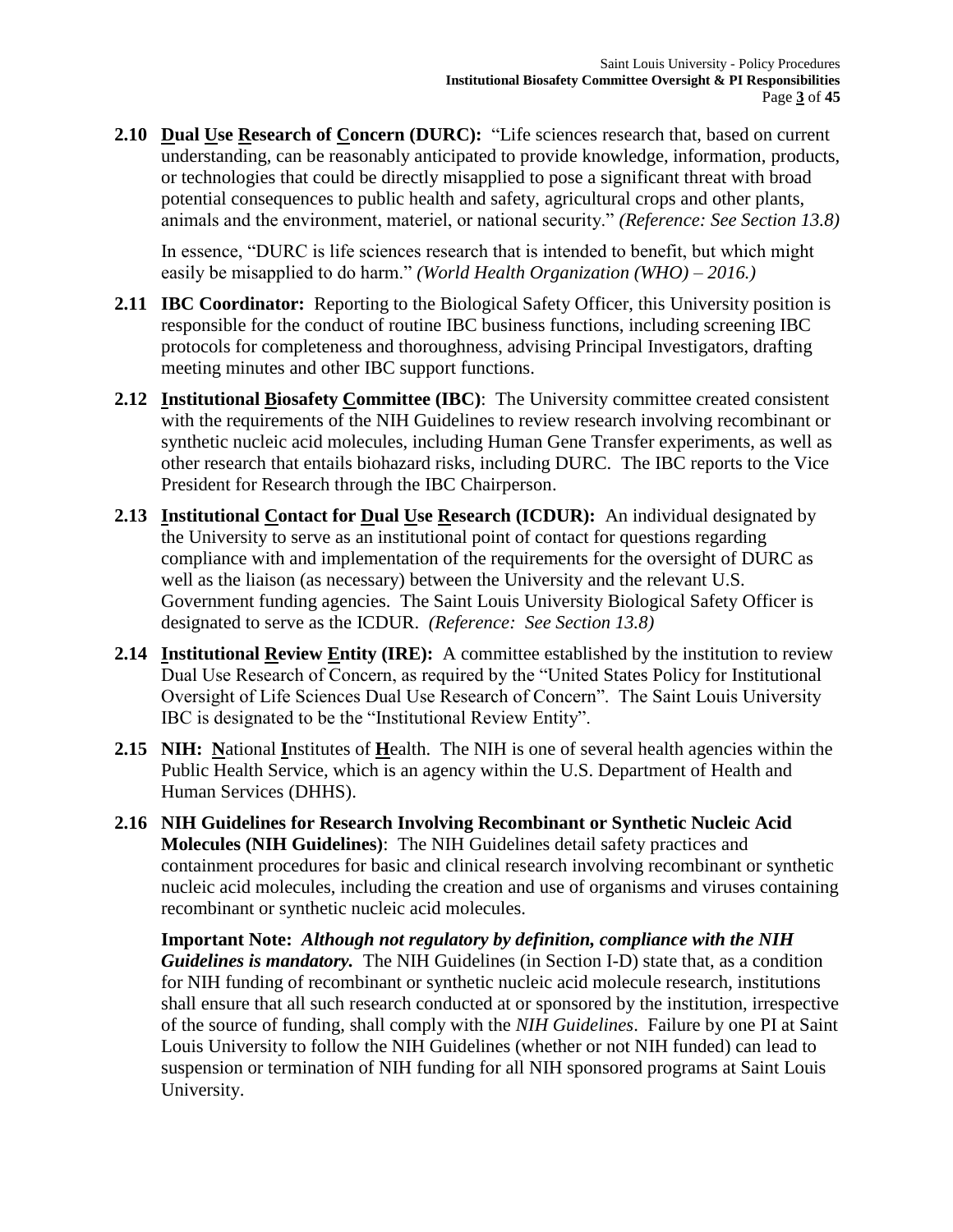- **2.17 Non-hazardous Biological Material:** A biological material that does not meet the definition of "Biological Agent", as defined in Section 2.3 of these procedures.
- **2.18 Office of Biotechnology Activities (OBA)**: The NIH office responsible for promoting sciences, safety and ethics in the development of public policies in the areas of Biomedical Technology Assessment, Biosafety, and Biosecurity. By monitoring research and through consultation, coordination, and analysis, the office develops policies related to:
	- A. The conduct of clinical trials using recombinant and synthetic nucleic acids,
	- B. Biosafety for NIH supported research,
	- C. Biosecurity, including oversight and dual use research, and
	- D. Registration of new stem cells lines for NIH funded research.
- **2.19 Principal Investigator (PI):** Faculty or other lead researcher who is primarily responsible for the conduct of the research requiring IBC approval.
- **2.20 Recombinant DNA Advisory Committee (RAC)**: An NIH advisory committee whose principal role is to provide advice and recommendations to the NIH Director on (1) the conduct and oversight of research involving recombinant DNA, including the content and implementation of the NIH Guidelines, and (2) other NIH activities pertinent to recombinant DNA technology. A major element of this role is to examine the science, safety and ethics of clinical trials that involve the transfer of recombinant DNA to humans.
- **2.21 Recombinant and Synthetic Nucleic Acid Molecules**: Under the current NIH Guidelines, these are:
	- A. Molecules that (1) are constructed by joining nucleic acid molecules and (2) that can replicate in a living cell, i.e., recombinant nuclei acids;
	- B. Nucleic acid molecules that are chemically or by other means synthesized or amplified, including those that are chemically or otherwise modified but can base pair with naturally occurring nucleic acid molecules, i.e., synthetic nucleic acids, or
	- C. Molecules that result from the replication of those described in A. or B. above.
- **2.22 Registered Entity:** Any government agency (Federal, State or local), academic institution, corporation, company, partnership, society, association, firm, sole proprietorship, or other legal entity that has submitted the information requested in APHIS/CDC Form 1 (registration application packet) to CDC and has been issued a certificate of registration (approval) issued by the HSS Secretary. (Saint Louis University is a registered entity.)
- **2.23 Registered Individual:** Any person for whom a "Notice of Approval for Access to Select Agents and/or Toxins for (named individual)" has been issued by HSS to the registered entity's RO for the named individual. Such approvals require satisfactory completion of a Security Risk Assessment (SRA) by the FBI and are valid for 3 years unless terminated sooner by Saint Louis University.
- **2.24 Responsible Official (RO)**: The Responsible Official (RO) is the individual designated by the University and approved by the U.S. Department of Health and Human Services with the authority and control to ensure compliance with the select agent regulations (42) CFR Part 73, 9 CFR Part 121, and 7 CFR Part 331). The RO has been designated as the primary contact for compliance with the select agent regulations, including the registration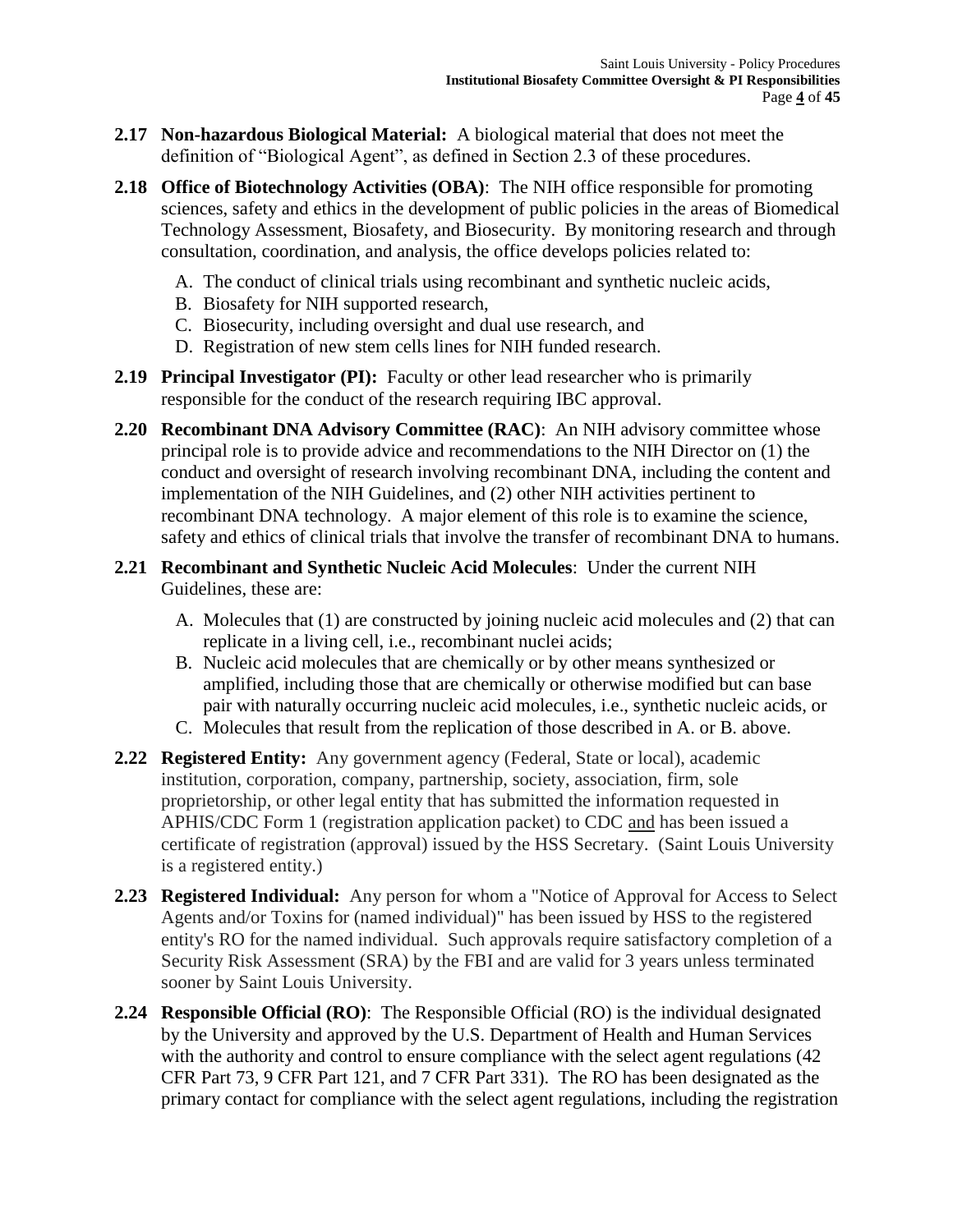of select agents with the CDC-DSAT, or AgSAS when applicable. The RO is also the person responsible and authorized to transfer and receive select agents on behalf of University researchers. The Saint Louis University Biological Safety Officer is designated as the RO at Saint Louis University.

- **2.25 Risk Groups (RGs):** Categories of biological agents based on their relative pathogenicity for healthy adult humans, as defined in the NIH Guidelines, that are used in making risk assessments, according to the following criteria:
	- **Risk Group 1 (RG1)** agents are not associated with disease in healthy adult humans.
	- Risk Group 2 (RG2) agents are associated with human disease which is rarely serious and for which preventive or therapeutic interventions are *often* available.
	- **Risk Group 3 (RG3)** agents are associated with serious or lethal human disease for which preventive or therapeutic interventions *may* be available.
	- **Risk Group 4 (RG4)** agents are likely to cause serious lethal human disease for which preventive or therapeutic interventions are *not usually* available.

Refer to the NIH Guidelines, available at the following WEB site, for additional details: [NIH Guidelines.](http://osp.od.nih.gov/office-biotechnology-activities/biosafety/nih-guidelines)

Risk groups are the result of a classification of microbiological agents based on their association with, and resulting severity of, disease in humans. The risk group of an agent is one factor considered in association with mode of transmission, procedural protocols, experience of staff, and other factors in determining the BSL in which the work will be conducted.

- **2.26 Security Risk Assessment:** A required element of the HHS approval for select agent and/or toxin access. In order to become a registered individual, a person must first undergo a Security Risk Assessment (SRA) completed by the FBI, Criminal Justice Information Services Division (CJIS). This process is initiated through Saint Louis University's RO and requires that the individual complete form FD-961 and be fingerprinted. Upon completion of the SRA by CJIS, the information is communicated to HHS, where the final determination and approval for select and/or toxin access is made.
- **2.27 Select Agents and Toxins:** Any one of a number of microorganisms or toxins listed by CDC at [Select Agents and Toxins List.](http://www.selectagents.gov/SelectAgentsandToxinsList.html) (Click on the hyperlinks for details.) The term "select agent" also includes nucleic acids that can produce infectious forms of any of the select agent viruses and recombinant nucleic acids that encode for the functional form(s) of any of the select agent toxins. Anticipated use of any select agents involving importation to Saint Louis University, or exportation from Saint Louis University, requires registration with the CDC-DSAT (or AgSAS as applicable) in advance, through the University's RO. Approval from the CDC-DSAT must be received through the RO before those activities can commence.
- **2.28 Select Agent Regulations:** Regulations defining biological organisms and toxins that are of potential use to terrorists, and which must be registered with the CDC prior to importation to the University or exportation from the University, and for which there must be an established compliance program in place. *These rules are codified at* [42 CFR Part](http://www.ecfr.gov/cgi-bin/text-idx?tpl=/ecfrbrowse/Title42/42cfr73_main_02.tpl)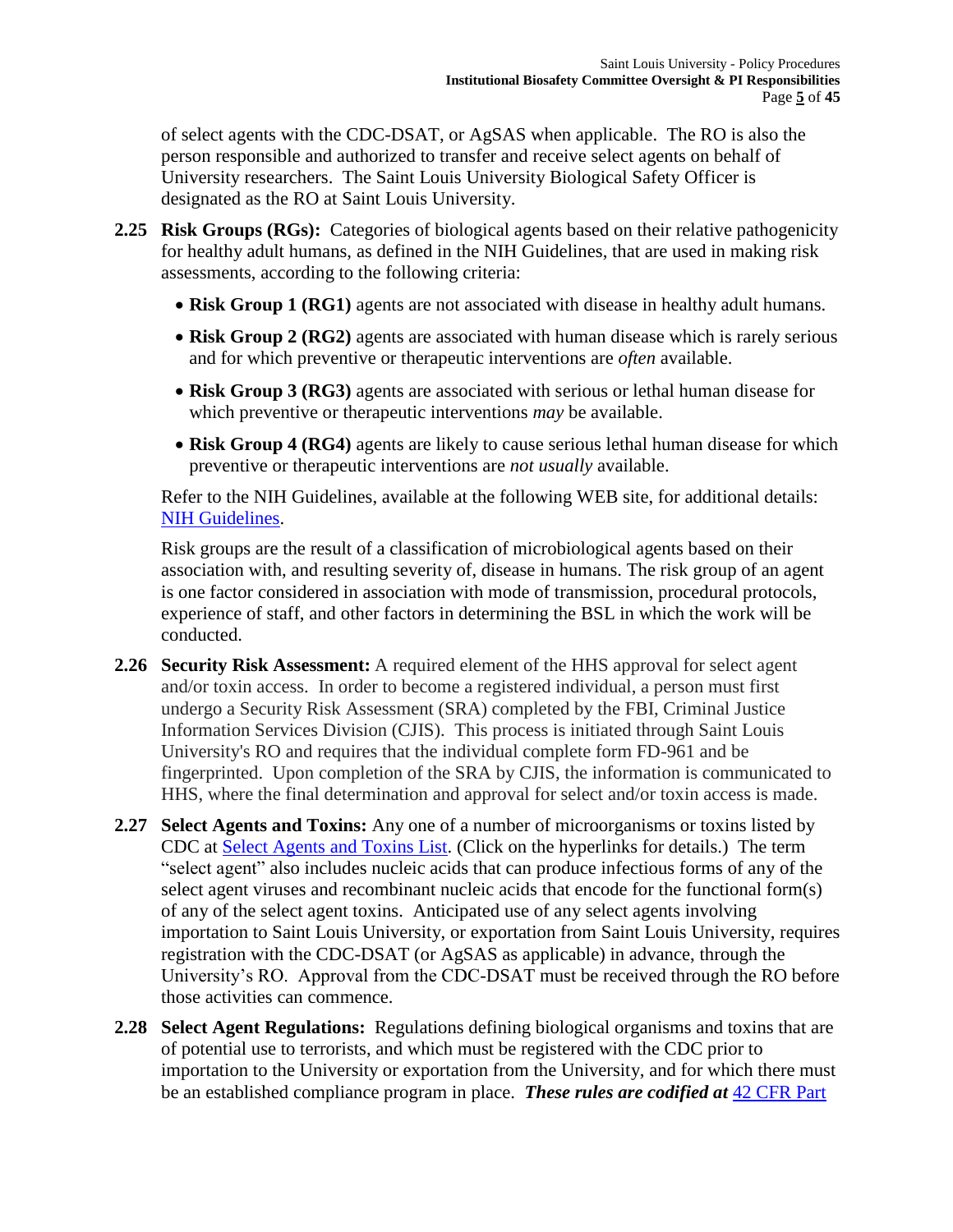73 - [Select Agents and Toxins.](http://www.ecfr.gov/cgi-bin/text-idx?tpl=/ecfrbrowse/Title42/42cfr73_main_02.tpl) (Click on hyperlink for details).

Non-compliance with the Select Agent Regulations can result in loss of NIH funding, as well as civil penalties. *IMPORTANT! See the following WEB link for important details that may be applicable to your research:* [http://www.selectagents.gov/.](http://www.selectagents.gov/)

*[Note: Select Agent regulations are also codified specific to Animals and Animal Products at [9 CFR Part 121](http://www.ecfr.gov/cgi-bin/retrieveECFR?gp=1&SID=b9126e9fba23e3e7933354a1d2630d72&ty=HTML&h=L&n=9y1.0.1.5.58&r=PART) and specific to Agriculture at 7 CFR Part 331.]*

**2.29 Tier 1 Select Agents and Toxins:** A subcategory of select agents and toxins that are subject to additional regulatory requirements, including increased security and personnel suitability assessments. Refer to the CDC Select Agents and Toxins list. Contact the Biological Safety Officer (and Responsible Official) for additional information.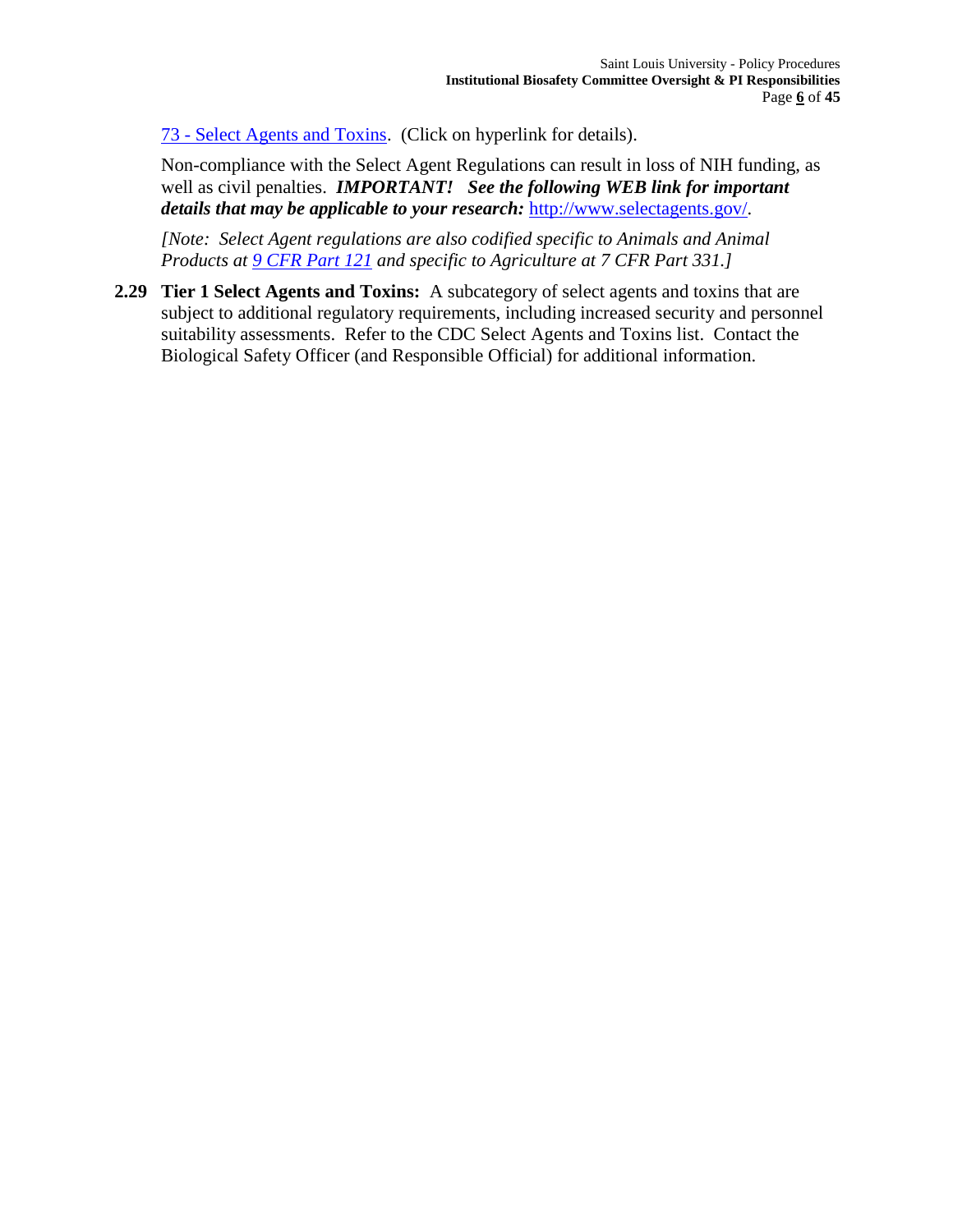#### **3.0 IBC MEMBERSHIP**

- **3.1 IBC Membership:** Appointments made to the Institutional Biosafety Committee by the Vice President for Research shall include at least five members so selected that they collectively have experience and expertise in biohazard control and recombinant or synthetic nucleic acid molecule technology and the capability to assess the safety of research involving biohazardous agents (inclusive of all select agents), as well as recombinant or synthetic nucleic acid molecule research, including human gene transfer trials, and to identify any potential risk to public health or the environment. The Committee membership shall include:
	- **A.** Animal Containment Expertise: At least one individual with expertise in animal containment principles.
	- **B.** Biological Safety Officer: The University's Biological Safety Officer, who is an individual trained and experienced in microbiological techniques, and related safety procedures. The BSO serves as the Executive Secretary of the IBC. The BSO also serves as the CDC Select Agent Program Responsible Official (RO) and the Institutional Contact for Dual Use Research (ICDUR).
	- **C.** Community Representatives: At least two members not otherwise affiliated with the University who represent the interests of the surrounding community with respect to health and protection of the environment. The extra-University members should be knowledgeable in the basic principles of microbiology and of recombinant or synthetic nucleic acid molecule technology or capable of assimilating these principles within the context of their applicability to the surrounding community and the general public.
	- **D.** Director of Employee Health: The University's Director of Employee Health, who is responsible for Occupational Health Program compliance, including vaccinations, respiratory protection program, as well as other important occupational health and compliance program elements.
	- **E.** Director of Environmental Health and Safety: The University's Director of Environmental Health and Safety, who is responsible for overall implementation of University safety programs as related to protection of workers and the surrounding community from environmental risks.
	- **F.** Plant Expertise: At least one individual with expertise in plant, plant pathogen, or plant containment principles; if research is to be conducted involving recombinant or synthetic nucleic acid molecules in plants.
	- **G.** Research Scientists: There shall be three or more research scientists with expertise in recombinant or synthetic nucleic acid molecule technology, biological safety, and physical containment in order to ensure the competence necessary to review and approve recombinant or synthetic nucleic acid molecule research activities.
	- **H.** Research Technical Staff: There shall be at least one member representing the laboratory technical staff.
	- **I.** Other ad hoc Members/Consultants: Additional individuals knowledgeable in institutional commitments and policies, applicable law, standards of professional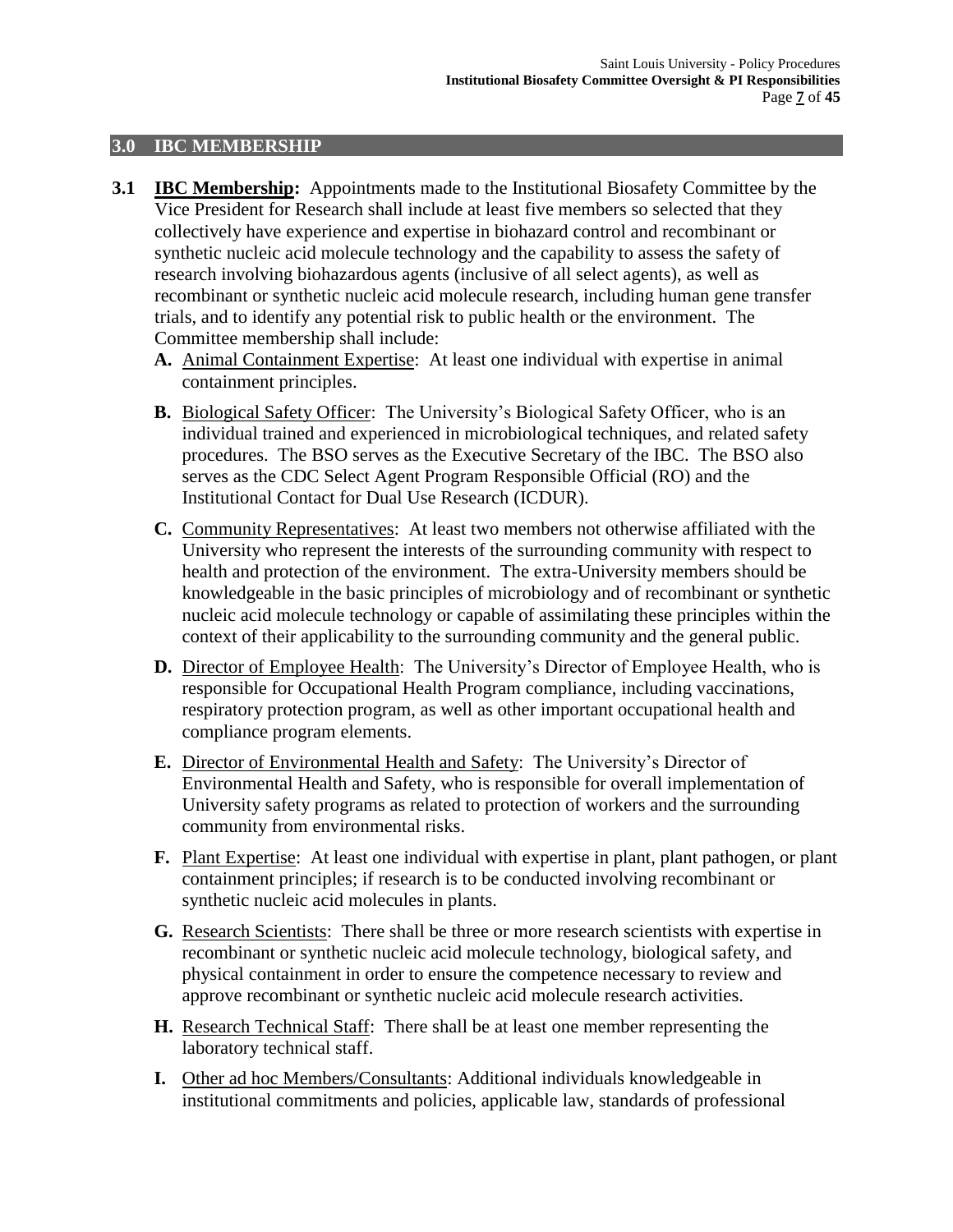conduct and practice, community attitudes, and the environment will be utilized as consultants or ad hoc members of the committee on an as-needed basis.

- **3.2 Chairperson and Vice Chairperson:** The Vice President for Research shall appoint a Committee Chairperson and a Vice Chairperson. The Vice Chairperson shall be selected from among the members to fulfill the role of Acting Chairperson if the Chairperson is not available.
- **3.3 IBC Membership Terms:** Appointment to the Institutional Biosafety Committee is for three years from date of appointment and is automatically extended until reappointed or until a successor is named and duly appointed.
- **3.4 Conflict of Interest:** No member of the IBC or IRE may be involved (except to provide information requested by the IBC or IRE, respectively) in the review or approval of a project in which he/she has been or expects to be engaged or has a direct financial interest.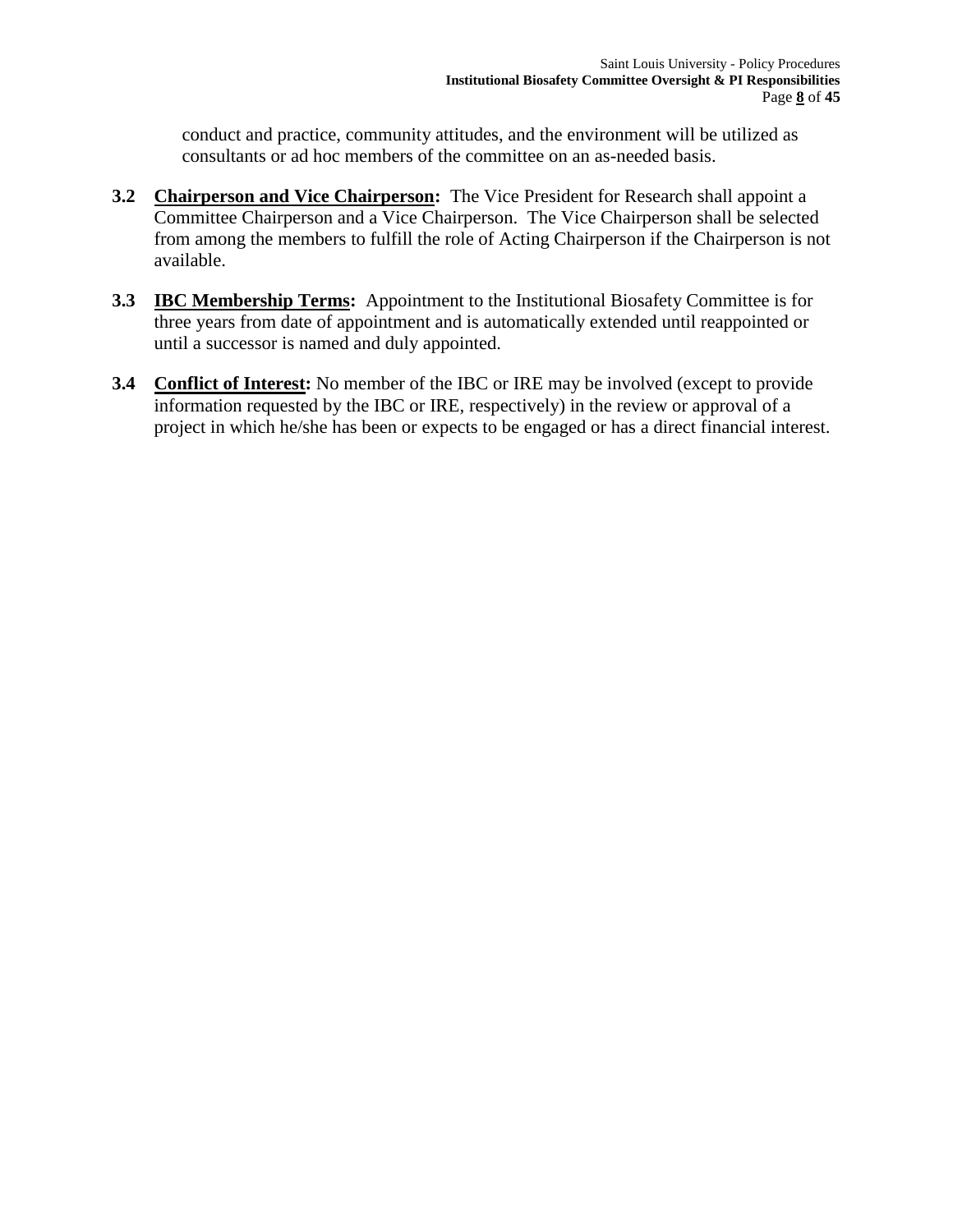#### **4.0 IBC MEETINGS**

#### **4.1 IBC Meeting Frequency:**

- **A. Regular Meetings**: In order to facilitate expeditious review of research investigator protocol applications, and to conduct other committee business, the IBC shall have regularly scheduled meetings, at least monthly.
- **B. Ad hoc Meetings**: To enhance expeditious review of research protocol application submissions or resubmissions between regularly scheduled meetings, ad hoc meetings will be scheduled as practical, taking into consideration IBC membership availability.
- **C. Cancellation of Regular Meetings**: In the event there is no committee business to discuss, the regularly scheduled IBC meeting may be cancelled prior to the meeting without notice to the University community. Notwithstanding cancellation of a regularly scheduled meeting, ad hoc meetings will be scheduled if needed.
- **4.2 IBC Meeting Quorum:** A quorum is required in order to conduct routine committee business. In order to establish a quorum:
	- **A.** The number of committee members present must equal one more than half of the total committee membership;
	- **B.** The Committee Chairperson or Vice Chairperson must be present;
	- **C.** The Biological Safety Officer (or his/her alternate) or the Director of Environmental Health and Safety must be present.

*[Note: The Biological Safety Officer MUST be present if the meeting agenda includes research at BSL-3, or large scale (greater than 10 liters).]*

- **D.** At least one community representative must be present.
- **E.** Three (3) research scientist members.
- **F.** If research involving animals is to be considered, at least one individual with expertise in animal containment principles is required to be present (this requirement may be met by one or more of the research scientist members if so qualified).
- **G.** If research involving recombinant or synthetic nucleic acid molecules in plants is to be considered, at least one individual with expertise in plant, plant pathogen, or plant containment principles is required to be present.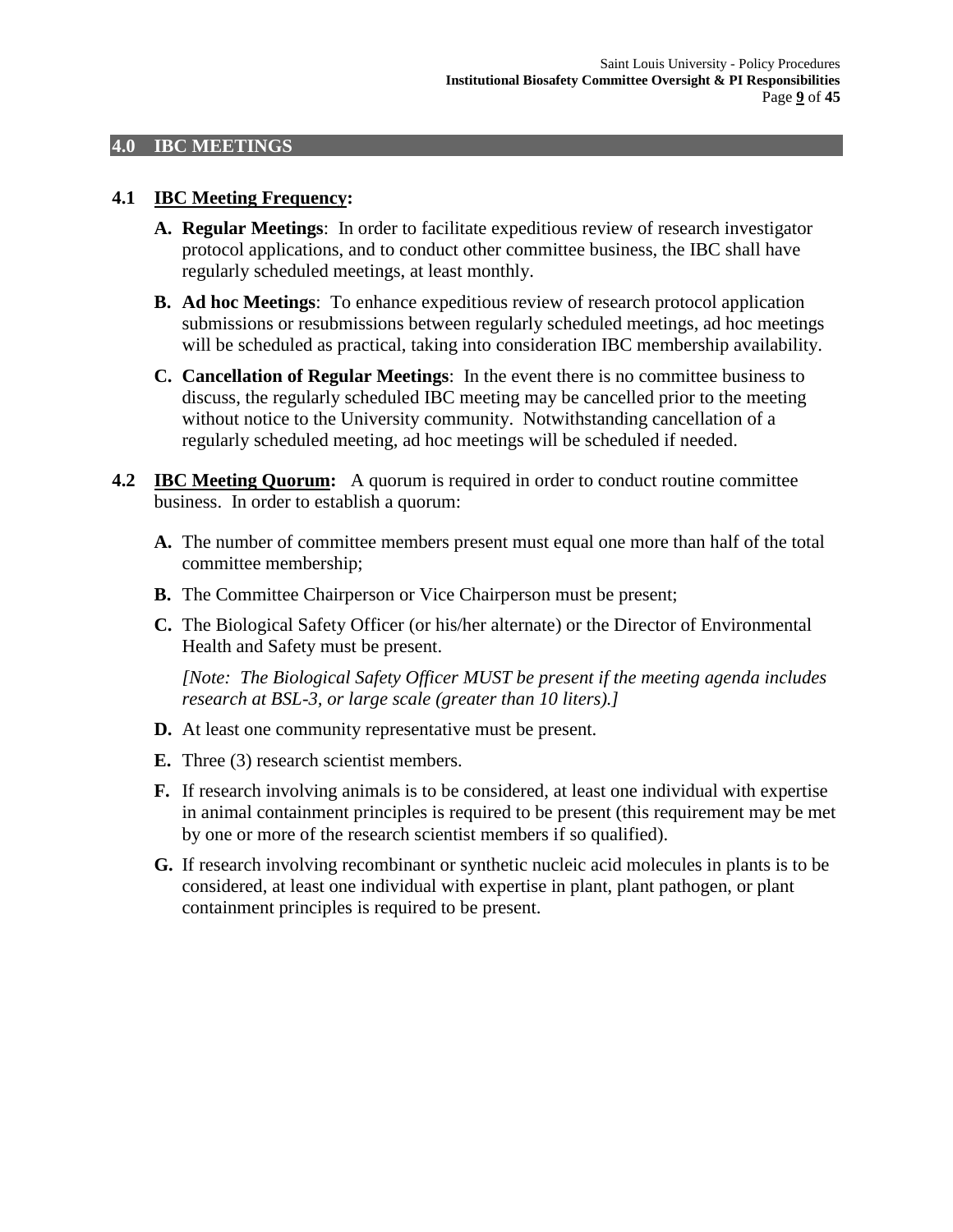#### **5.0 IBC FUNCTIONS**

- **5.1 IBC Review Functions:** The IBC functions to review research involving biological agents, including select agents, and DURC, serving as the University's IRE. The IBC also reviews recombinant or synthetic nucleic acid molecule research conducted at or sponsored by Saint Louis University for compliance with the NIH Guidelines, and approves those research projects that are found to conform to the NIH Guidelines. The review shall include:
	- **A.** Independent assessment of the biosafety containment levels required by the BMBL and/or NIH Guidelines, as applicable.
	- **B.** Assessment of the facilities, procedures, practices, and training and expertise of personnel involved in research involving biological agents and/or recombinant or synthetic nucleic acid molecule research.
	- **C.** For human gene transfer:
		- 1. Ensuring that all aspects of Appendix M of the NIH Guidelines (*Points to Consider in the Design and Submission of Protocols for the Transfer of Recombinant or Synthetic Nucleic Acid Molecules into One or More Human Research Participants*) have been appropriately addressed by the PI.
		- 2. Ensuring that no research participant is enrolled in a human gene transfer experiment until the RAC review process has been completed, IBC approval has been obtained, and Institutional Review Board (IRB) approval has been obtained, and all applicable regulatory authorizations have been obtained.
		- 3. For human gene transfer protocols selected for public RAC review and discussion, consideration of the issues raised and recommendations made as a result of this review and consideration of the PI's response to the RAC recommendations.
		- 4. Ensuring that final IBC approval is granted only after the RAC review process has been completed.
		- 5. Ensuring compliance with all surveillance, data reporting, and adverse event reporting requirements set forth in the NIH Guidelines.
	- **D.** Notifying the PI of the results of the IBC's review and approval.
	- **E.** Periodically reviewing biohazard and recombinant or synthetic nucleic acid molecule research conducted at the University to ensure compliance with OSHA requirements, select agent regulations, the NIH Guidelines, and all other applicable safety standards and guidelines.
	- **F.** Adopting emergency plans covering accidental spills and personnel contamination resulting from biohazards and recombinant or synthetic nucleic acid molecule research.
	- **G.** Reporting any significant problems with or violations of the NIH Guidelines and any significant research-related accidents or illnesses to the appropriate institutional official and NIH/OBA within 30 days, unless the IBC determines that a report has already been filed by the PI.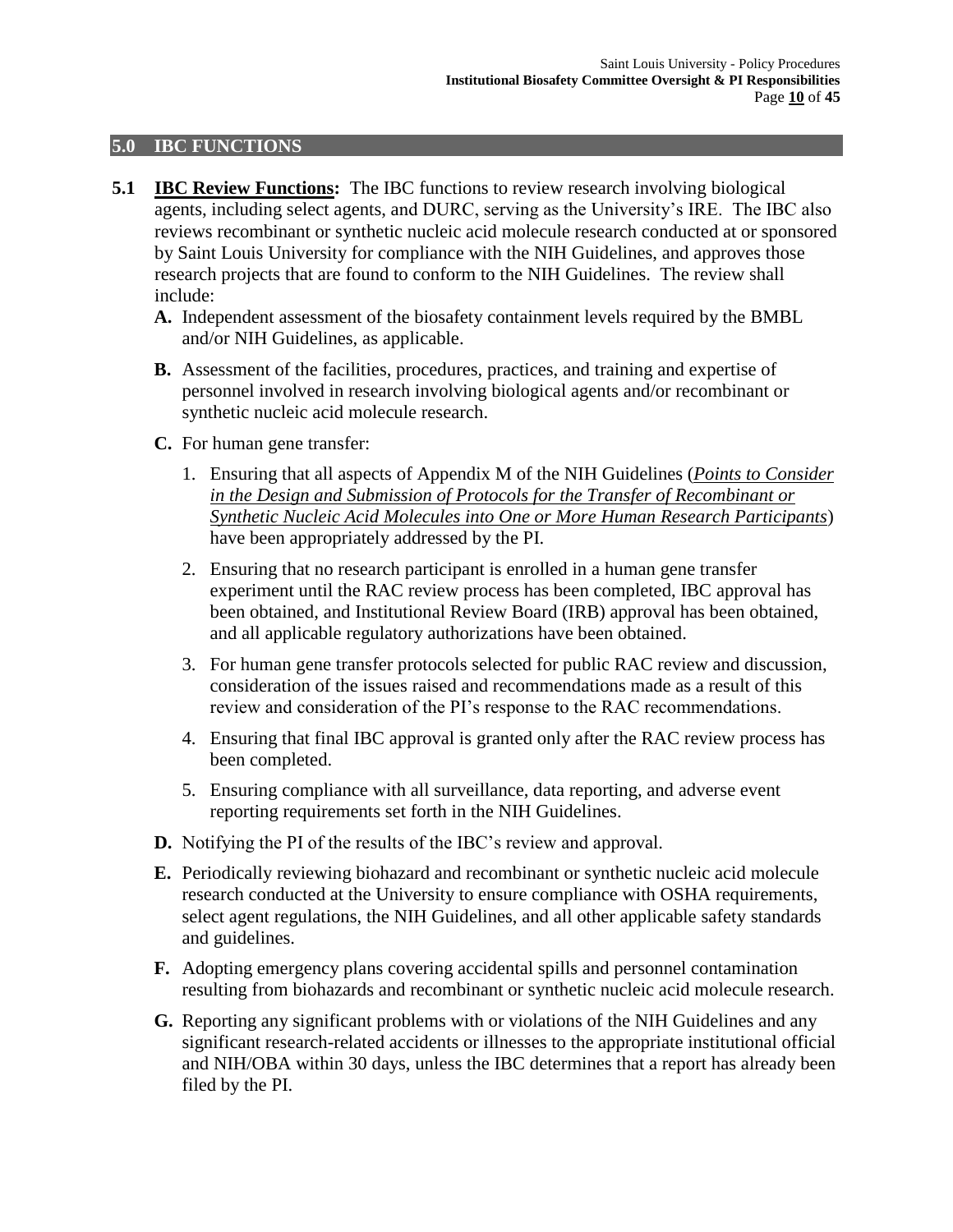- **5.2 IBC Review Decisions:** The IBC can make four types of decisions regarding a submitted protocol: 1) full approval, 2) contingent approval, 3) tabled, and 4) disapproval. The committee will return protocols to the PI when they are either contingently approved or deferred, along with suggestions for revision and/or requests to incorporate additional information or safeguards. (See Section 8.12 of these procedures for additional details regarding IBC approvals and other actions following review of IBC research application protocols.) If returned for revision, the PI may request, in writing, a review of points with which he/she disagrees, and a meeting between the PI and the IBC may be scheduled.
- **5.3 Institutional Review Entity (IRE) DURC Review Functions:** In its role as the "Institutional Review Entity" (IRE), the IBC reviews applicable research, consistent with the expectations delineated in the current "United States Policy of Institutional Oversight of Life Sciences Dual Use Research of Concern". In as much as practical, the IRE meetings and discussions will occur separate from the IBC meetings and discussions, though both meetings may be held sequentially. IRE meeting minutes will be recorded separate from the IBC meeting minutes. *(See Section 11.0 for details.)*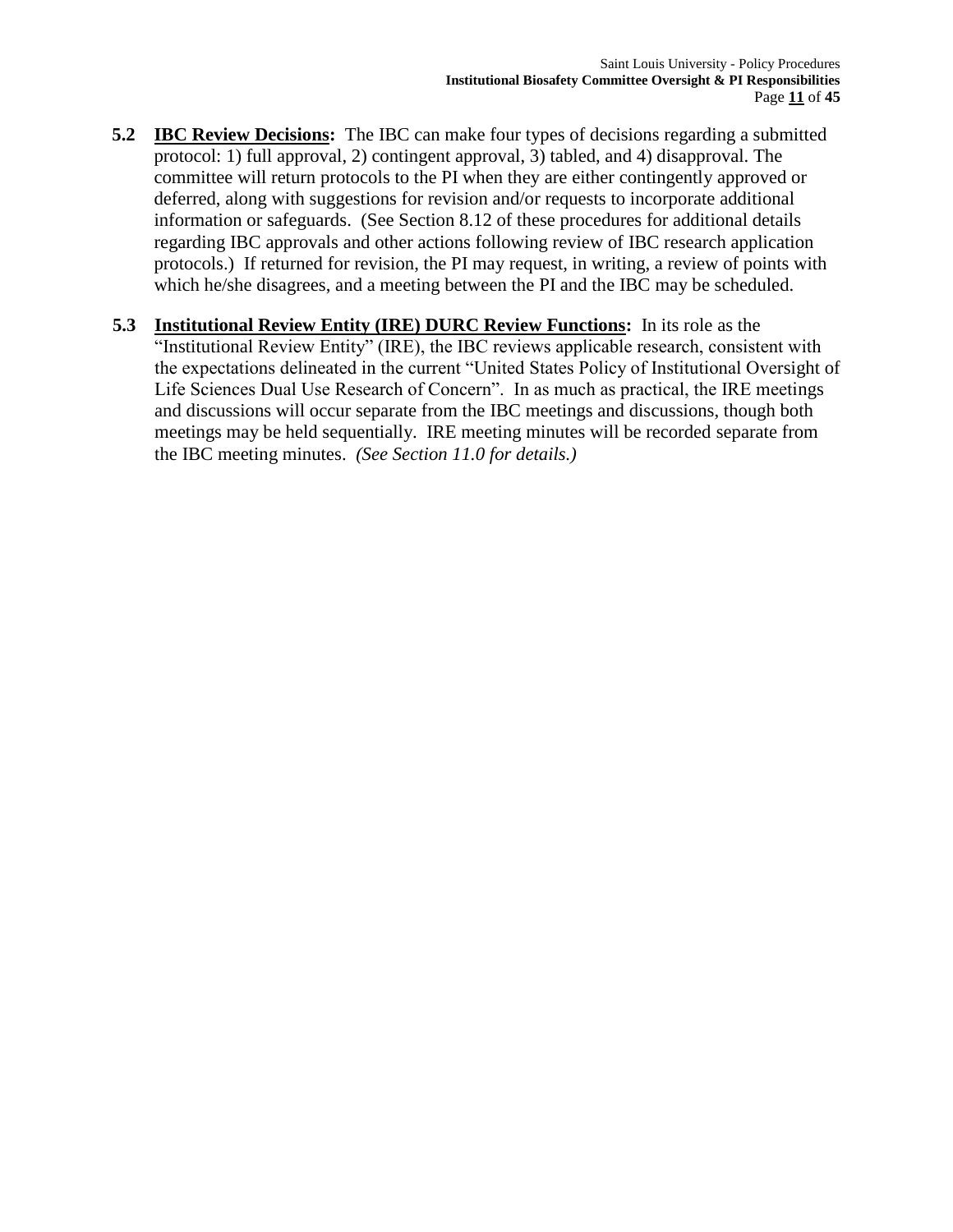## **6.0 BIOLOGICAL SAFETY OFFICER FUNCTIONS**

- **6.1 Biological Safety Officer:** The Saint Louis University Biological Safety Officer, employed in the Office of Environmental Health and Safety, oversees the management of biosafety risks. The Biological Safety Officer is responsible for and/or oversees:
	- **A. Inspections:** Periodic inspection to ensure that laboratory biological safety standards are rigorously followed.
	- **B. Reporting:** Reporting to the IBC and the Director of Environmental Health and Safety any significant problems, violations of the NIH guidelines, and any significant research-related accidents or illnesses of which the Biological Safety Officer becomes aware unless the Biological Safety Officer determines that a report has already been filed by the PI.
	- **C. Emergency Plans:** Developing emergency plans for handling accidental spills and personnel contamination and investigating laboratory accidents involving biohazard agents, including select agents, and any recombinant or synthetic nucleic acid molecule research. The Biological Safety Officer will review at least annually the Select Agent Incident Response Plan and update as necessary.
	- **D. Security Planning:** Providing advice on laboratory security, as well as reviewing at least annually and updating as necessary the Select Agent Security Plan.
	- **E. Technical Resources:** Providing technical advice to PIs and the IBC on research safety procedures
	- **F. Responsible Official:** Serving as the "Responsible Official" in assuring PI and University compliance with the select agent Regulations (42 CFR Part 73, 9 CFR part 121, 7 CFR Part 331).
	- **G. IBC Membership Roster:** Preparation and filing of the annual IBC membership report to NIH/OBA.
	- **H. Dual Use Research of Concern (DURC) Oversight:** Serving as the **I**nstitutional **C**ontact for **D**ual **U**se **R**esearch (ICDUR).
- **6.2 Annual Report to NIH/OBA:** The IBC Coordinator, under the direction of the Biological Safety Officer and on behalf of Saint Louis University and the IBC, shall file an annual report with NIH/OBA which includes:
	- **A. IBC Roster:** A roster of all IBC members clearly indicating the Chairperson, contact person, Biological Safety Officer, plant expert (if applicable), animal expert, human gene therapy expert or ad hoc consultant (if applicable).
	- **B. Biographical Sketches:** Biographical sketches of all IBC members, including community members. The biographical sketch is a brief statement based on the IBC member's curriculum vitae. (Each IBC member is required to submit a current curriculum vitae at the time of appointment and at 3 year intervals, coinciding with reappointment.)

*(Reference: NIH Guidelines, Section IV-B-2-a-(3).)*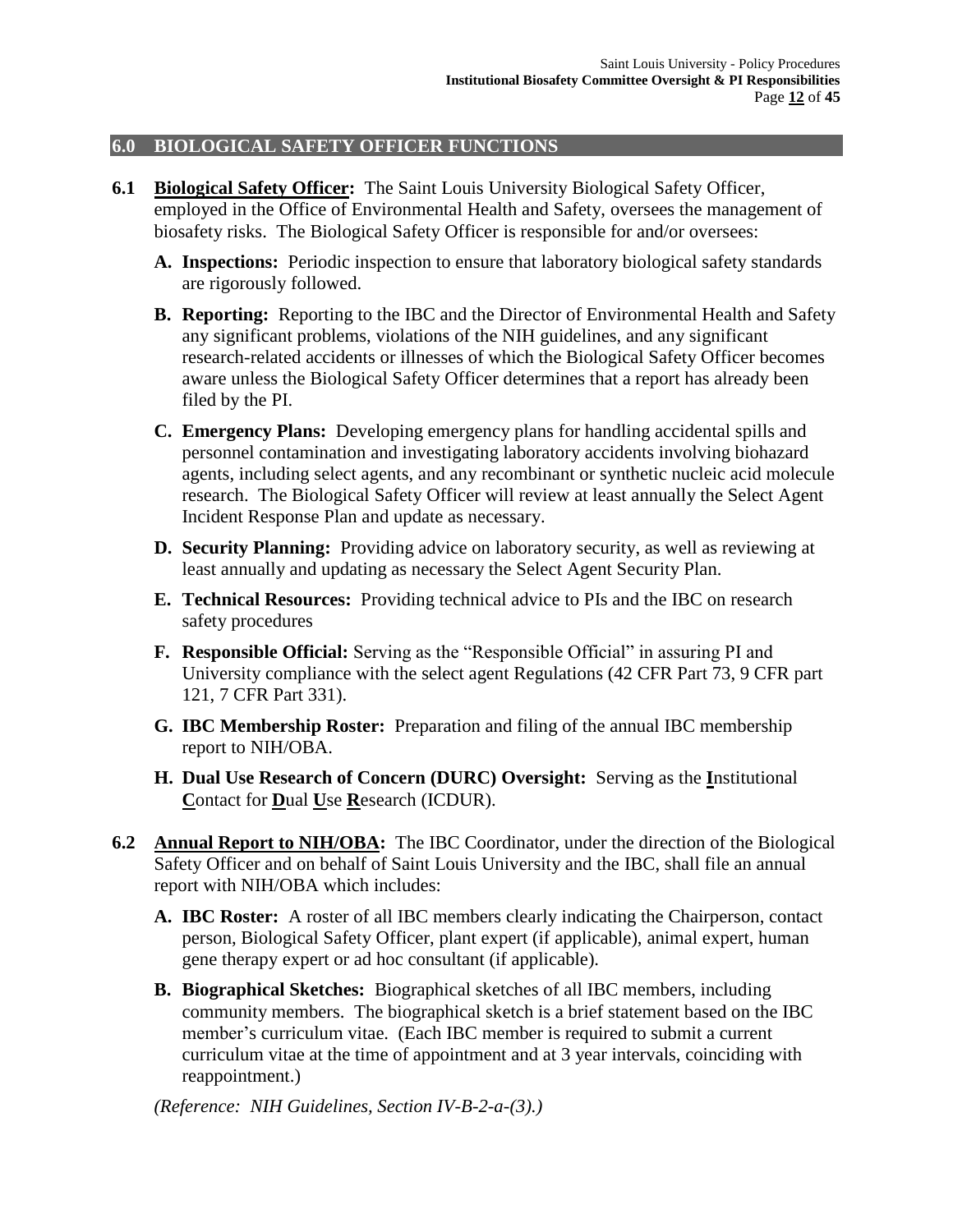## **7.0 PRINCIPAL INVESTIGATOR RESPONSIBILITIES & RESOURCES**

- **7.1 Principal Investigator Responsibilities – IBC Research Protocol Application:** The cornerstone of the IBC review and approval process relies on the accuracy, thoroughness and completeness of the Principal Investigator in completing the IBC research protocol application, including the protocol summary portion, and other requested documents. It is expected that the PI will complete the application with the same level of quality, attention to details and diligence (including timely submission) as their research deserves. Doing so will facilitate a more efficient review and approval of the PI's IBC application. The information and procedures which are provided below and in Section 8.0 which follows are intended to help guide the PI through an understanding of the process and how to be successful at submitting quality and timely applications.
- **7.2 PI Responsibilities –Limitations on Acquiring New Biological Agents:** A PI may not acquire, take possession of, or introduce into any SLU laboratory a new biological agent until required IBC approval for use and/or storage of the new biological agent is attained*. (Refer to Section 2.3 for definition of biological agent.)*
- **7.3 PI Responsibilities – Commitment to Safe Practices:** Each PI is required to commit to general biological safety practices listed in this section as well as in the IBC application, including biosafety practices that may be uniquely tailored to their specific research as detailed in their approved IBC research protocol application.
	- **A. Laboratory Signage:** The universal biohazard sign shall be posted on all doors providing access to laboratories listed in the application.
	- **B. Work Surfaces Decontamination:** All work surfaces on which the biological agents are used, or which could possibly have become contaminated by the agent, shall be cleaned thoroughly, immediately after use and at the end of each day, with a disinfectant known to be effective against the biological agent or toxin.

## **C. Personal Protective Equipment (PPE):**

- (1) **Wearing of PPE:** Personal protective equipment prescribed by the Principal Investigator must be worn by anyone handling or working with the approved biological agent(s).
- (2) **Laundering of Reusable PPE:** At no time shall protective clothing that has been used in the laboratory or contaminated street clothing be removed from a laboratory to be laundered in a private home. Reusable clothing that becomes contaminated shall be autoclaved or disinfected with an agent appropriate for the contaminating biological agent before it is laundered. On-site laundering or an appropriate commercial launder must be used. *(Contact the Office of Environmental Health and Safety for vendors.)*
- (3) **Disposal of Single Use (Disposable) PPE:** Disposal of contaminated, disposable clothing shall be discarded only in approved waste receptacles.

# (4) **PPE Safety Etiquette and Zone Control:**

(a) Protective laboratory wear, including gloves, shall not be worn outside of the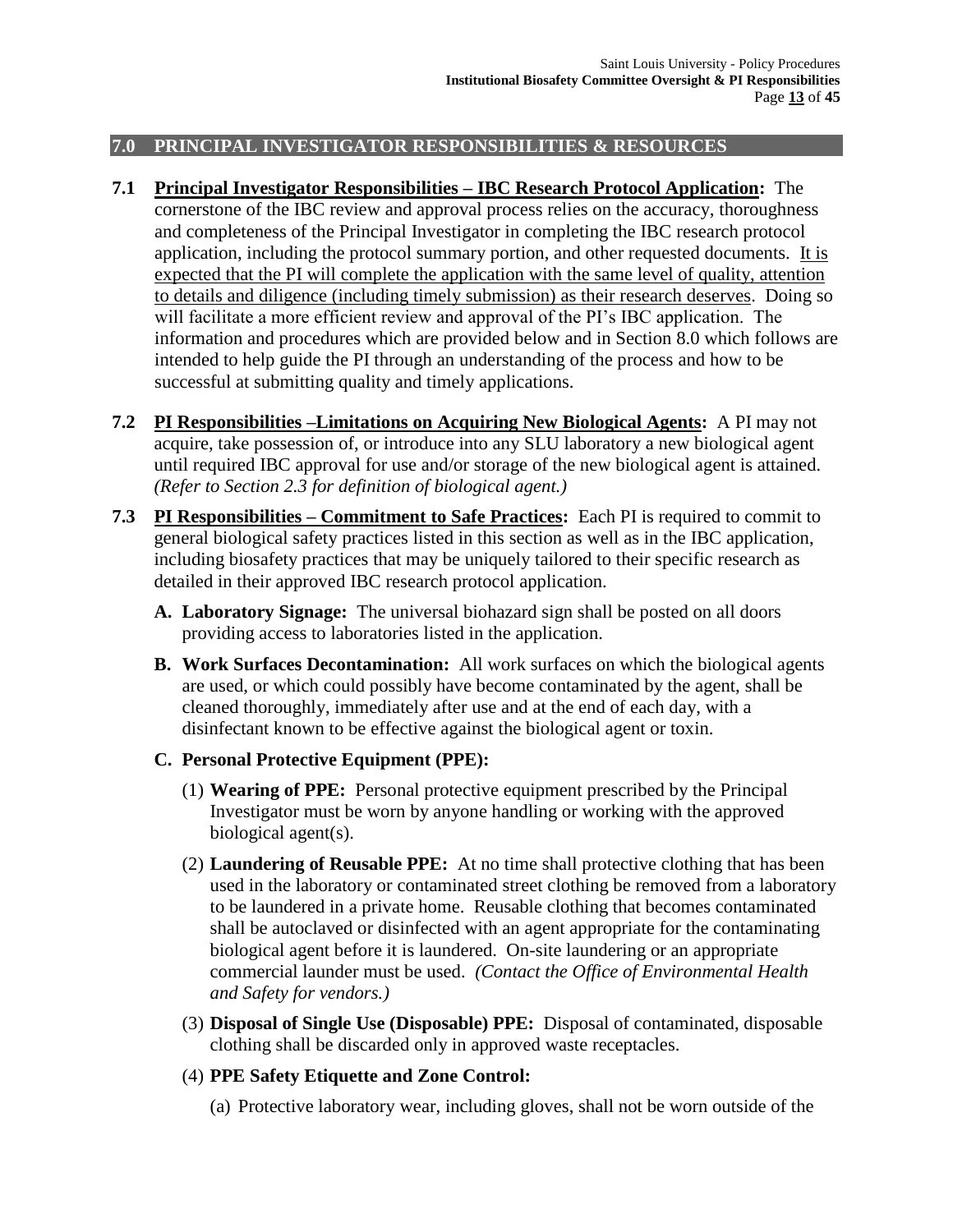laboratory into a corridor or any facility in which the biological agent is not being used.

- (b) Gloved hands should be presumed to be contaminated and must not touch clean surfaces such as doorknobs, telephones or computer keyboards.
- (c) Gloves shall be removed and discarded any time that a tear, hole or other discontinuity in the glove material is observed.
- **D. Hand Washing:** A hand washing sink shall be provided in each laboratory approved for working with biological agents. Hands will be thoroughly washed with antiseptic soap solution and dried upon removing gloves. Hands shall be washed before exiting the laboratory.
- **E. House Vacuum Line Protection:** House vacuum lines shall be protected from contamination by a trap of liquid disinfectant and a high-efficiency particulate air (HEPA) filter, as appropriate for the task. This is an inline filter that is placed between the house vacuum lines and the trap for liquid disinfectant. Hypochlorite-based disinfectants must be prepared fresh each day so as to maintain adequate potency to kill and/or inactivate biological agents. Manufacturers' instructions shall be followed on all other types of disinfectants for killing and/or inactivation of biological agents or toxins.
- **F. Biological Safety Cabinet Certification:** The proper functioning of all biological safety cabinets shall be certified at least annually and any time the cabinet is relocated by a person qualified to certify such devices.

## **G. Design Procedures to Eliminate or Minimize Creation of Aerosols and/or Splash Droplets and Utilize Appropriate Containment:**

- (1) **Use of Biosafety Cabinet:** When procedures with a potential for creating infectious aerosols or splashes involving pathogens are conducted *(e.g. pipetting, centrifuging, grinding, blending, shaking, mixing, sonicating, opening containers of infectious materials, inoculating animals intranasally, and harvesting infected tissues from animals or eggs, etc.)*, properly maintained biological safety cabinets must be used. Procedures that can cause aerosolization of a pathogen (e.g. use of syringes with hypodermic needles, or other devices, etc.) shall not be used unless no other alternative exists. *[Note: High concentrations or large volumes of infectious agents may be centrifuged in the open laboratory only if using sealed rotor heads or centrifuge safety cups.]*
- (2) **Alternative Proposals:** If procedures with a potential for creating infectious aerosols or splashes cannot be performed in a biological safety cabinet, another appropriate physical containment device and/or use of appropriate personal protective equipment (e.g. suitable masks, face shield, etc.) may be proposed, subject to an appropriate risk assessment and IBC approval. During such procedures, laboratory doors must remain closed throughout the procedure.

## **H. Limited Use and Disposal of Sharps Devices:**

(1) **Limitation of Use:** The use of sharps devices, such as needles or scalpels shall be limited to procedures for which no other alternative exists.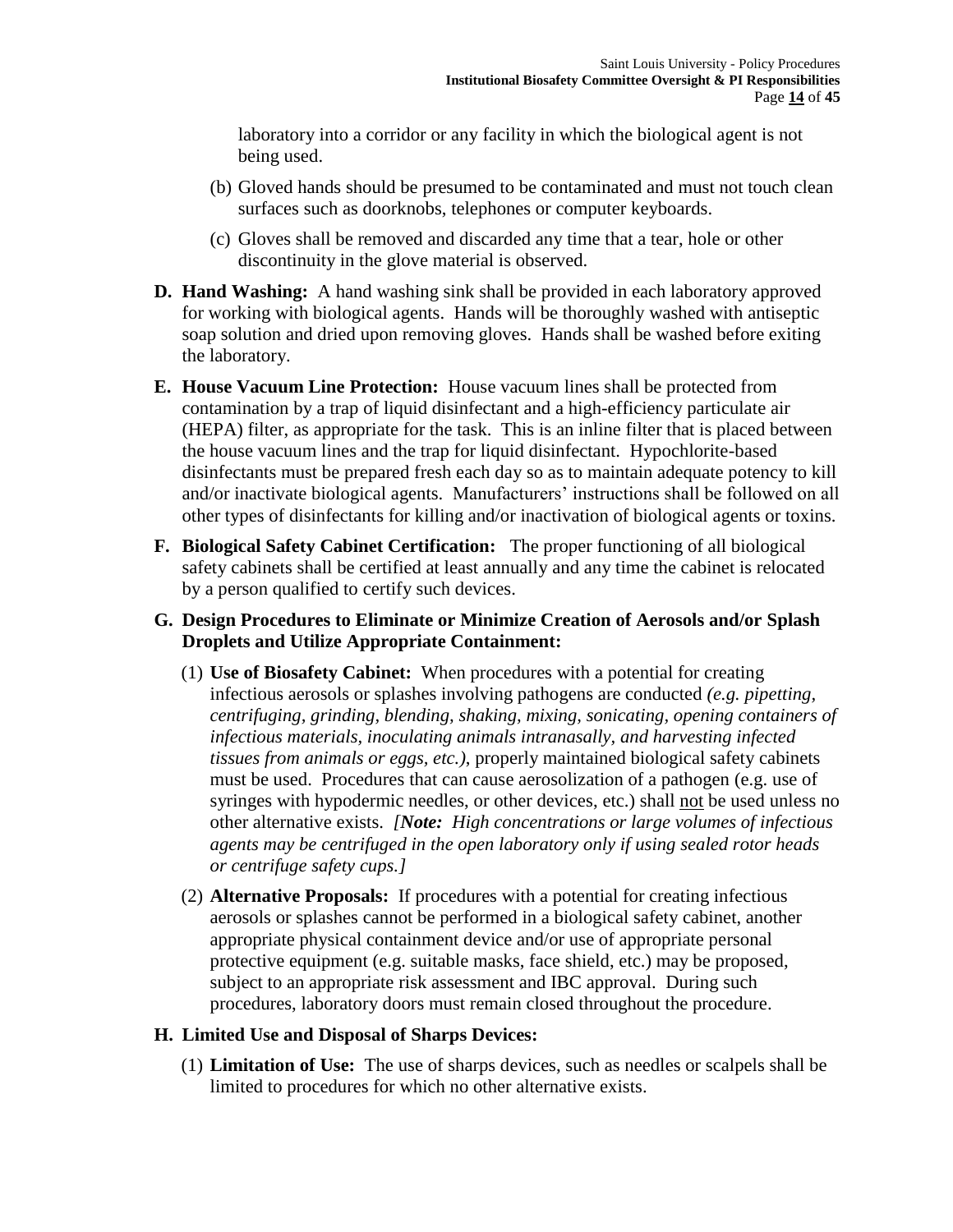- (2) **Acceptable Types of Needles and Syringes:** Where hypodermic needles and syringes **must** be used to inject or aspirate potentially infective material (such as into or from animals or diaphragm bottles), only needle-locking syringes or onepiece syringe/needle units shall be used.
- (3) **Removal of Reusable Needles:** Where there is no satisfactory alternative to using a reusable needle, removal of the needle from the syringe body must be effected by grasping the hub of the needle with a needle holder, hemostat, or other clamping device which will not reasonably permit the fingers of the operator to contact the sharp point of the needle.
- (4) **Recapping of Needles:** Recapping of needles is not recommended. However, if absolutely necessary, a needle removal/recapping device (preferred method) or the single handed scoop method must be used.
- (5) **Sharps Disposal:** Any sharp object must be disposed of in a clearly marked, puncture-resistant container (either of red color or bearing a biohazard sign) as near the location of use as possible. Contaminated disposable needles shall not be sheared, bent, or removed from the syringe before being placed in the sharps container.

#### **I. Inventory of Biological Agents and Cold Storage Units:**

- (1) **Inventory Tracking System:** Each investigator will devise and implement an inventory tracking system for biological agents or toxins specified in this application such that the investigator and/or his/her staff have the capability to readily assess the loss or theft of these biological agents or toxins.
- (2) **Reporting Loss or Theft:** The investigator and/or his/her staff will report the loss or theft of these biological agents or toxins to the Office of Environmental Health and Safety within one business day of the investigator's determination that a loss or theft has occurred.
- (3) **Cold Storage Units:** Cold storage units shall be inspected and reviewed at least annually by the PI to assure that biological agent inventory records are accurate and that any containers with unidentified contents are promptly evaluated, and their disposition decided. Certification of the annual cold storage unit(s) review shall be provided to the IBC during the annual update to approved IBC research protocol applications.
- **J. Basic Laboratory Safety Hygiene:** Eating, drinking, smoking, application of cosmetics, and the insertion or removal of contact lenses are **SPECIFICALLY PROHIBITED** in any laboratory in which biological agents or toxins are in use or in which biological agents or toxins have recently been used or stored. **No storage of food or beverages shall be permitted in any room in which the Universal Biohazard symbol is displayed on the door.**
- **K. Security:** The PI and his/her staff shall adhere to all security requirements and procedures as detailed elsewhere in these Biosafety Procedures and in applicable approved IBC research protocol applications and in Select Agent and Toxin security plans if applicable.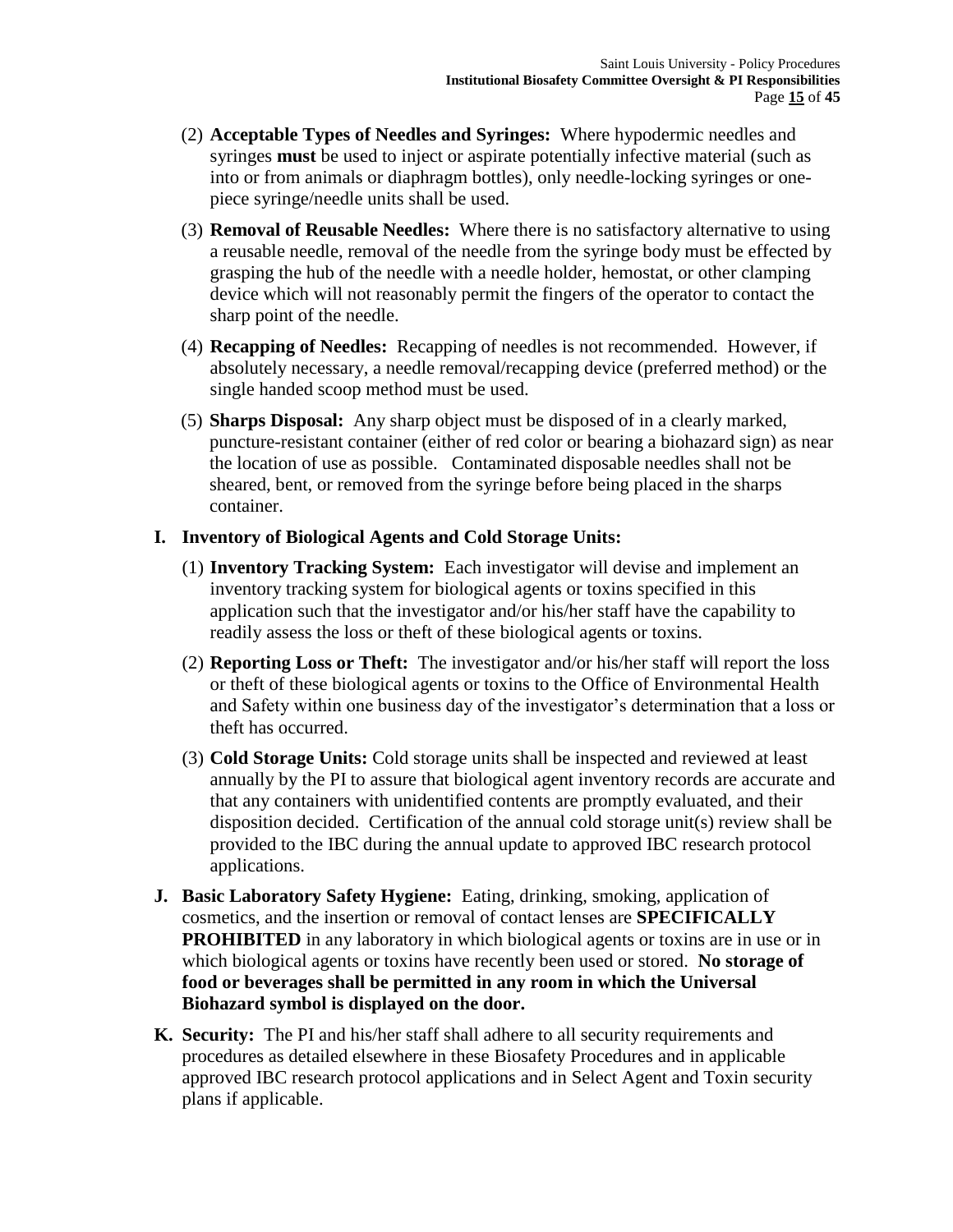- **L. Training:** The PI shall assure that the PI and his/her laboratory staff remain current and up-to-date on all required safety training, including PI provided lab procedure specific safety training, as well as Office of Environmental Health and Safety provided training, and on-line training (including annual Bloodborne Pathogens training if applicable).
- **7.4 PI Resources:** In addition to the Office of Environmental Health and Safety staff, specifically, the Biological Safety Officer and the IBC Coordinator, there are a number of resources available to PIs that provide relevant details of PI responsibilities, depending on the type of research to be conducted.

## **A. Research Involving Recombinant or Synthetic Nucleic Acid Molecules:**

- (1) PIs submitting IBC Applications for research involving recombinant or synthetic nucleic acid molecules must comply with Section 8.0 and Section 9.0 of these procedures, and all applicable elements of the NIH Guidelines.
- (2) The NIH Office of Biotechnology Activities provides a summary brochure on PI responsibilities for this category of research. Click on the following link: [NIH](http://osp.od.nih.gov/sites/default/files/resources/InvestigatorEducationalBrochureRecombinant%20DNA_0.pdf)  [OBA: Investigator Responsibilities under the NIH Guidelines for Research](http://osp.od.nih.gov/sites/default/files/resources/InvestigatorEducationalBrochureRecombinant%20DNA_0.pdf)  [Involving Recombinant or Synthetic Nucleic Acid Molecules](http://osp.od.nih.gov/sites/default/files/resources/InvestigatorEducationalBrochureRecombinant%20DNA_0.pdf)

## **B. Research Involving Select Agents and Toxins:**

- (1) PIs submitting IBC Applications for Research involving select agents or toxins must comply with Section 8.0 and Section 10.0 of these procedures, and all applicable elements of select agents and toxins regulations.
- (2) Federal Select Agent Program Website: <http://www.selectagents.gov/index.html>
- (3) Saint Louis University Select Agent Program Specific Requirements: Contact the University's Biological Safety Officer and Responsible Official.

# **C. Research Involving Dual Use Research of Concern (DURC):**

- (1) PIs submitting IBC Applications for Research involving DURC must comply with Section 8.0 and Section 11.0 of these procedures, and all applicable elements of the U.S. Policy for Institutional Oversight of Life Sciences Dual Use Research of Concern.
- (2) NIH Dual Use Research of Concern (DURC) Website: [http://osp.od.nih.gov/office](http://osp.od.nih.gov/office-biotechnology-activities/biosecurity/dual-use-research-concern)[biotechnology-activities/biosecurity/dual-use-research-concern](http://osp.od.nih.gov/office-biotechnology-activities/biosecurity/dual-use-research-concern)
- (3) U.S. Department of Health & Human Services Science Safety Security (S3) Dual Use Research of Concern (DURC) Website: <http://www.phe.gov/s3/dualuse>
- (4) Saint Louis University DURC Review Program Specific Requirements: Contact the University's Biological Safety Officer and Institutional Contact for Dual Use Research.
- (5) All IBC Applications for research involving DURC will be reviewed in accordance with the United States Policy for Institutional Oversight of Life Sciences Dual Use Research of Concern. Website: <http://www.phe.gov/s3/dualuse/Documents/durc-policy.pdf>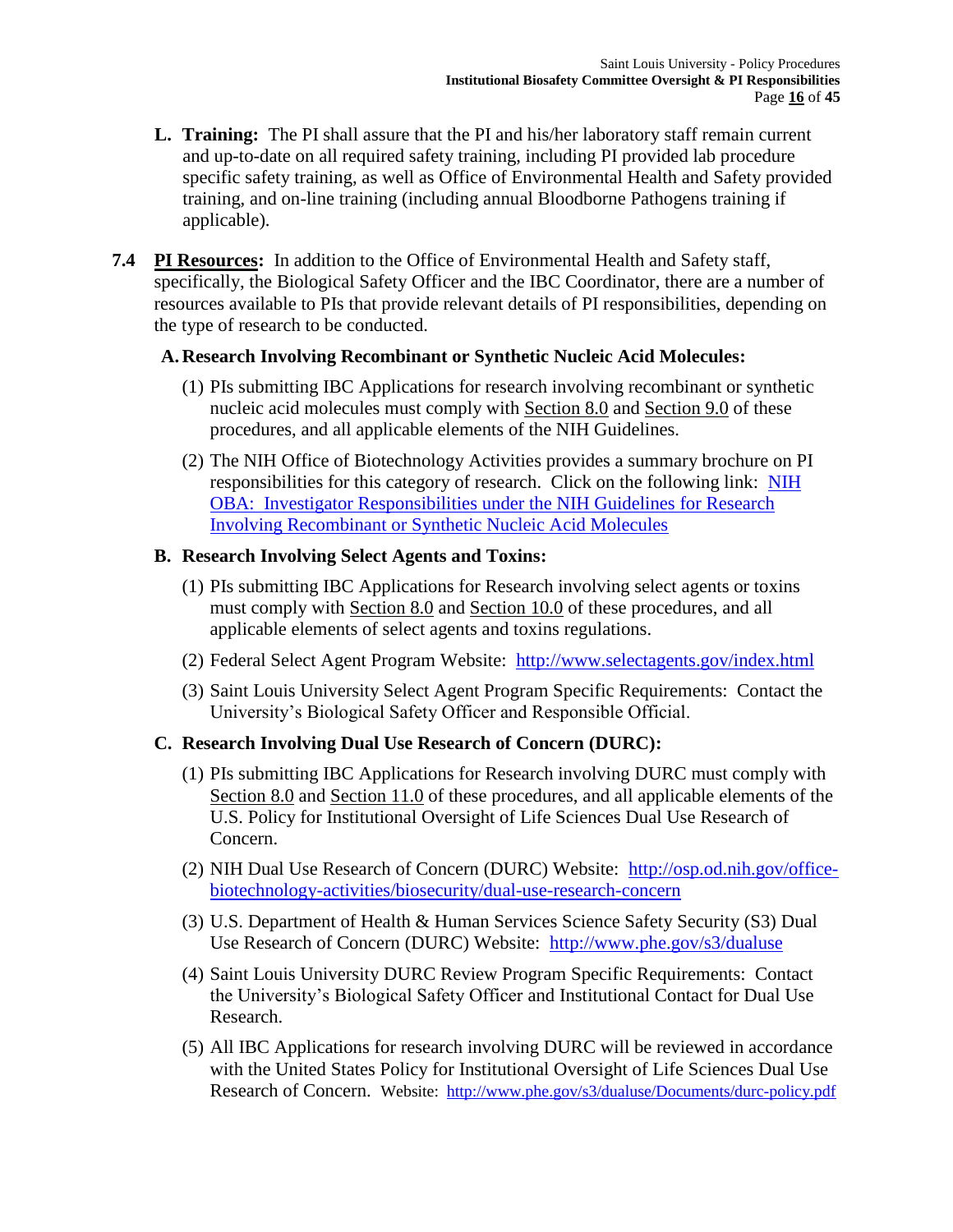### **D. Office of Environmental Health and Safety (OEHS) Staff:**

- (1) **IBC Coordinator:** The IBC Coordinator is available to answer questions and guide the PI through the application process. The IBC Coordinator can be emailed directly at: [eIBC@slu.edu.](mailto:eIBC@slu.edu)
- (2) **Biological Safety Officer:** The Biological Safety Officer contact information is available on the OEHS website staff directory.

**OEHS Staff Directory:** [http://www.slu.edu/office-of-environmental-health-and](http://www.slu.edu/office-of-environmental-health-and-safety/staff-directory)[safety/staff-directory](http://www.slu.edu/office-of-environmental-health-and-safety/staff-directory)

- **E. OEHS Website:** Several important resources are available on the [IBC Related](http://www.slu.edu/office-of-environmental-health-and-safety/institutional-biosafety-committee-(ibc)/ibc-related-downloads)  [Downloads](http://www.slu.edu/office-of-environmental-health-and-safety/institutional-biosafety-committee-(ibc)/ibc-related-downloads) page of the OEHS Website [\(http://oehs.slu.edu\)](http://oehs.slu.edu/). These include:
	- (1) **Exposure Control Plan for Bloodborne Pathogens**
	- (2) **Policy on the Use of Human Cell Lines**
	- (3) **Policy on Supplied Natural Gas in Recirculating Biological Safety Cabinets**
- **F. Additional References:** See also Section 13.0 of these procedures for additional references.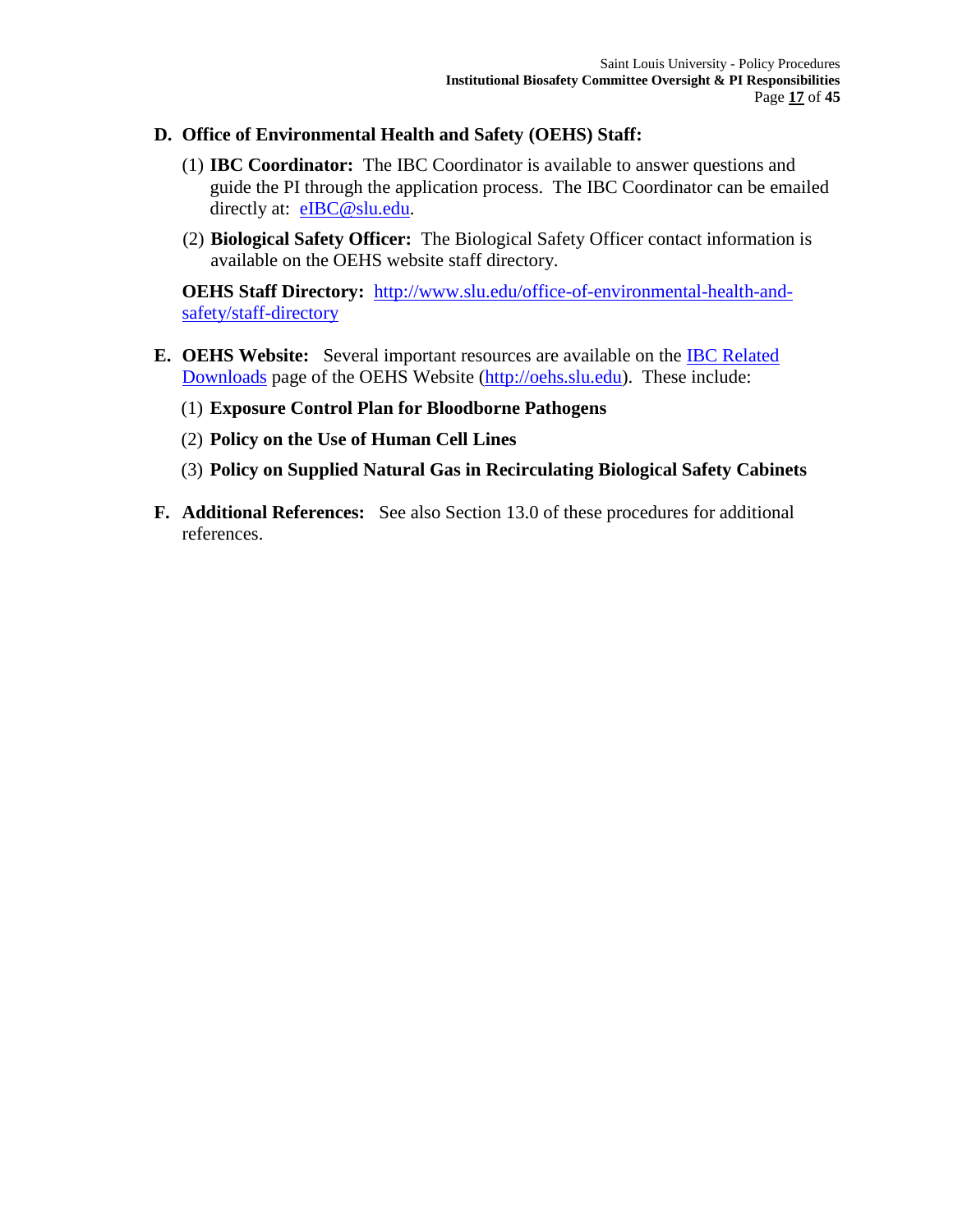## **8.0 PRINCIPAL INVESTIGATOR PROCEDURES – IBC APPLICATION**

## **8.1 Grant Applications or Contracts Requiring Prior IBC Notification or Approval Before Submitting to Granting Agency:**

**A. Select Agents and Toxins – Prior Notification of the BSO/RO Required:** Any grant application or contract involving select agents or toxins requires prior notification to the Biological Safety Officer (also designated as the Responsible Official) of the intent of the principal investigator to submit a protocol for use of that biological agent in research. *(See Section 10.0 of these procedures for further details.)*

## **B. Dual Use Research of Concern (DURC) – Prior Approval of IBC (IRE) Required:**

- (1) Any grant application or contract that involves potential life sciences dual use research of concern (DURC) requires prior submission of an IBC Research Protocol Application to the IBC (IRE) and full approval by the IBC (IRE) before submission of the grant application or contract to the funding agency. *(See Section 11.0 of these procedures for further details.)*
- (2) The Biological Safety Officer (also appointed as the ICDUR) must be consulted early in the process to facilitate expedient IBC (IRE) review of the IBC application involving DURC.
- (3) Only the Biological Safety Officer, also designated as the Institutional Contact for Dual use Research (ICDUR), may provide the DURC compliance certification required for applications to funding agencies. *(See Section 11.4. J. of these procedures for additional details.)*
- **8.2 IBC Research Protocol Application (Paper):** *IMPORTANT NOTE – The paper version of the IBC Research Protocol Application has been replaced by an electronic application process (eIBC). After April 1, 2016, paper forms are no longer accepted.*
- **8.3 Electronic IBC (eIBC) Research Protocol Application:** Effective April 1, 2016, only eIBC research protocol applications are accepted.Detailed instructions including tutorials for logging in to eIBC, creating an eIBC protocol, and other helpful information is available on the eIBC webpage. Link: [www.slu.edu/eibc.](http://www.slu.edu/eibc)
- **8.4 Types of IBC Research Protocol Application Submissions:** It is the PI's responsibility to assure that the appropriate application is timely submitted, in accordance with established timelines, and that none of the research for which IBC approval is required is initiated until final IBC approval is received. It is also the PI's responsibility to assure that their approved IBC research protocol applications do not expire before they submit their renewal application and it is approved by the IBC.
	- **A. New IBC Research Protocol Application:** IBC Research Protocol Applications by new faculty, or for new projects by existing faculty, must be submitted using the electronic IBC Research Protocol Application. In accordance with procedures elsewhere in this policy, the research may not be initiated until full approval is received from the IBC. Full approval is valid for 5 years from the approval date and expires at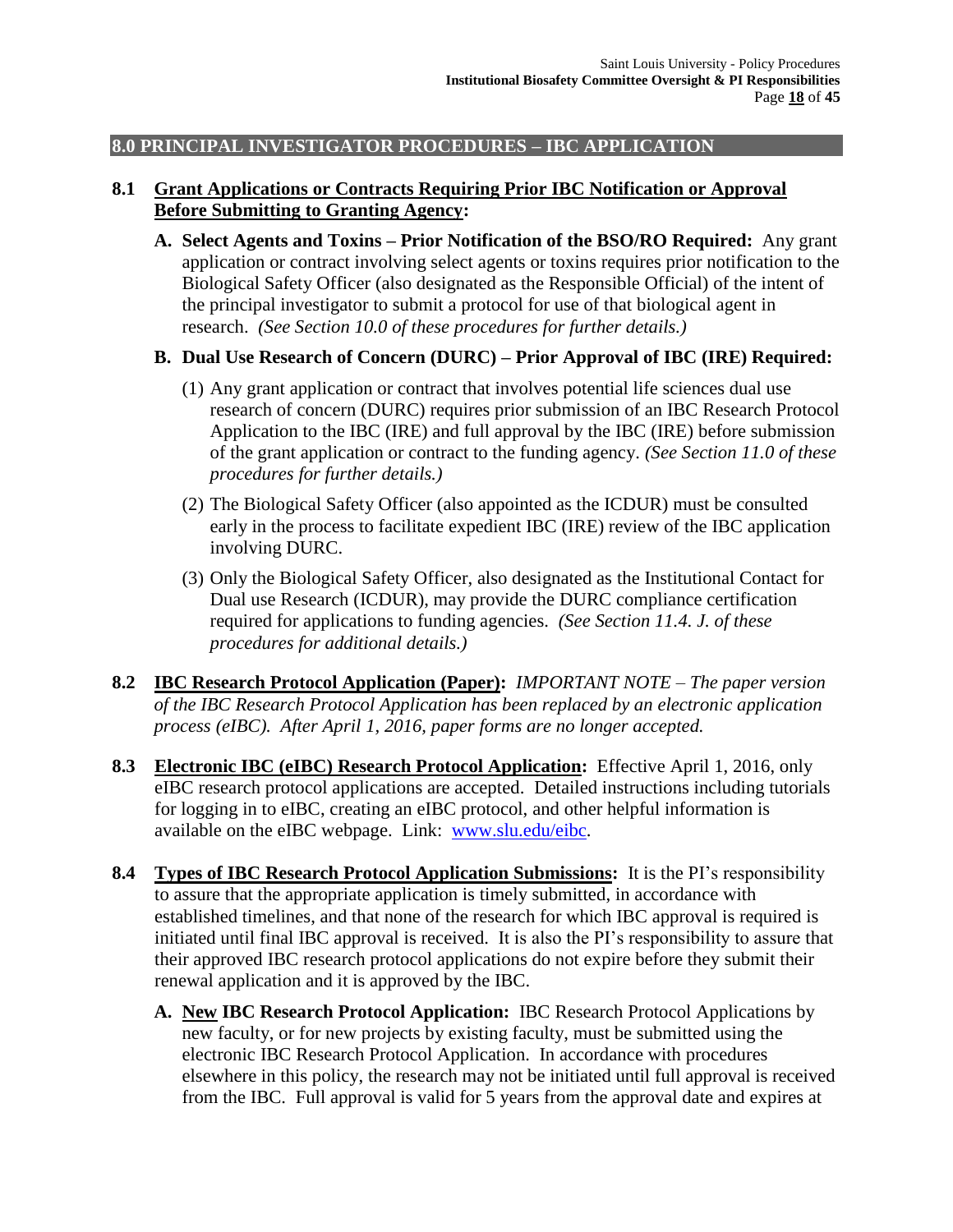the end of 5 years unless an IBC research protocol renewal application is timely submitted and approved prior to the expiration date.

- (1) **Timeline for Submission:** New IBC research protocol applications must be submitted *at least 3 weeks prior to the next regularly scheduled IBC meeting* in order to be considered at that meeting if it is prepared in accordance with Section 7.1 of these procedures. Consideration of a new IBC research protocol application at an IBC meeting is not a guarantee of approval at that IBC meeting. *Research shall not be conducted until full IBC approval is received.*
- (2) **Full IBC Approval:** New IBC research protocol applications require full IBC review in order to be approved.
- **B. Amendment to Approved IBC Research Protocol Application:** Requests to amend an approved IBC research protocol application or add another organism to the protocol must be submitted to the IBC and be approved prior to initiating a new line of investigation. Such submissions must utilize the electronic IBC Research Protocol Application amendment option. The amendment process modifies the original approved IBC research protocol application as a new document. All amendments to previously approved IBC research protocol applications are made through the eIBC software.
	- (1) **Timeline for Submission:** Amendment applications must be submitted *at least 3 weeks prior to the next regularly scheduled IBC meeting* in order to be considered at that meeting.
	- (2) **Interim Approval by Biological Safety Officer – Simple Amendments:** Simple amendments are those that are requesting amendment of an existing approved protocol for one or more of the reasons listed below.
		- (a) Add/delete lab personnel
		- (b) Add/delete laboratory
		- (c) Add/delete use of biological materials that are not hazardous.
		- (d) Delete use of animals
		- (e) Delete research involving recombinant or synthetic nucleic acid molecules
		- (f) Delete use of select agents or toxins, or other biohazardous agents.
		- (g) Termination of Research (other than DURC)

Simple amendments are reviewed by the IBC Coordinator and approved by the Biological Safety Officer on an interim basis, pending full IBC review. The interim approvals are reviewed and approved by the full IBC at the next regular IBC meeting. This permits new faculty or staff to immediately begin work with already approved biological materials under an approved PI, or an additional location to be used, immediately after approval by the Biological Safety Officer. Similarly, decommissioning of a laboratory (if applicable) may begin immediately following the Biological Safety Officer's approval of the amendment terminating research.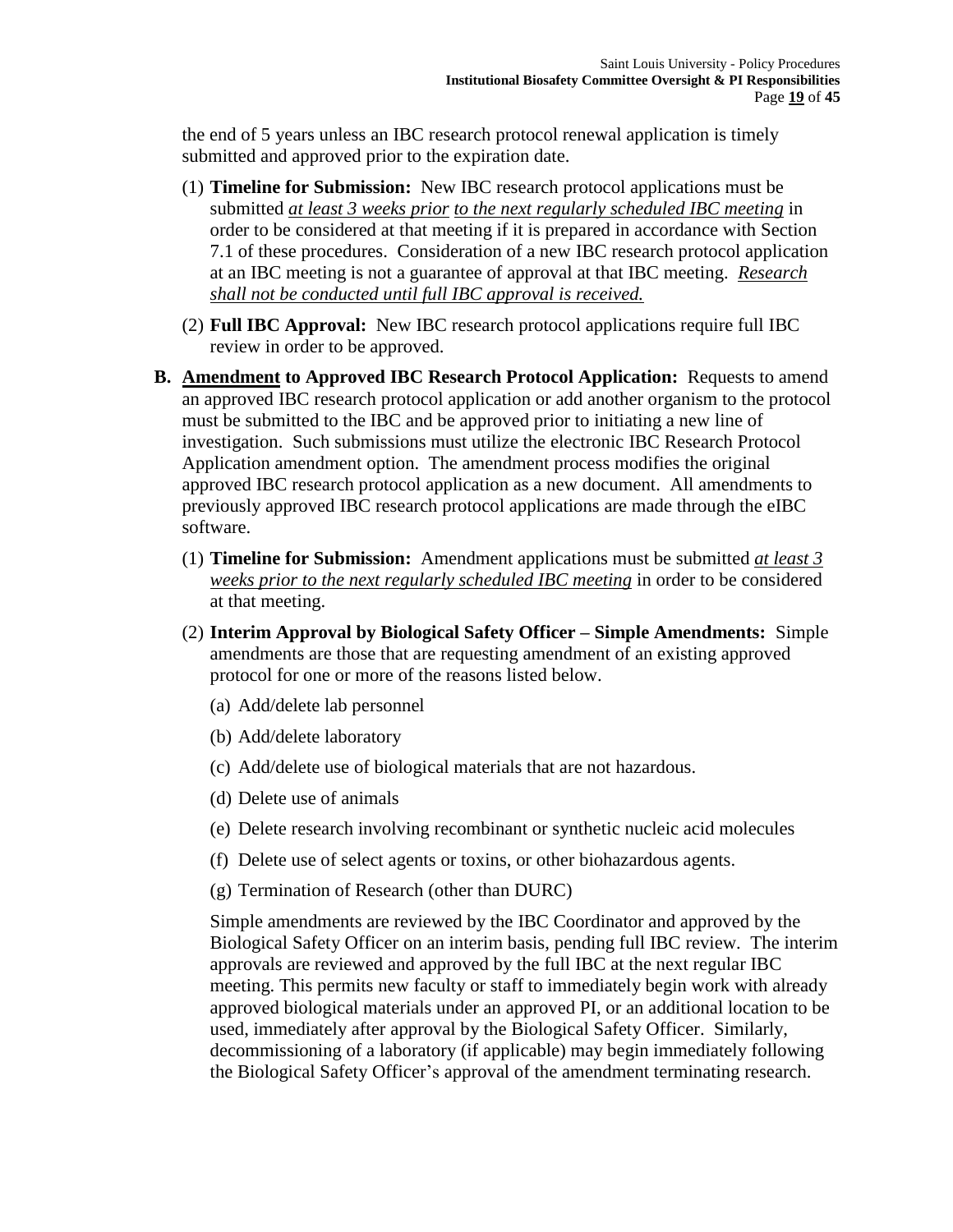#### (3) **Full IBC Approval – All Other IBC Research Protocol Application Amendments:** All other amendments to existing approved IBC research protocol applications, including those listed below, require full IBC review and approval

before the research may commence.

- (a) Add research involving additional recombinant or synthetic nucleic acid molecules, or other biological agents or toxins
- (b) Add/delete the use of human subjects in conjunction with recombinant or synthetic nucleic acid molecules or biohazardous agents
- (c) Add use of CDC select agents and/or toxins, including DURC
- (d) Add use of animals
- (e) Add use of radioactive materials
- (f) Add use of chemo-therapy agents
- **C. Renewal IBC Research Protocol Application:** Approved IBC research protocol applications will be valid for a period of 5 years from the date of approval without requiring renewal. Renewal IBC research protocol applications require submission of the full electronic IBC Research Protocol Application, inclusive of updates made through past amendments and any other new information. Tools are available in eIBC to facilitate the renewal application. Each renewal application shall also include a statement certifying that the PI's cold storage units have been inspected and reviewed within the past year, that inventory records are accurate, that any containers with unidentified contents were promptly evaluated, and their disposition determined*.* (See Section 7.3 I. (3) above.)
	- (1) **Timeline for Submission:** Renewal IBC research protocol applications should be submitted *at least 90 days prior to the 5 year expiration date* of the original IBC approval of the original new application or previous renewal application. IBC research protocol renewal applications received under 90 days in advance of the expiration date are at increased risk of not being approved before the expiration date. *Previously approved research shall not be conducted under an expired approval*.
	- (2) **Automated eIBC Generated Email Reminders:** Automated reminders generated by eIBC will be emailed to the PI in advance of the pending expiration date.
	- (3) **Full IBC Approval:** Renewal IBC research protocol applications require full IBC review and approval prior to the expiration date. Failure to obtain the necessary approval by the expiration date requires termination of previously approved research. No new research requiring IBC approval may be conducted until a new IBC research protocol application is submitted and approved.

## **D. Annual Updates to Approved IBC Research Protocol Application:**

**(1) eIBC:** After implementation of eIBC, automated annual update reminders generated by eIBC will be emailed to the PI in advance of each anniversary date of the approval. Any needed IBC research protocol application updates will be required to be submitted through eIBC, specifying in an amendment any changes in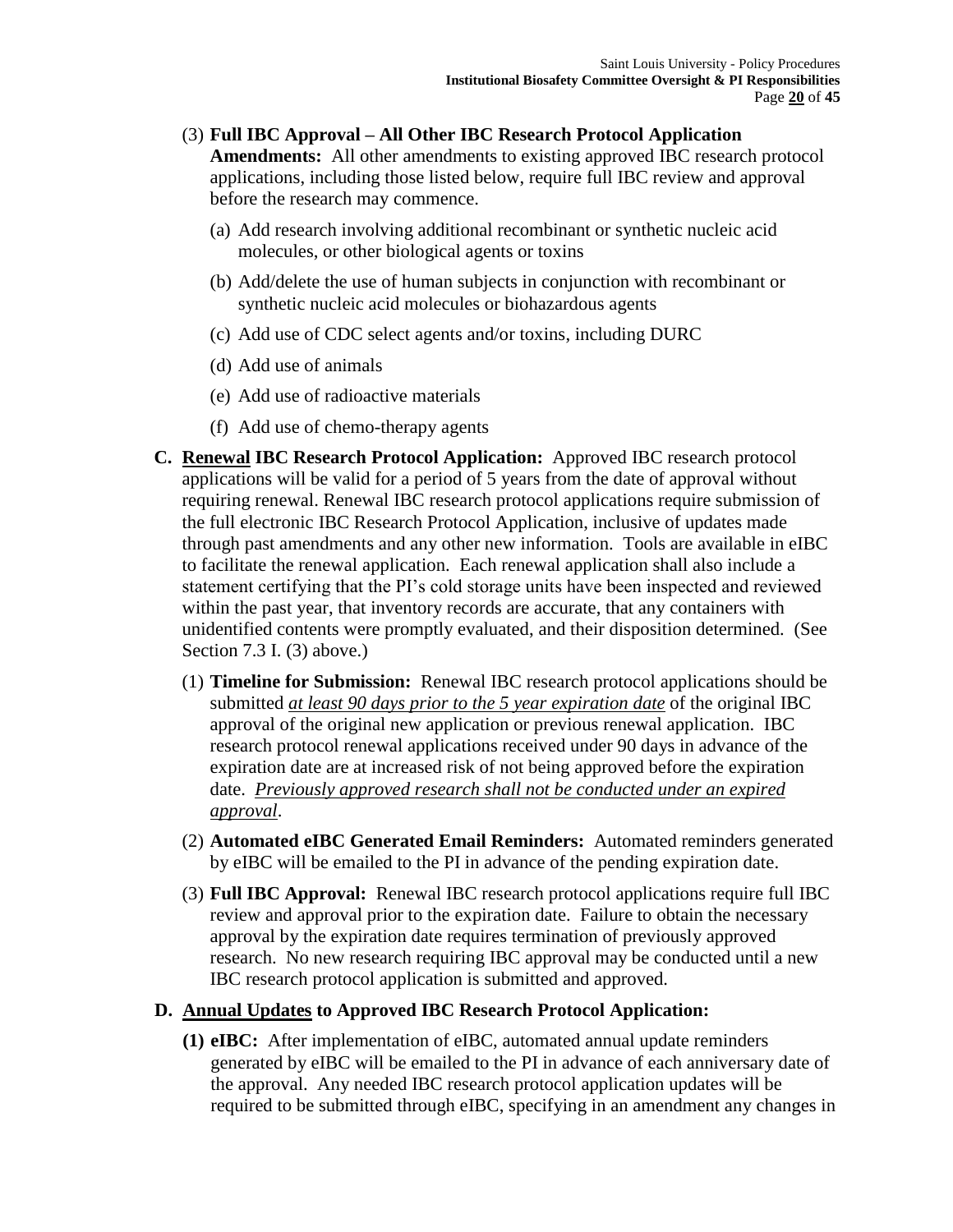procedures, laboratory staff, or other relevant information updates that are needed. If no changes are needed, the PI will need to submit an amendment stating that there are no changes. Each annual update shall also include a statement certifying that the PI's cold storage units have been inspected and reviewed within the past year, that inventory records are accurate, that any containers with unidentified contents were promptly evaluated, and their disposition determined*.* (See Section 7.3 I. (3) above.)

- **(2) Timeline for Submission:** Substantive annual IBC research protocol application updates must comply with the submission timeline for the application type being submitted (amendment or new application) and be submitted prior to the original approval anniversary date each year. Non-substantive annual IBC research protocol application updates (stating that no changes are necessary) must be received *prior to the approval anniversary date each year*.
- **8.5 Registration of Work with Non-Hazardous Biological Materials:** Work with nonhazardous biological materials *(as determined by the Biological Safety Officer in consultation with other subject matter experts)*, including research involving recombinant or synthetic nucleic acid molecules that are exempted under Section III-F of the NIH Guidelines, can be filed with the IBC simultaneous with beginning that work by submitting a "Work with Non-Hazardous Biological Materials IBC Registration". Submission of this registration document permits faculty or staff to immediately begin work with the biological materials after the Biological Safety Officer provides documented approval of the registration. The registration document is presented to the IBC during the next regularly scheduled IBC meeting.
- **8.6 Principal Investigator Review Guidance:** Prior to undertaking research with a biological agent *(as defined in Section 2.3)* the investigator must evaluate the hazards of the agent(s) that will be used. Specific categories and guidance documents are listed below.
	- **A. Determining Risk Group Assignment of Biological Agents:** In evaluating the hazards of the biological agents, the PI must determine the risk group assignment of each biological agent. See Section 2.0 Definitions, paragraph 2.23. A useful reference is the American Biological Safety Association (ABSA) Risk Group Database: [https://my.absa.org/tiki-index.php?page=Riskgroups.](https://my.absa.org/tiki-index.php?page=Riskgroups)
	- **B. Organisms Pathogenic to Humans:** A primary reference for organisms that are pathogenic to humans is the most recent edition of the Center for Disease Control-National Institutes of Health publication: *Biosafety in Microbiological and Biomedical Laboratories*.

If the experiment involves the use of an organism pathogenic to humans, the principal investigator must request a copy of the *Saint Louis University Pathogen Exposure Control Plan* to use as a guide for training employees and for writing the protocol to be submitted to the committee.**Organisms Potentially Pathogenic to Warm-Blooded Nonhuman Species:** For organisms that might be pathogenic to warm-blooded, nonhuman species the investigator is advised to consult with the veterinary pathologist of the Department of Comparative Medicine and the Biological Safety Officer.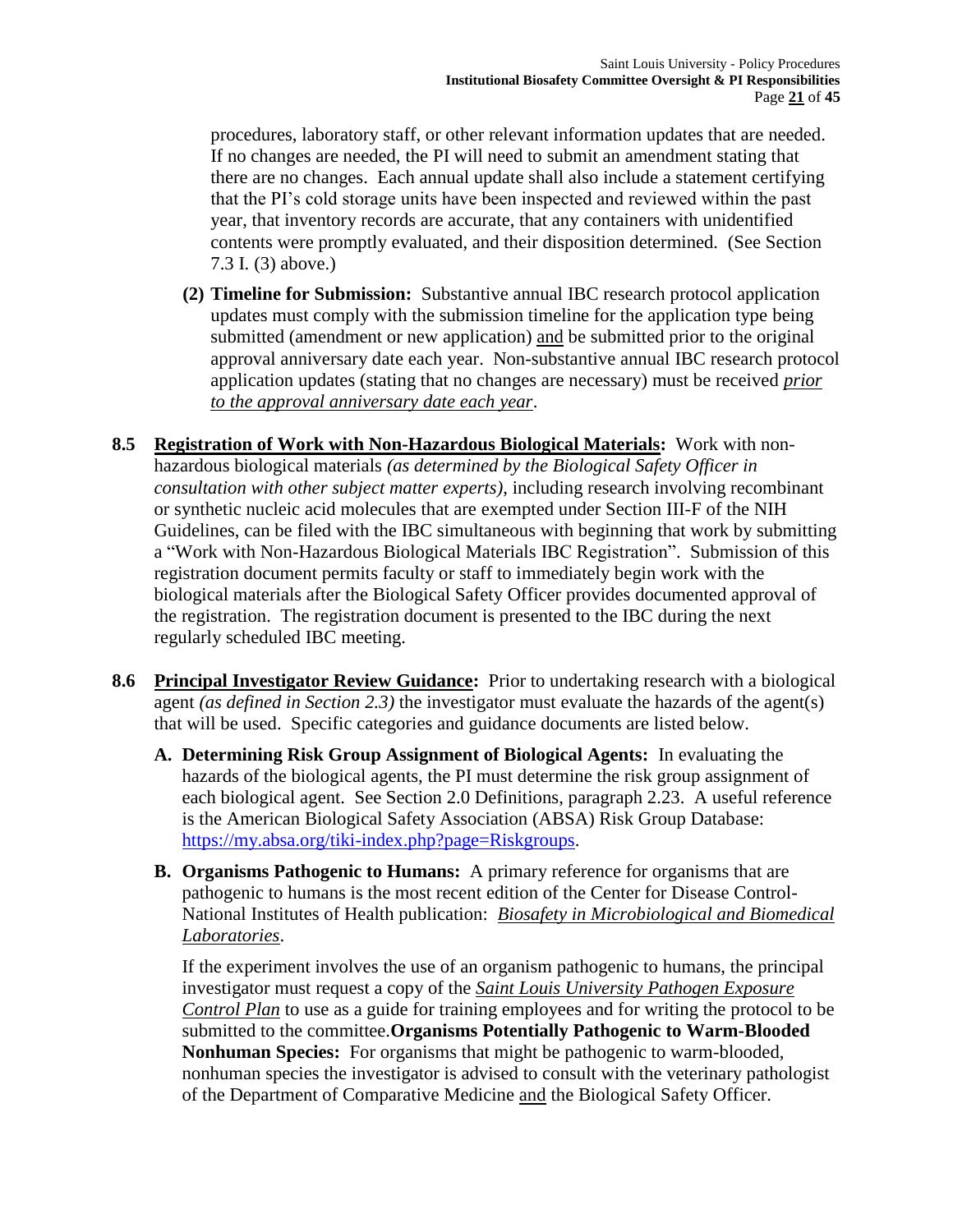- **C. Vectors to Be Used to Incorporate Foreign Genomic Material:** See paragraph 8.4 D. below (Research Involving Recombinant or Synthetic Nucleic Acid Molecule Research).
- **D. Research Involving Recombinant or Synthetic Nucleic Acid Molecule Research:** Before using a vector to incorporate foreign genomic material, Section 9 must be reviewed and followed and the latest *NIH Guidelines for Research Involving Recombinant or Synthetic Nucleic Acid Molecules* must be consulted. *(See Section 7.1 for references.) See Section 9 for details on completing applications involving Select Agents and Toxins.*
- **E. Select Agents and Toxins:** Before obtaining or using select agents or toxins, the planned research must be provided preliminary review by consulting with the University's Biological Safety Officer and Responsible Official. *(See Section 7.2 for additional references.) See Section 10 for details on completing applications involving Select Agents and Toxins.*
- **F. Dual Use Research of Concern (DURC):** *See Section 7.3 for additional references. See Section 11 for details on completing IBC applications involving DURC.*
- **8.7 Risk Groups:** The PI must identify the Risk Group (RG 1, 2 or 3) of each biological agent in the IBC Research Protocol Application. Risk groups are the result of a classification of microbiological agents based on their association with, and resulting severity of, disease in humans. The risk group of an agent is one factor considered in association with mode of transmission, procedural protocols, experience of staff, and other factors in determining the BSL in which the work will be conducted. Refer to Section 2.0 Definitions for details.
- **8.8 Containment Levels:** The PI must specify the proposed containment level (BSL-1, 2 or 3) of each biological agent in the IBC Research Protocol Application.
	- **A. BSL-1 or BSL-2 Containment**: Experiments requiring BSL-1 or BSL-2 containment will be expected to be carried out only in laboratories in which the requirements for the respective level of containment are carefully observed. Refer to the BMBL for further details at: [Biosafety in Microbiological and Biomedical Laboratories](http://www.cdc.gov/biosafety/publications/bmbl5/)
	- **B. BSL-3 Containment:** Organisms requiring BSL-3 containment will be approved for use at Saint Louis University only in facilities that have the IBC's approval as meeting BSL-3 standards. Refer to the BMBL for further details at [Biosafety in](http://www.cdc.gov/biosafety/publications/bmbl5/)  [Microbiological and Biomedical Laboratories](http://www.cdc.gov/biosafety/publications/bmbl5/)
	- **C. BSL-4 Containment:** Organisms classified as requiring CDC Biosafety Level 4 (BSL-4) conditions can be carried out only within a few specialized laboratories in the United States and *will not be conducted at Saint Louis University*.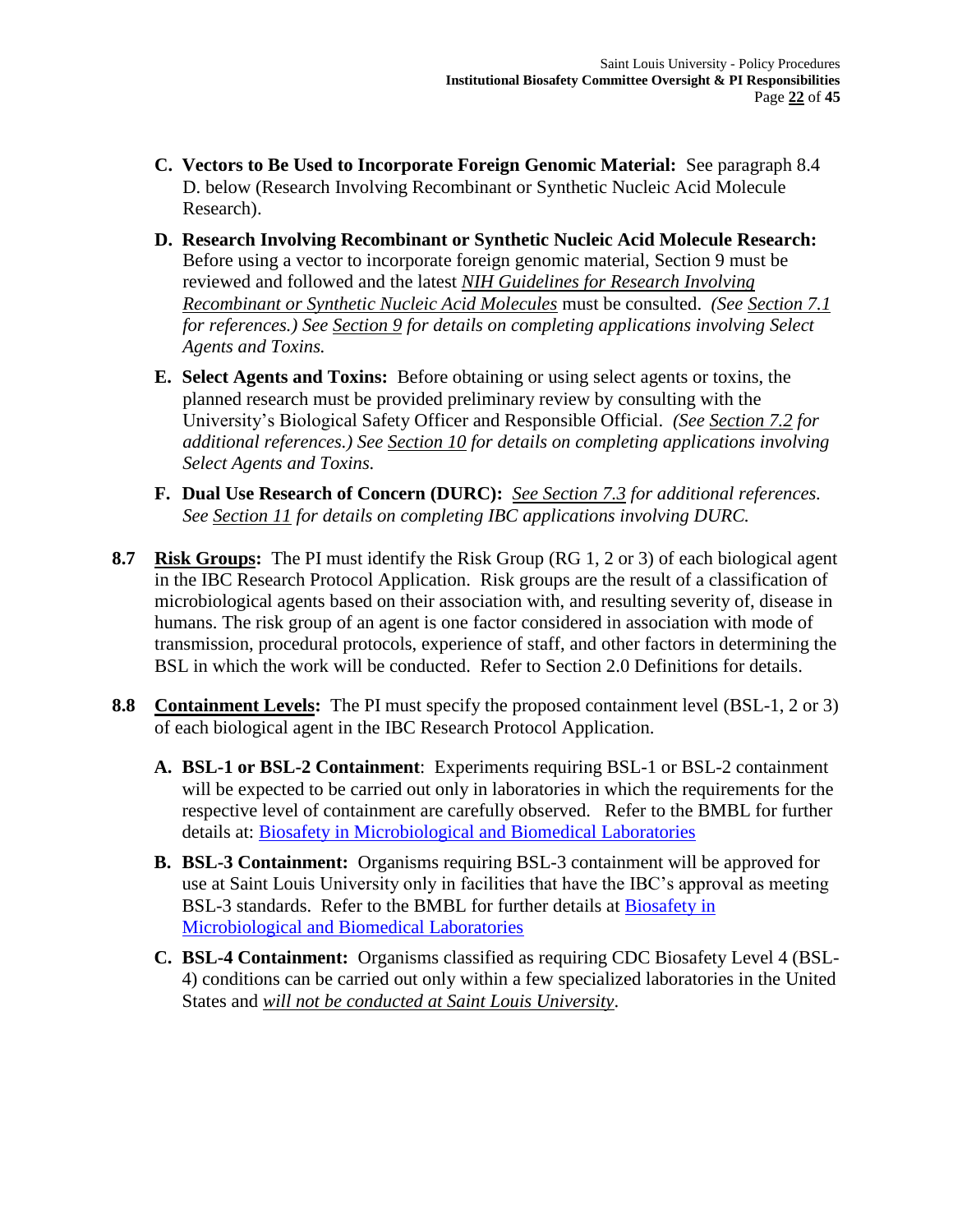# **8.9 Security of Biological Agents:**

**A. Physical Facility Security Overview**: All biological agents, including recombinant or synthetic nucleic acids and all select agents, must be secured against unauthorized access or unauthorized removal at all times. To this extent, the elements of physical facility security listed in the following table shall be in place for the particular agents as specified.

| <b>Physical Facility Security Overview</b>                                                                                                                          |                                |                                                    |  |  |
|---------------------------------------------------------------------------------------------------------------------------------------------------------------------|--------------------------------|----------------------------------------------------|--|--|
| <b>Element of Physical Facility Security</b>                                                                                                                        | <b>Select</b><br><b>Agents</b> | <b>Other</b><br><b>Biological</b><br><b>Agents</b> |  |  |
| <b>Building Security:</b> Building will be a "controlled access"<br>building 24 hours per day, 7 days per week                                                      | Mandatory                      | Strongly<br>Recommended                            |  |  |
| Laboratory Security: All laboratory entrances secured 24<br>hours per day, 7 days per week when laboratory staff are not<br>physically present in the laboratory. 1 | Mandatory                      | Mandatory                                          |  |  |
| Biological Agent Security: All agents physically locked<br>within their storage unit, e.g. refrigerator, freezer, cabinet,<br>etc. when not in use.                 | Mandatory                      | Strongly<br>Recommended                            |  |  |
| Routine housekeeping, maintenance and other services must be performed during daytime hours                                                                         |                                |                                                    |  |  |

*when a laboratory staff member is present in the laboratory.*

## **B. PIs Using or Contemplating Use of Select Agents and/or Toxins:**

- (1) **Saint Louis University Select Agent & Toxins Security Plan:** Please contact the Biological Safety Officer and Responsible Official for the Select Agent Program to obtain an up to date copy of the Saint Louis University Select Agent & Toxins Security Plan. Refer to the Saint Louis University Select Agent & Toxin Security Plan for details.
- (2) **BMBL:** In addition, Appendix F to the BMBL provides security recommendations specific to Select Agents. For further details, refer to Section VI of the BMBL, available at the following link: [Biosafety in Microbiological](http://www.cdc.gov/biosafety/publications/bmbl5/)  [and Biomedical Laboratories](http://www.cdc.gov/biosafety/publications/bmbl5/)
- **C. Data Security Overview:** All data pertinent to select agents and DURC inventory, access and security systems shall be securely stored. *See Section 10 and 11 for additional information on data security for research involving select agents and toxins and/or DURC, respectively.*

## **8.10 Transport of Biological Agents or Toxins Within or Between SLU Buildings:**

## **A. Internal Transportation (Ambulatory/Hand Carried or Cart):**

- (1) PIs are required to specify whether any biological agents, including biohazard waste, are to be transported via a corridor or other thoroughfare which is used by person not directly working with the agent.
- (2) PIs are required to describe in detail the precautions that will be employed to minimize breakage of containers and release of biological agents or toxins during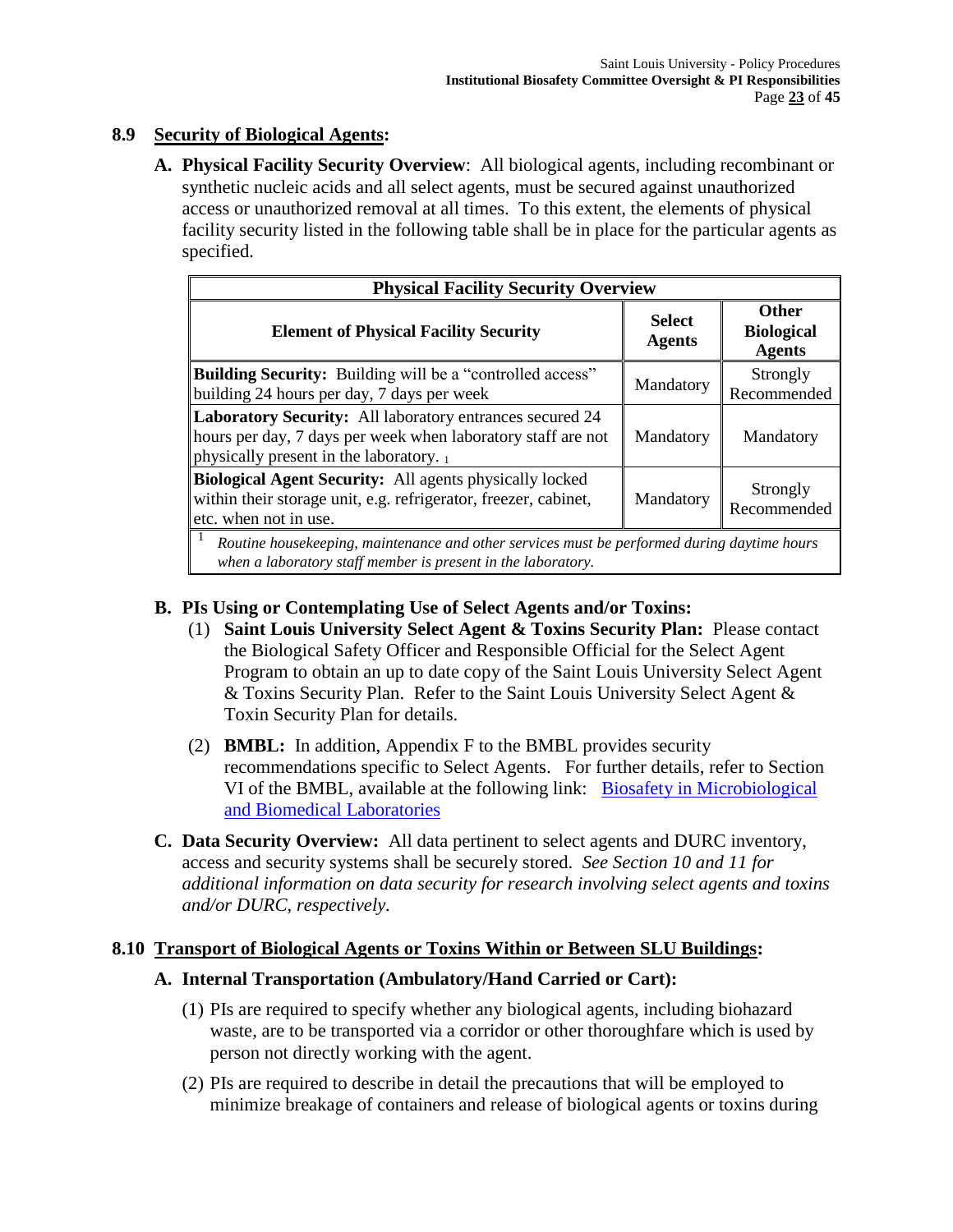transport within these areas, and describe in detail the primary and secondary containment to be used. In general, both the primary and secondary containment vessels must be secured with a lid, puncture resistant, and leak**-**proof.

**B. External Transportation (Ambulatory/Hand Carried or Cart):** Any intent to transport biological agents between campus buildings must also be addressed in the IBC application.

#### **8.11 Packaging, Shipment, Export, Receipt & Importation of Biological Agents**

## **A. Packaging, Shipment, and Training (Domestic or International):**

- (1) **DOT and IATA Compliance:** No person shall handle, offer for transport, or transport biological agents unless they are trained in accordance with Department of Transportation (DOT) and International Air Transport Association (IATA) Dangerous Goods Regulations.
- (2) **Function Specific Training:** Function specific training is required for packaging, labeling, manifesting, and/or transport of biological agents, including clinical specimens.
- (3) **Two to Four Week Advanced Notice:** To arrange for the necessary training, contact the Office of Environmental Safety's Biological Safety Officer at least two weeks in advance of anticipated need to ship a biological agent (and at least four weeks in advance if shipping internationally).
- (4) **Export of Biological Agents Internationally:** The export of a biological agent internationally may require a license or permit from the Department of Commerce and registration with the CDC.
- **B. Importation of Biological Agents from a Foreign Country**: Prior to initiating importation of a biological agent from any foreign country, the PI must notify the Biological Safety Officer well in advance of the need to receive the agent. In order to legally import many biological agents, compliance with the following may be required:
	- (1) An import permit issued by the Director of the CDC must be obtained by the importer.
	- (2) The importer (PI) is legally responsible for assuring that the foreign personnel package, label, and ship the infectious materials in accordance with the following federal regulations:
		- (a) U.S. Public Health Service regulations (42 CFR Part 72 Interstate Shipment of Etiologic Agents)
		- (b) U.S. Department of Transportation (DOT) regulations (DOT 49 CFR Part 173 – Transportation of Etiologic Agents)
		- (c) International Air Transport Association (IATA) Dangerous Goods Regulations.
	- (3) A United States Department of Agriculture (USDA) permit may be required and/or a United States Department of Fish and Wildlife Service (USFWS) permit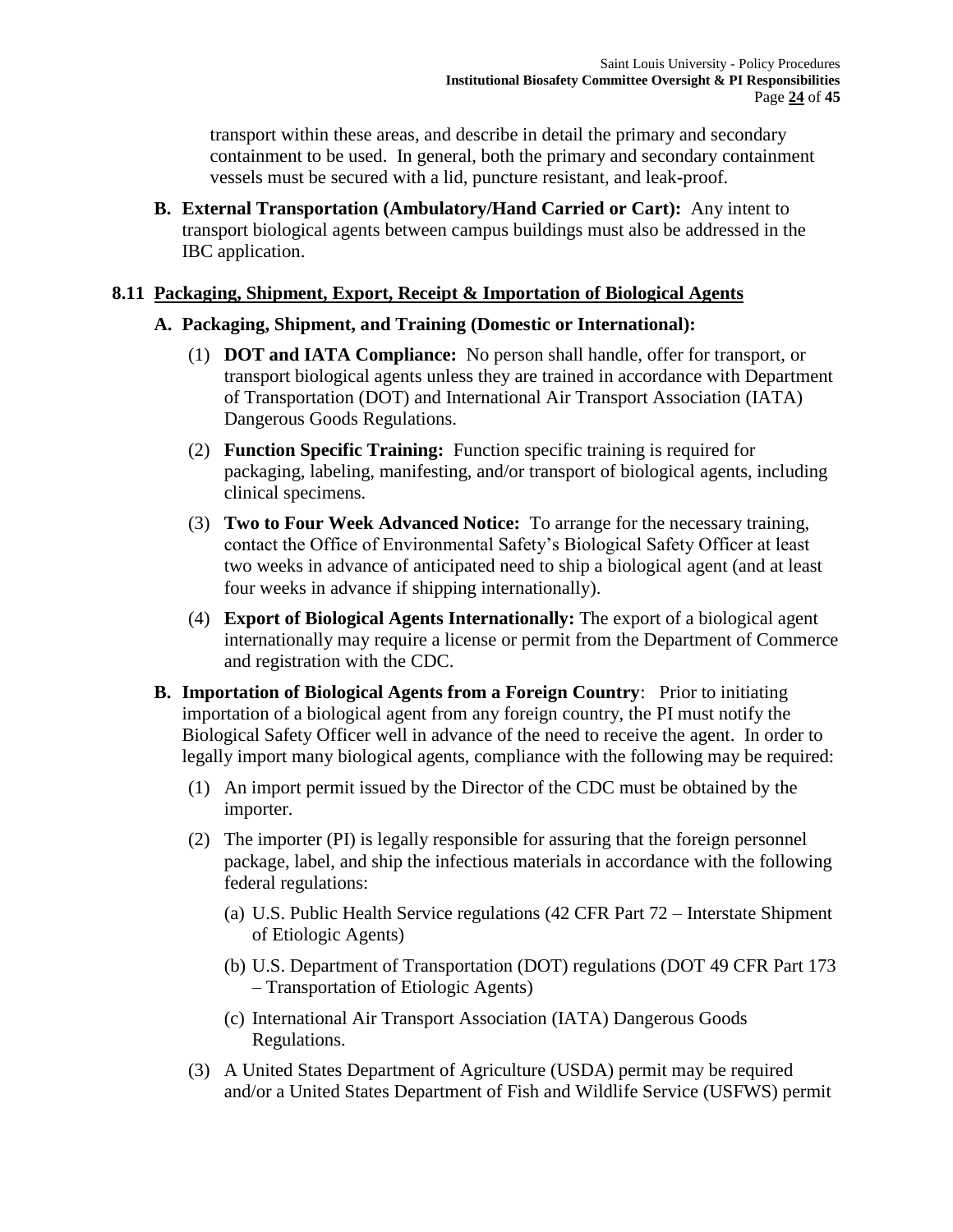may be required.

## **C. Distribution of Imported Biological Agents within the United States:**

- (1) **Four Week Notice:** The Biological Safety Officer shall be contacted at least four weeks in advance of anticipated need to ship a biological agent internationally or to distribute an imported biological agent domestically.
- (2) **Distribution Permits:** The distribution of an imported biological agent within the United States may require a permit issued by the CDC Director and registration with the CDC and/or APHIS.
- **D. Receipt**: Prior to initiating an action resulting in receipt of a biological agent from any external or internal supplier (i.e., includes other Saint Louis University faculty, staff or students) approval of the IBC is required, as delineated below:
	- (1) If IBC approval is required prior to working with the biological agent, and such approval has not been obtained.
	- (2) If IBC approval has already been granted to work with the biological agent, further approval of the IBC is not required; however if the agent is being obtained from a foreign supplier, the requirements delineated in Section 8.7.C. and/or Section 8.7.D. above shall be met specific to the agent and supplier in question.

## **8.12 Personnel Protective Equipment (PPE) and Splash/Spill/Exposure Procedures:**

- (1) PIs must specify in the IBC Research Protocol Application the appropriate personnel protective equipment (PPE) to be worn by personnel working with the biological agents or toxins
- (2) PIs must commit to following established splash and exposure control procedures.
- (3) In addition, the PI must be cognizant of and include in the IBC Research Protocol Application the signs and symptoms of infection with, or exposure to the biological material or other specified hazard.
- **8.13 Required Training:** It is the responsibility of the PI to assure that all required training has been completed and appropriately documented for each individual named in the IBC Research Application or IBC Amendment. Regulatory agencies require that all training be documented in writing with date, names of participants and their signatures, and a list of topics covered.
	- **A. PI Provided Training:** Anyone performing experiments with recombinant or synthetic nucleic acid molecules, or other biological agents (including select agents and toxins) hazardous to man or the environment, must be well trained in proper microbiological technique to ensure minimization of risks. The assurance of proper training is the obligation and responsibility of the PI and laboratory supervisor of the facility in which the biological agents are used.
	- **B. Office of Environmental Health and Safety (OEHS) Provided Training:** OEHS provides certain types of generalized safety training. A listing of training offered is available on the OEHS website training page (click on link): [OEHS Training.](http://www.slu.edu/office-of-environmental-health-and-safety/training)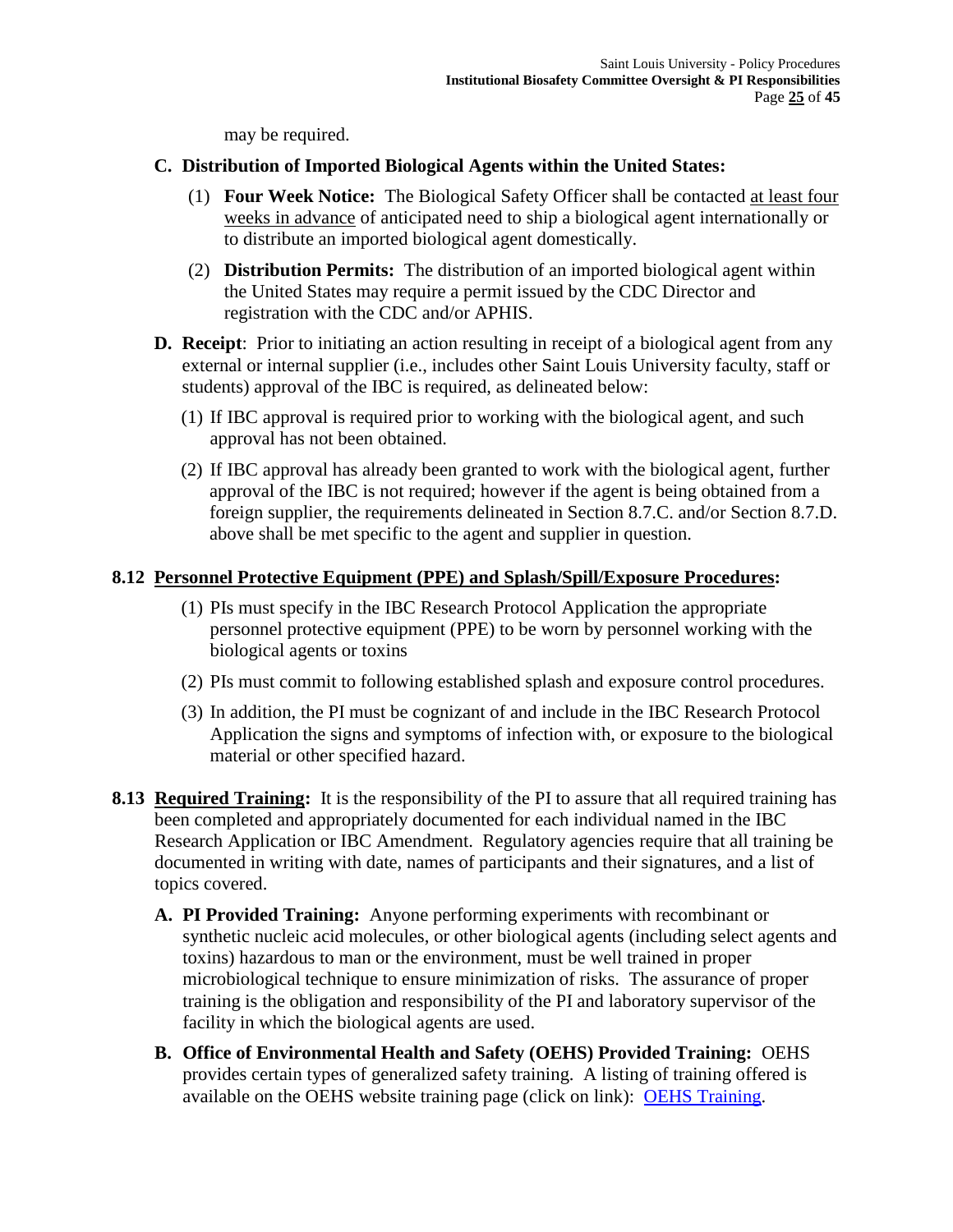**C.** *All required training must be completed and up to date prior to filing of a New, Amendment or Renewal IBC Research Protocol Application.* Failure to do so will result in delays in full approval of the application and/or prevent submission of an eIBC application.

#### **8.14 PI Certification and Agreement for All IBC Research Protocol Application Submissions:** The PI shall certify upon submission of each IBC research protocol application the following.

- **A. Accuracy and Completeness of Submission:** The PI certifies that the application is accurate and complete.
- **B. Compliance with Federal, State and University Requirements:** The PI agrees to comply with federal, state and university requirements pertaining to the handling, shipment and transfer of biological materials.
- **C. Training of All Workers Involved in the Project:** The PI agrees to accept responsibility for the training of all workers involved in the project.
- **8.15 Additional Certification by PI and All Lab Workers:** Following Full IBC approval, the approved protocol must be read and signed by the PI and each person working in the affected laboratory, whether actually employed on the project described in the protocol or not. The signature of the PI, other employee or student on the approved IBC research protocol application affirms that:
	- **A. Awareness:** The signatory is aware of the biological agents in the clinic or laboratory environment in which he or she works.
	- **B. Follow Precautions:** The signatory will abide by the precautions stipulated and agreed to by the PI and approved by the IBC in order to minimize the probability of release of the biological agent and/or any exposure to the biological agent.
	- **C. Informed of Symptoms of Infection or Exposure:** The signatory has been informed of the symptoms that would occur if he or she became infected with or exposed to any biological agent or other hazard specified within the approved IBC Research Protocol Application.
	- **D. Report Spills and Exposures:** The signatory will promptly report any spill, release, and potential or known occupational exposures to their supervisor and the Office of Environmental Health and Safety, in accordance with the Emergency Spill Procedures specified within the approved IBC research protocol application.
- **8.16 IBC Approvals and Other Actions:** Experiments involving recombinant or synthetic nucleic acid molecules, including gene transfer, select agents or other potentially hazardous agents covered by the Policy on Institutional Biosafety Committee (IBC) and these companion procedures and for which IBC approval is required before experiments are initiated will be reviewed by the IBC at a meeting at which a quorum is present. No experiments requiring IBC approval may be initiated until full approval is attained. Following IBC review, the following actions may be taken: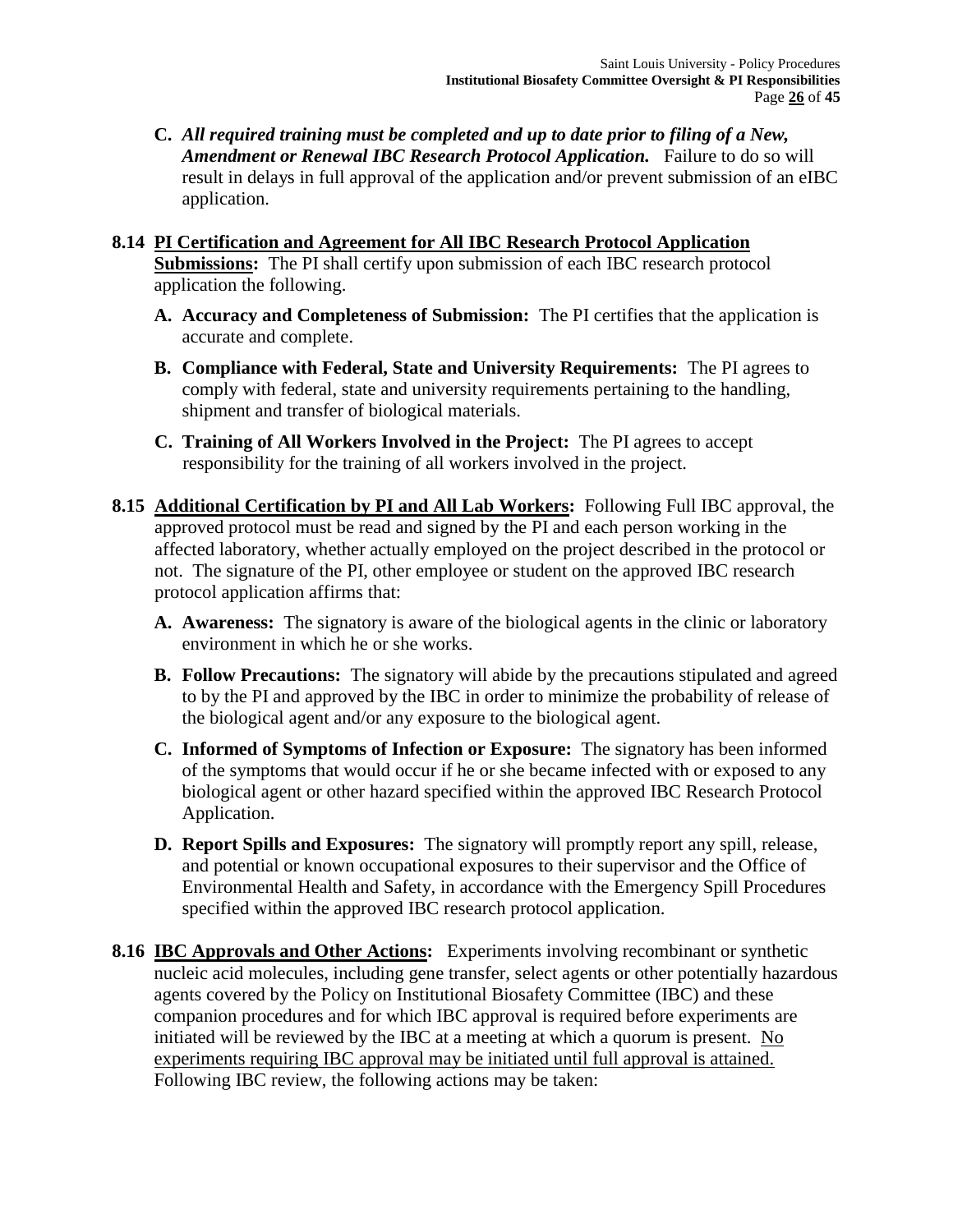- **A. Full Approval:** Full approval will be granted by the IBC if there are no outstanding issues. Research is approved to begin.
- **B. Contingent Approval:** Contingent approvals may be given by the IBC for protocols that require minor revision. Minor revisions involve changes to the protocol that can be prescribed by the IBC or additional information that is specified by the IBC. Full IBC approval is dependent upon the contingencies being met by the PI in an updated resubmitted protocol. Responses to contingently approved IBC Research Protocol Applications are reviewed by the IBC coordinator and the Biological Safety Officer to verify that the contingencies have been met. Upon such verification, the protocol is considered fully approved, and research can begin. If it is determined that the contingencies have not been met, the IBC coordinator may communicate directly with the applicant or, in some cases, may redirect the protocol to the IBC Chairperson or the full IBC for final review and approval. No research may commence until the IBC research protocol application receives full IBC approval upon satisfaction of the contingencies and communication of same from the IBC Coordinator. Previously approved research must terminate if full IBC approval has not been received by the expiration date.
- **C. Tabled:** When an IBC application requires substantive revisions, significant additional information, and/or major clarifications, decisions regarding the IBC application will be tabled pending resubmittal with responses to requests for substantial modifications. A tabled IBC application will require full IBC review (i.e., the modified protocol must be returned to the Committee for further review). PIs must submit the revised IBC application with the requested information within the required deadline. No research may commence until the IBC application receives full IBC approval. Previously approved research must terminate if full IBC approval has not been received by the expiration date.
- **D. Disapproval:** In some instances, the IBC may disapprove an IBC Research Protocol Application or other document with finality. This may involve a poorly constructed application with risks that clearly outweigh possible benefits of research findings. It could also involve an IBC decision in its capacity as the IRE in reviewing DURC, or other high risk – high hazard research. (See Section 11.0)
- **E. External Approval Pending:** In the case of experiments requiring external review by an outside agency, full IBC approval may be contingent upon approval being granted by the outside agency.
- **8.17 Laboratory Inspections:** The IBC has an obligation to ascertain that experiments with infectious or recombinant organisms are safely managed. The Biological Safety Officer or other Office of Environmental Health and Safety staff may conduct safety audits of facilities in which these types of experiments are performed at any time without prior notice. Such inspections will include an assessment that commitments made by the PI and staff in the approved IBC application protocol are being met.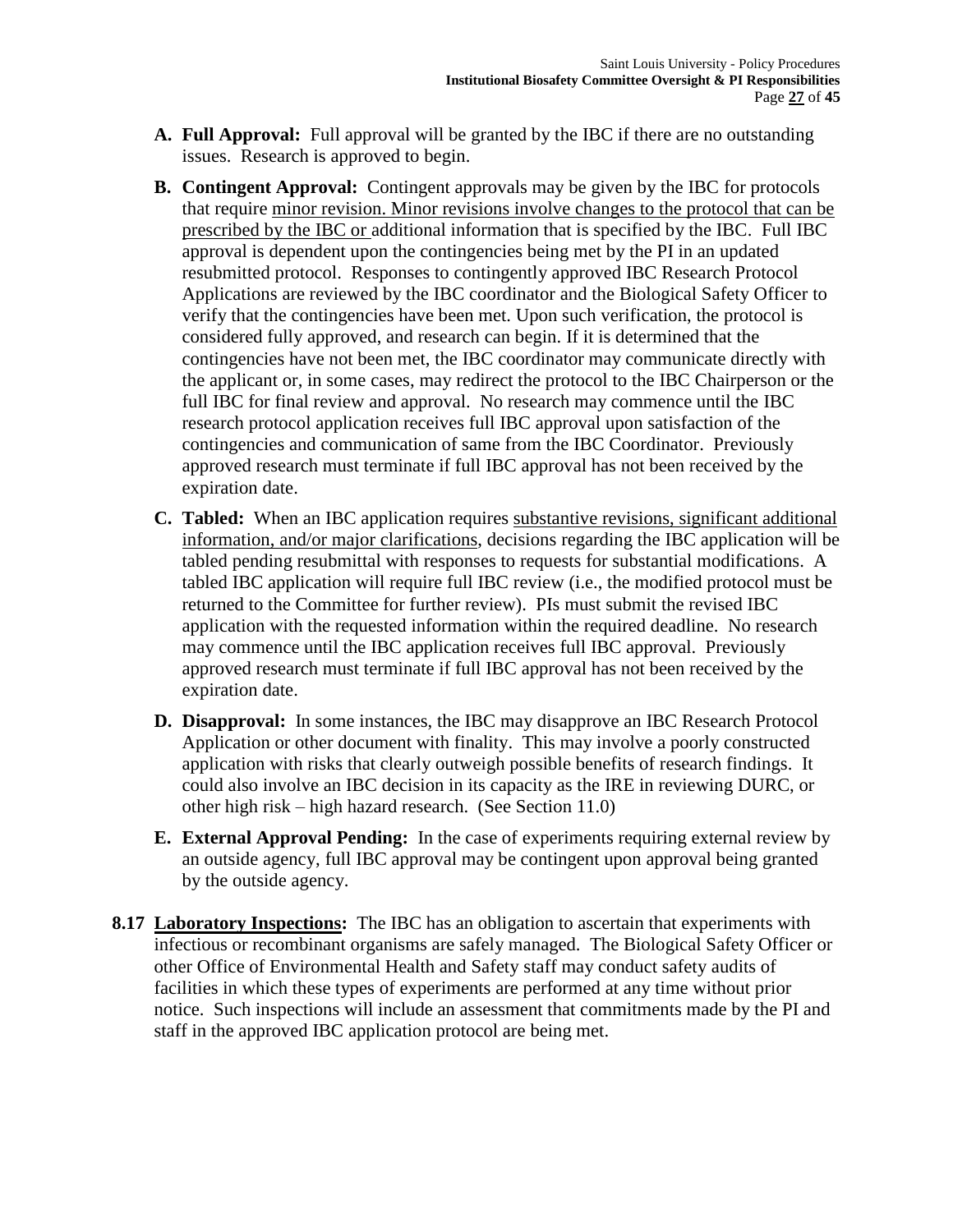#### **9.0 RECOMBINANT OR SYTHETIC NUCLEIC ACID MOLECULE RESEARCH**

- **9.1 Research Involving Recombinant or Synthetic Nucleic Acid Molecules Requiring IBC Review:** Types of recombinant DNA experiments that require approval by the IBC prior to initiation (or by the IBC and NIH/OBA prior to initiation as indicated) include, but are not necessarily limited to, the following:
	- **A. Experiments Involving the Deliberate Transfer of a Drug Resistance Trait to Microorganisms that Are Not Known to Acquire the Trait Naturally, if Such Acquisition Could Compromise the Use of the Drug to Control Disease Agents In Humans, Veterinary Medicine, Or Agriculture:** Experiments involving the deliberate transfer of a drug resistance trait to microorganisms that are not known to acquire the trait naturally, if such acquisition could compromise the use of the drug to control disease agents in humans, veterinary medicine, or agriculture require IBC approval and NIH/OBA approval before initiating the experiments. *(See NIH Guidelines, Section III-A-1-a.)*
	- **B. Experiments Involving the Cloning of Toxin Molecules with An LD<sup>50</sup> of Less than 100 Nanograms per Kilogram Body Weight:** Experiments Involving the Cloning of Toxin Molecules with An  $LD_{50}$  of Less than 100 Nanograms per Kilogram Body Weight require IBC approval and NIH/OBA approval before initiating the experiments. *(See NIH Guidelines, Section III-B-1.)*
	- **C. Experiments Involving the Deliberate Transfer of Recombinant or Synthetic Nucleic Acid Molecules, or DNA or RNA Derived from Recombinant or Synthetic Nucleic Acid Molecules, into One or More Human Research Participants:**  Experiments involving the deliberate transfer of recombinant or synthetic nucleic acid molecules, or DNA or RNA derived from recombinant or synthetic Nucleic Acid Molecules, into one or more human research participants require IBC approval and NIH/OBA approval before initiating the experiments. *(See NIH Guidelines, Section III-C-1.)*
	- **D. Experiments using Risk Group 2, Risk Group 3, Risk Group 4, Restricted Agents or Select Agents as Host-Vector Systems:** Experiments using Risk Group 2, Risk Group 3, Risk Group 4, Restricted Agents (as listed in the NIH Guidelines or [BMBL\)](http://www.cdc.gov/od/ohs/biosfty/bmbl5/bmbl5toc.htm) or Select Agents as host vector systems require IBC approval before initiating the experiments. Furthermore, containment conditions for experiments involving the introduction of recombinant or synthetic nucleic acid molecules into restricted agents shall be set on a case-by-case basis following NIH/OBA review. *(See NIH Guidelines, Section III-D-1.)*
	- **E. Experiments in which DNA From Risk Group 2, Risk Group 3, Risk Group 4, Restricted Agents or Select Agents is Cloned Into Nonpathogenic Prokaryotic or Lower Eukaryotic Host-Vector Systems:** Experiments in which DNA from Risk Group 2, Risk Group 3, Risk Group 4, Restricted Agents (as listed in the NIH Guidelines or the [BMBL\)](http://www.cdc.gov/od/ohs/biosfty/bmbl5/bmbl5toc.htm) or Select Agents is cloned into nonpathogenic prokaryotic or lower eukaryotic host-vector systems require IBC approval before initiating the experiments. *(See NIH Guidelines, Section III-D-2.)*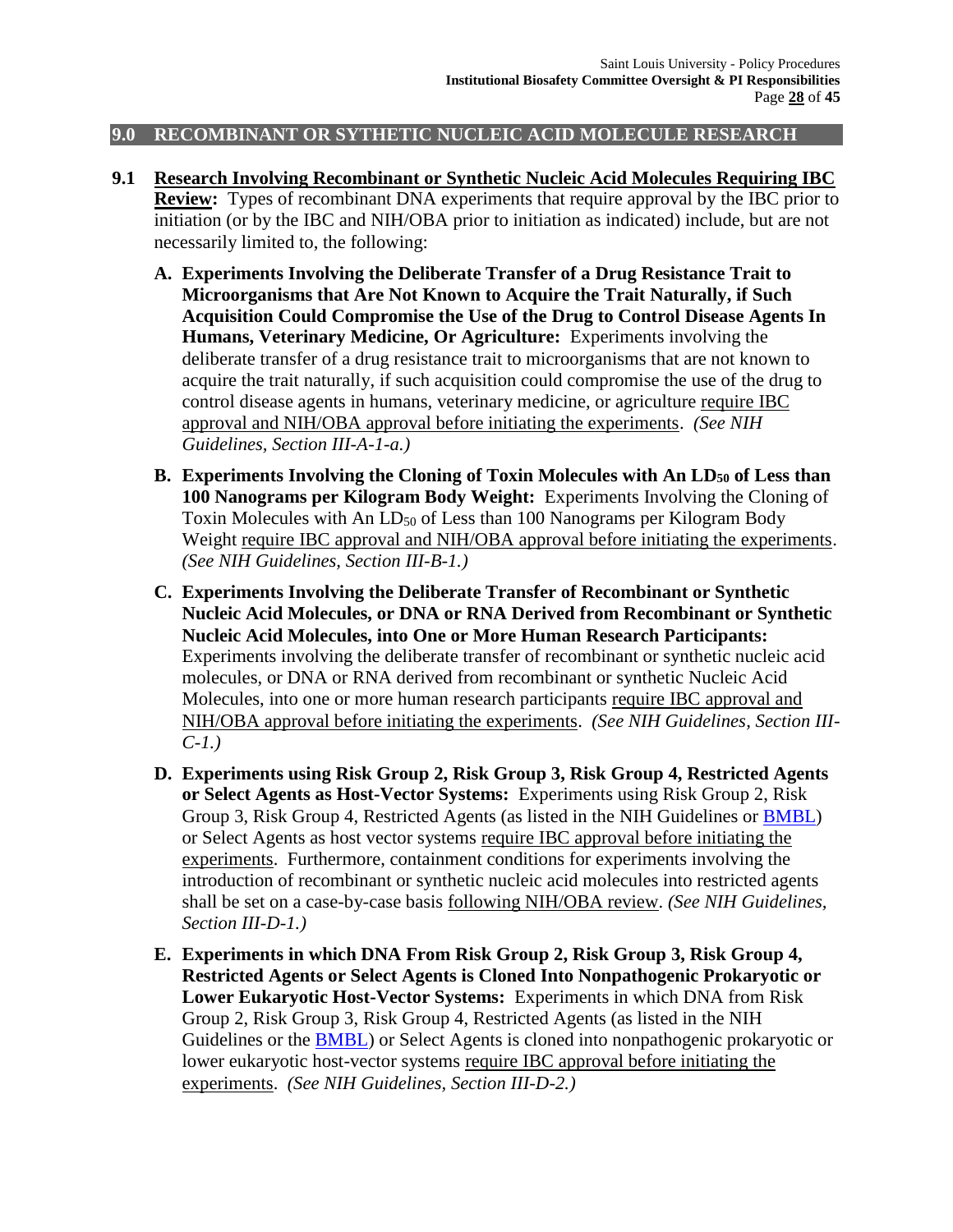**F. Experiments Involving the Use of Infectious DNA or RNA Viruses Or Defective DNA or RNA Viruses in the Presence Of Helper Virus in Tissue Culture Systems:**  Experiments involving the use of infectious DNA or RNA viruses or defective DNA or RNA viruses in the presence of helper virus in tissue culture systems require IBC approval before initiating the experiments. *(See NIH Guidelines, Section III-D-3.)*

## **G. Experiments Involving Whole Animals:**

- (1) Experiments involving whole animals in which the animal's genome has been altered by stable introduction of recombinant or synthetic nucleic acid molecules, or nucleic acids derived therefrom, into the germ-line (*transgenic animals*) and experiments involving viable recombinant or synthetic nucleic acid moleculemodified microorganisms tested on whole animals require IBC approval before initiating the experiments. *(See NIH Guidelines, Section III-D-4.)*
- (2) *Experiments Involving Transgenic Rodents at BSL-1 Containment:* Experiments involving the generation of rodents in which the animal's genome has been altered by stable introduction of recombinant or synthetic nucleic acid molecules, or nucleic acids derived therefrom, into the germ-line (transgenic rodents), whether ABSL-1, ABSL-2, or ABSL-3 containment, require IBC approval before initiating the experiments.

*(SLU Note: NIH Guidelines require notice simultaneous with initiation of the experiment and permits IBC review and approval after initiation of the experiment in the case of such experiments that require only ABSL-1 containment. SLU's policy and procedures are more restrictive to assure that the proper containment level has been assigned to the research. This averts the potential for noncompliance that would occur if a PI or their staff incorrectly assigns ABSL-1 containment to an agent that should be handled at ABSL-2 or higher containment.)*

# **H. Experiments Involving Whole Plants:**

- (1) Experiments to genetically engineer plants by recombinant or synthetic nucleic acid molecule methods, to use such plants for other experimental purposes (e.g., response to stress), to propagate such plants, or to use plants together with microorganisms or insects containing recombinant or synthetic nucleic acid molecules require IBC approval before initiating the experiments. *(See NIH Guidelines, Section III-D-5.)*
- (2) Experiments involving nucleic acid molecule-modified whole plants, and/or experiments involving recombinant or synthetic nucleic acid molecule-modified organisms associated with whole plants require IBC approval before initiating the experiments.

*(SLU Note: NIH Guidelines require notice simultaneous with initiation of the experiment and permits IBC review and approval after initiation of the experiment. SLU's policy and procedures are more restrictive to assure that the proper containment level has been assigned to the research. This averts the potential for noncompliance that would occur if a PI or their staff incorrectly assigns BSL-1 containment to an agent that should be handled at BSL-2 or higher containment.)*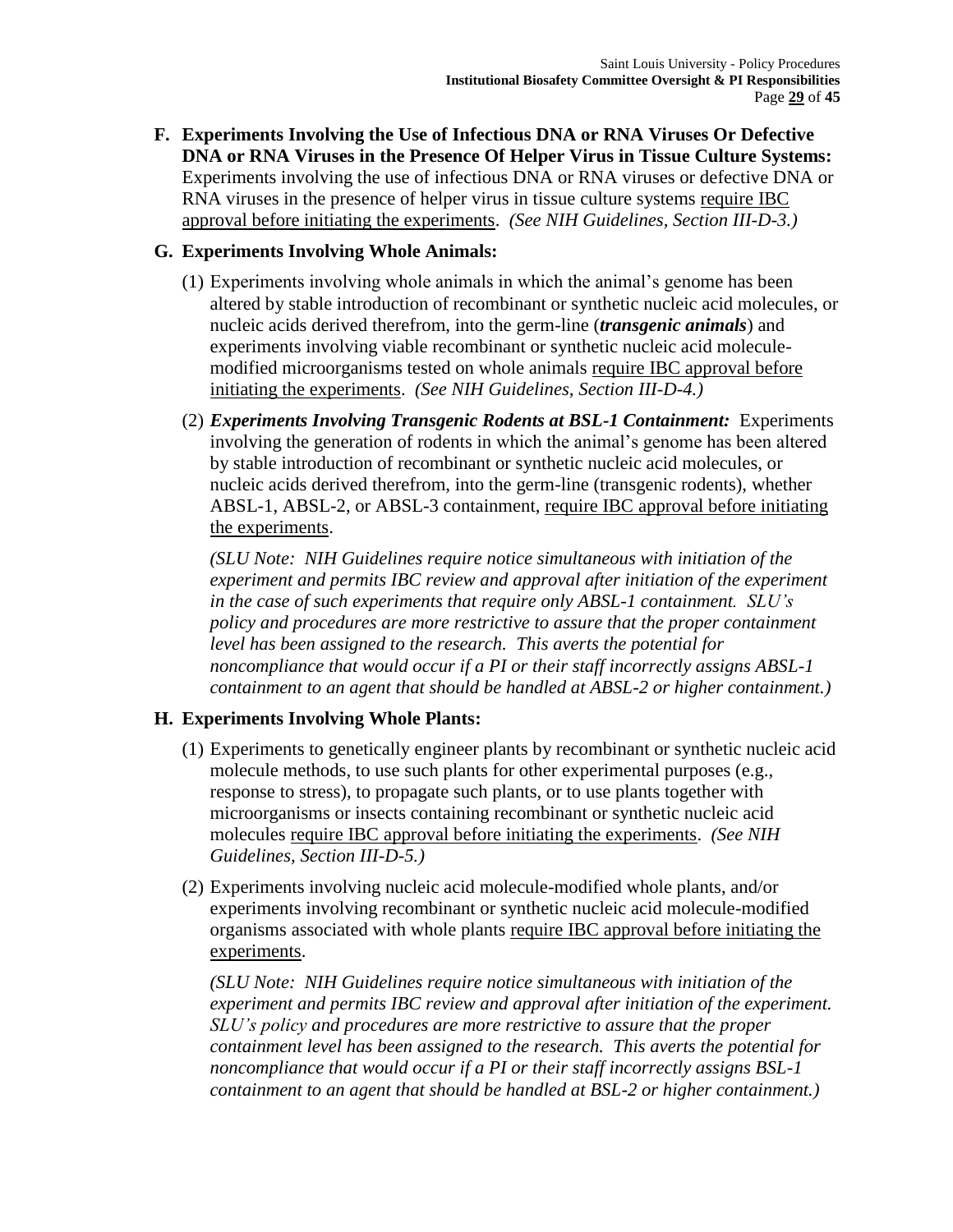- **I. Experiments Involving More Than 10 Liters of Culture:** Experiments involving more than 10 liters of culture require IBC approval before initiating the experiments. *(See NIH Guidelines, Section III-D-6.)*
- **J. Experiments Involving Influenza Viruses:** Experiments involving certain influenza viruses may require BSL-3 enhanced containment.*(See NIH Guidelines, Section III-D-7 for detailed NIH requirements.)*
- **K. Experiments Involving the Formation of Recombinant or Synthetic Nucleic Acid Molecules Containing Any Portion of the Genome of Any Eukaryotic Virus:**  Experiments involving the formation of recombinant DNA molecules containing any portion of the genome of any eukaryotic virus require IBC approval before initiating the experiments.

*(SLU Note: NIH Guidelines require notice simultaneous with initiation of the experiment and permits IBC review and approval after initiation of the experiment if the experiments involve the formation of recombinant or synthetic nucleic acid molecules containing no more than two-thirds of the genome of any eukaryotic virus. SLU's policy and procedures are more restrictive to assure that the proper categorization and risk assessment has been performed and the appropriate containment level has been assigned to the research.)*

- **9.2 Research that is Exempt from NIH Guidelines and IBC Registration:** The following recombinant or synthetic nucleic acid molecules are exempt from the NIH Guidelines and registration with the IBC. *(However, other federal and state standards of biosafety may still apply to such research. The PI must check the BMBL for details specific to the research being contemplated.)*
	- **A.** Those synthetic nucleic acids that:
		- (1) Can neither replicate nor generate nucleic acids that can replicate in any living cell (e.g., oligonucleotides or other synthetic nucleic acids that do not contain an origin of replication or contain elements known to interact with either DNA or RNA polymerase), and
		- (2) Are not designed to integrate into DNA, and
		- (3) Do not produce a toxin that is lethal for vertebrates at an LD50 of less than 100 nanograms per kilogram body weight.

If a synthetic nucleic acid is deliberately transferred into one or more human research participants and meets the criteria of Section 8.4 C. above (Section III-C of the NIH Guidelines), it is not exempt. *(Reference: NIH Guidelines, Section III-F-1.)*

- **B.** Those recombinant or synthetic nucleic acids that are not in organisms, cells, or viruses and that have not been modified or manipulated (e.g., encapsulated into synthetic or natural vehicles) to render them capable of penetrating cellular membranes. *(Reference: NIH Guidelines, Section III-F-2.)*
- **C.** Those recombinant or synthetic nucleic acids that consist solely of the exact recombinant or synthetic nucleic acid sequence from a single source that exists contemporaneously in nature. *(Reference: NIH Guidelines, Section III-F-3.)*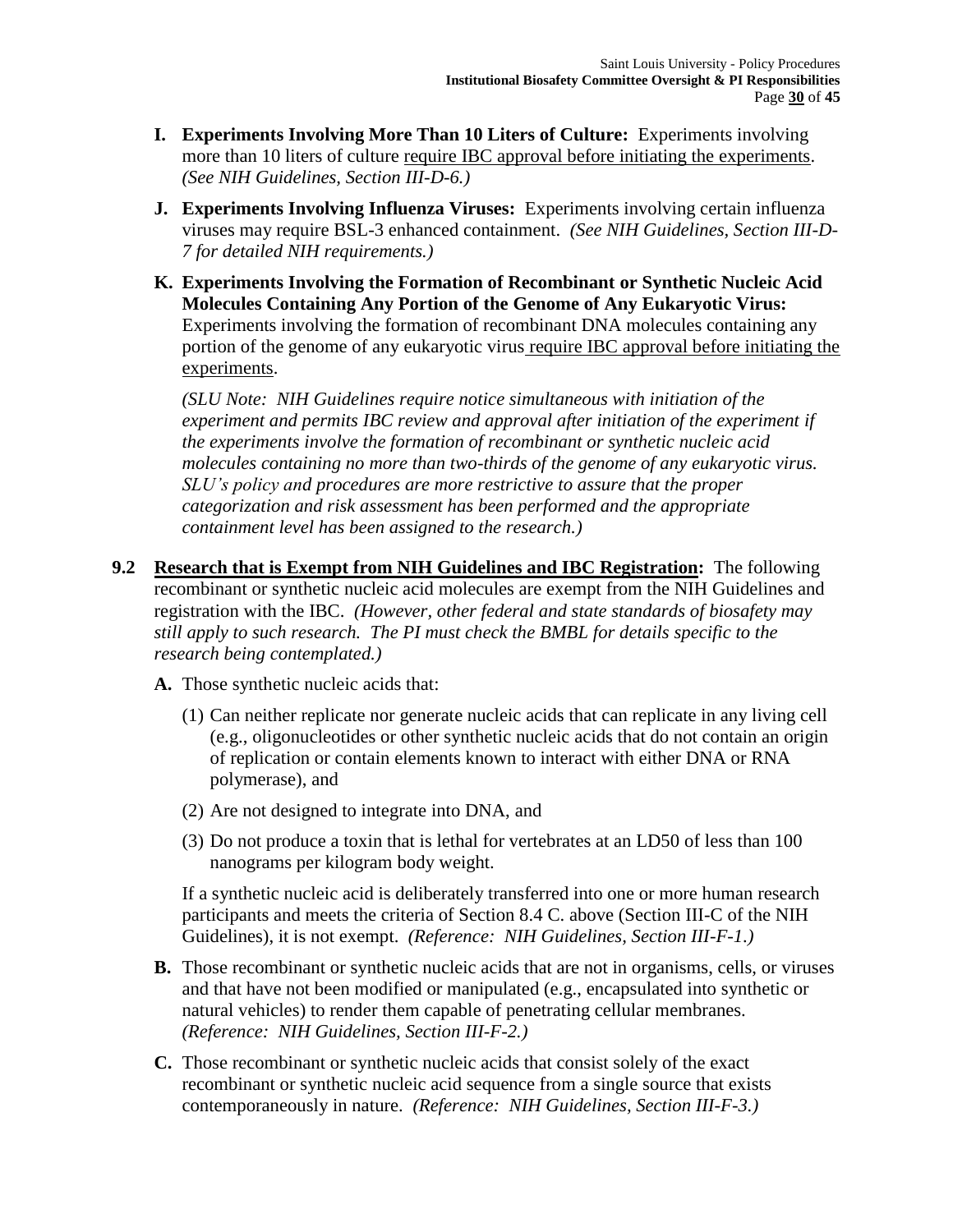- **D.** Those recombinant or synthetic nucleic acids that consist entirely of nucleic acids from a prokaryotic host, including its indigenous plasmids or viruses when propagated only in that host (or a closely related strain of the same species), or when transferred to another host by well-established physiological means. *(Reference: NIH Guidelines, Section III-F-4.)*
- **E.** Those recombinant or synthetic nucleic acids that consist entirely of nucleic acids from a eukaryotic host including its chloroplasts, mitochondria, or plasmids (but excluding viruses) when propagated only in that host (or a closely related strain of the same species). *(Reference: NIH Guidelines, Section III-F-5.)*
- **F.** Those recombinant or synthetic nucleic acids that consist entirely of DNA segments from different species that exchange DNA by known physiological processes, though one or more of the segments may be a synthetic equivalent. A list of such exchangers has been prepared and is periodically revised by the NIH Director with advice of the RAC after appropriate notice and opportunity for public comment. See NIH Guidelines, Appendices A-I through A-VI, Exemptions under Section III-F-6—Sublists of Natural Exchangers, for a list of natural exchangers that are exempt from the NIH Guidelines. *(Reference: NIH Guidelines, Section III-F-6.)*
- **G.** Those genomic DNA molecules that have acquired a transposable element, provided the transposable element does not contain any recombinant and/or synthetic DNA. *(Reference: NIH Guidelines, Section III-F-7.)*
- **H.** Those recombinant or synthetic nucleic acids that do not present a significant risk to health or the environment, as determined by the NIH Director, with the advice of the RAC, and following appropriate notice and opportunity for public comment. See NIH Guidelines, Appendix C, Exemption under Section III-F-8 for other classes of experiments which are exempt from the NIH Guidelines. *(Reference: NIH Guidelines, Section III-F-8.)*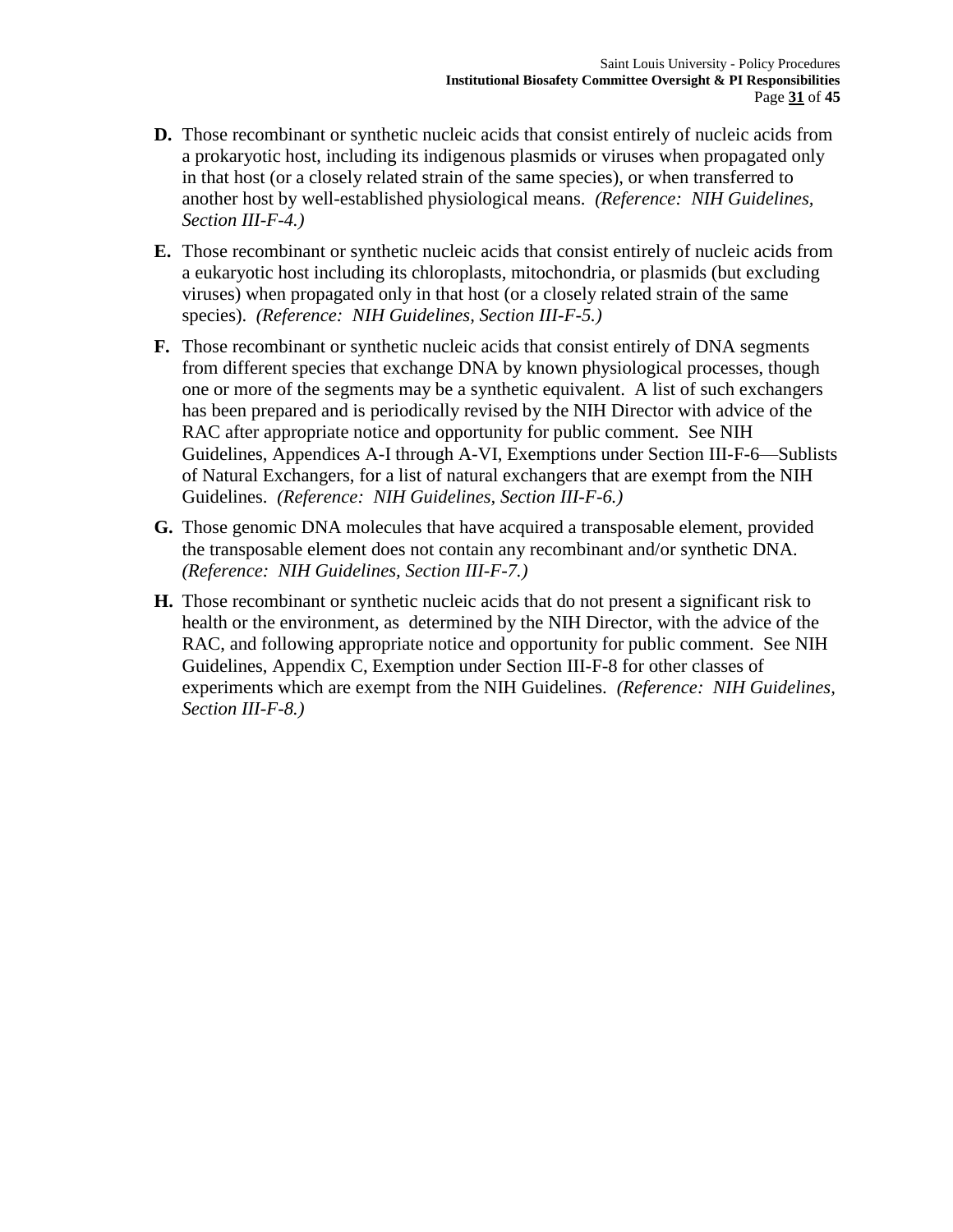#### **10.0 SELECT AGENTS AND TOXINS USE IN RESEARCH**

- **10.1 Select Agent Registration & Access:** PIs Contemplating Use of select agents and/or toxins or already approved to use select agents and/or toxins in research must follow the procedures below. Certain security requirements required by CDC for use of Tier 1 select agents are embedded below and in the Saint Louis University "Select Agent & Toxins Security Plan", and unless otherwise noted, are applicable for use of any select agents and toxins at Saint Louis University.
	- **A. Select Agent Registration:** Select agents are required to be registered with CDC prior to importation into Saint Louis University, as well as prior to exportation from Saint Louis University. The Biological Safety Officer, who is also the designated "Responsible Official", shall be contacted by any Saint Louis University PI who anticipates the need to procure or transfer a select agent well in advance of the need to do so.

Non-compliance with the select agent regulations can result in loss of the University's NIH funding, as well as civil penalties.

*IMPORTANT! See the following WEB link for important details that may be applicable to your research:* [http://www.cdc.gov/od/sap//](http://www.cdc.gov/od/sap/)

- **B. Select Agent Access** (Reference 42 CFR 73.10)**:** The select agent regulations have very specific requirements for restricting access to select agents. These requirements include the following.
	- (1) **Restricting Access, Security Risk Assessment, and Registering Individuals:** No individual may be provided access to a select agent or toxin, or select agent – registered space, and no individual may access a select agent or toxin, unless the individual is approved by the HHS Secretary or Administrator, following a security risk assessment by the U.S. Attorney General. (Application documents are sent to FBI-CJIS under the oversight of the University's Responsible Official.) Knowingly providing access to select agents and toxins to an unregistered individual subjects the provider to fines and/or imprisonment for up to 10 years.
	- (2) **Application for Access to Select Agents or Toxins:** Application for access to select agents or toxins is made through the University's Biological Safety Officer and Responsible Official by submitting the information necessary to conduct a security risk assessment which will be forwarded to the U.S. Attorney General.
	- (3) **Access Defined:** Access is defined to be possession of a select agent or toxin (e.g. ability to carry, use or manipulate) or the ability to gain possession of a select agent or toxin.
	- (4) **Training:** Each individual with access to select agents or toxins must have the appropriate education, training, and/or experience to handle or use such agents or toxins.
	- (5) **Access Approval Denial, Limitations, or Revocation:** An individual's access approval may be denied, limited, or revoked as follows: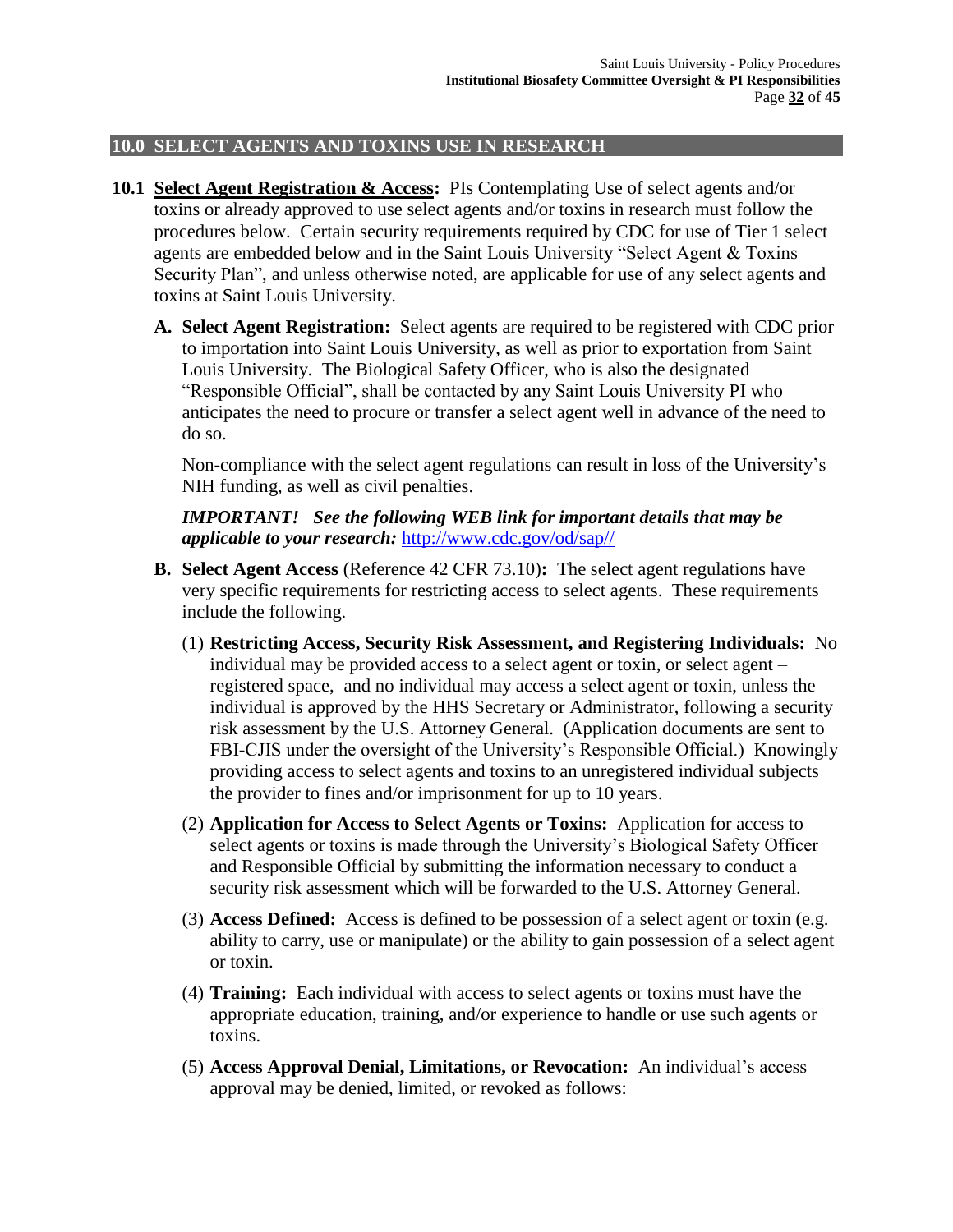- (a) An individual's access approval will be denied or revoked if the individual is within any of the categories described in 18 U.S.C. 175b, i.e. the individual is a "Restricted Person".
- (b) An individual's access will be denied, limited, or revoked if:
	- i. The individual is reasonably suspected by any Federal law enforcement or intelligence agency of committing a crime specified in 18 U.S.C.  $2332b(g)(5)$ , having knowing involvement with an organization that engages in domestic or international terrorism (as defined in 18 U.S.C. 2331) or with any other organization that engages in intentional crimes of violence, or being an agent of a foreign power (as described in 50 U.S.C. 1801), or
	- ii. It is determined such action is necessary to protect public health and safety.
- (6) **Access Approval:** Access approval is valid for a maximum of three years.
- (7) **Notification to CDC of Termination of Access:** The Biological Safety Officer and Responsible Official shall immediately notify CDC (or APHIS if applicable) when an individual's access to select agents or toxins is terminated by the University and the reasons for termination of access.
- (8) **Suitability Assessment:** Consistent with select agent and toxin regulations, individuals who are successfully registered for select agent and toxin access may also be subject to initial and annual thereafter suitability assessments conducted by the Biological Safety Officer and Responsible Official in conjunction with the University's Suitability Panel, as required by the CDC regulations and University policy. Suitability Assessments are currently required by the CDC and University policy for individuals with access to any Tier 1 select agents and toxins.

#### **C. PI and Department Responsibilities:**

- (1) **Access to Select Agents and Toxins:** No unregistered persons or restricted persons shall have access to any select agent in Saint Louis University laboratories.
- (2) **Access to Select Agent and Toxins Laboratories:** No unregistered persons shall have unescorted access to laboratories where select agents are used in experiments.
- (3) **PI Responsibility and Personal Liability:** It is the responsibility of the principal investigator to diligently enforce this policy within their research laboratories, subject to the full force of the federal regulations and penal code.
- (4) **Department Chairperson Responsibility and Personal Liability:** It is the responsibility of each department chairperson to implement and enforce this policy within his or her department.
- **10.2 Physical Security:** A written security plan sufficient to safeguard select agents and toxins against unauthorized access, theft, loss or release is required. It must be designed according to a site specific risk assessment and must provide graded protection in accordance with the risk of the select agent or toxin, given its intended use. Drills or exercises testing and evaluating the effectiveness of the security plan must be conducted at least annually. The security plan must be reviewed and revised as necessary at least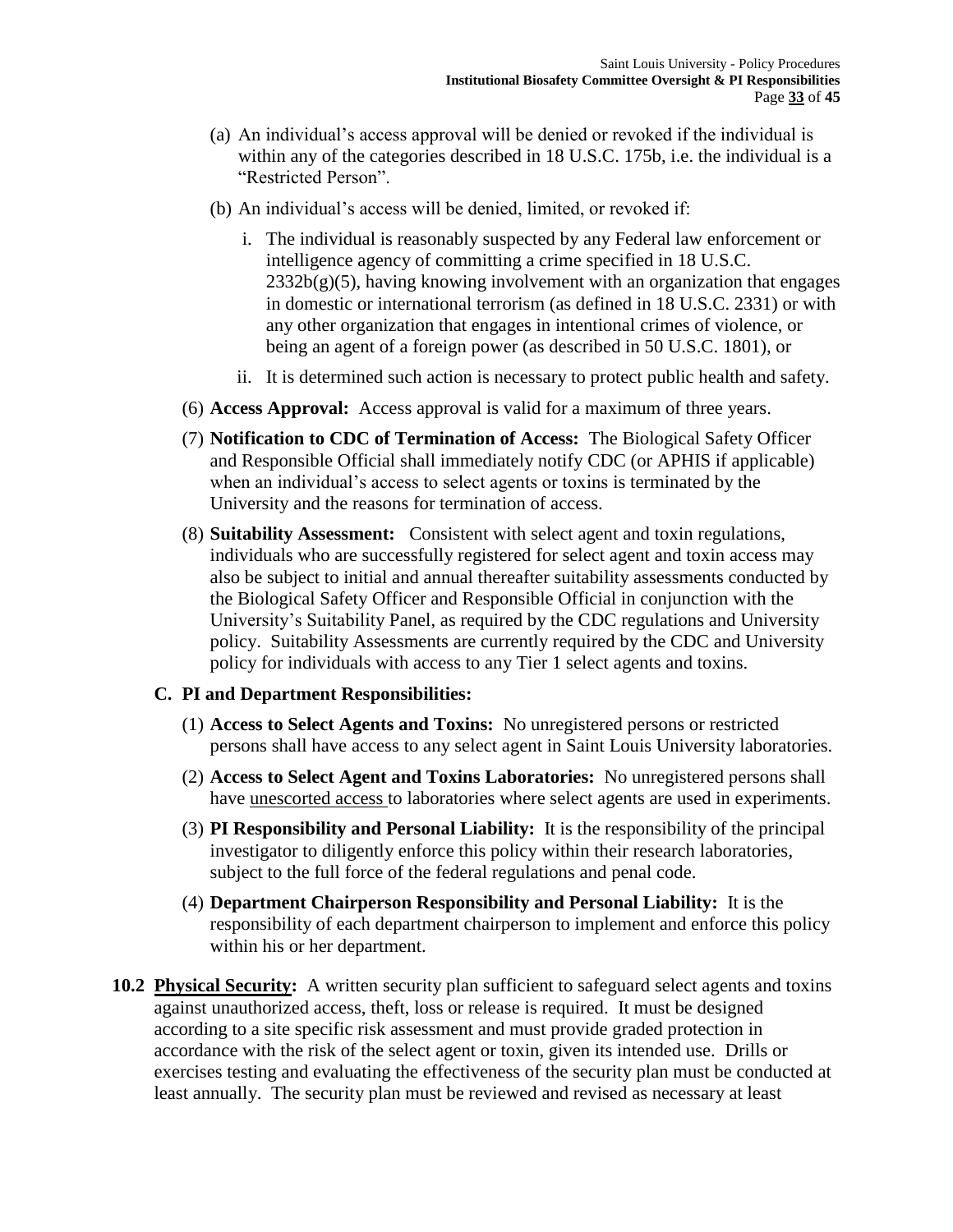annually, and after any drill or exercise and after any incident. The security plan is required to be made available to the CDC.

## **A. Key Required Elements of the Select Agent and Toxins Security Plan:**

- (1) Procedures for physical security, inventory control, and information systems control.
- (2) Provision for the control of access to select agents and toxins including the safeguarding of animals (including arthropods) or plants intentionally or accidentally exposed to or infected with a select agent, against unauthorized access, theft, loss or release.
- (3) Provisions for routine cleaning, maintenance, and repairs.
- (4) Procedures for removing unauthorized or suspicious persons.
- (5) Procedures for addressing loss or compromise of keys, passwords, combinations, etc. and protocols for changing access numbers or locks following staff changes.
- (6) Procedures for reporting unauthorized or suspicious persons or activities, loss or theft of select agents or toxins, or alteration of inventory records.
- (7) Provisions for ensuring that all individuals with access approval from the HHS Secretary or Administrator understand and comply with the security procedures.
- (8) Procedures for how the Responsible official will be informed of suspicious activity that may be criminal in nature and related to the entity, its personnel, or its select agents or toxins; and procedures for how the University will notify the appropriate Federal, State or local law enforcement agencies of such activity.
- (9) Provisions for information security. (See Section 10.3 below for details).
- (10) Provisions and policies for shipping, receiving, and storage of select agents and toxins, including documented procedures for receiving, monitoring and shipping of all select agents and toxins. These provisions must provide that the University will properly secure containers on site and have a written contingency plan for unexpected shipments.
- **B. Saint Louis University Select Agent & Toxins Security Plan:** For security reasons, the Saint Louis University Select Agent & Toxins Security Plan has limited distribution and is available only through the Biological Safety Officer and Responsible Official on a need to know basis. The PI should contact the Biological Safety Officer and Responsible Official if they have a need to obtain an up to date copy of the Saint Louis University Select Agent & Toxins Security Plan. The security plan may be shared by the PI with the PI's staff on a limited need-to-know basis. Under no circumstances should the plan be shared outside of the University.
- **C. BMBL:** In addition, Appendix F to the BMBL provides security recommendations specific to select agents. For further details, refer to Section VI of the BMBL, available at the following link: Biosafety in Microbiological and Biomedical [Laboratories.](http://www.cdc.gov/biosafety/publications/bmbl5/)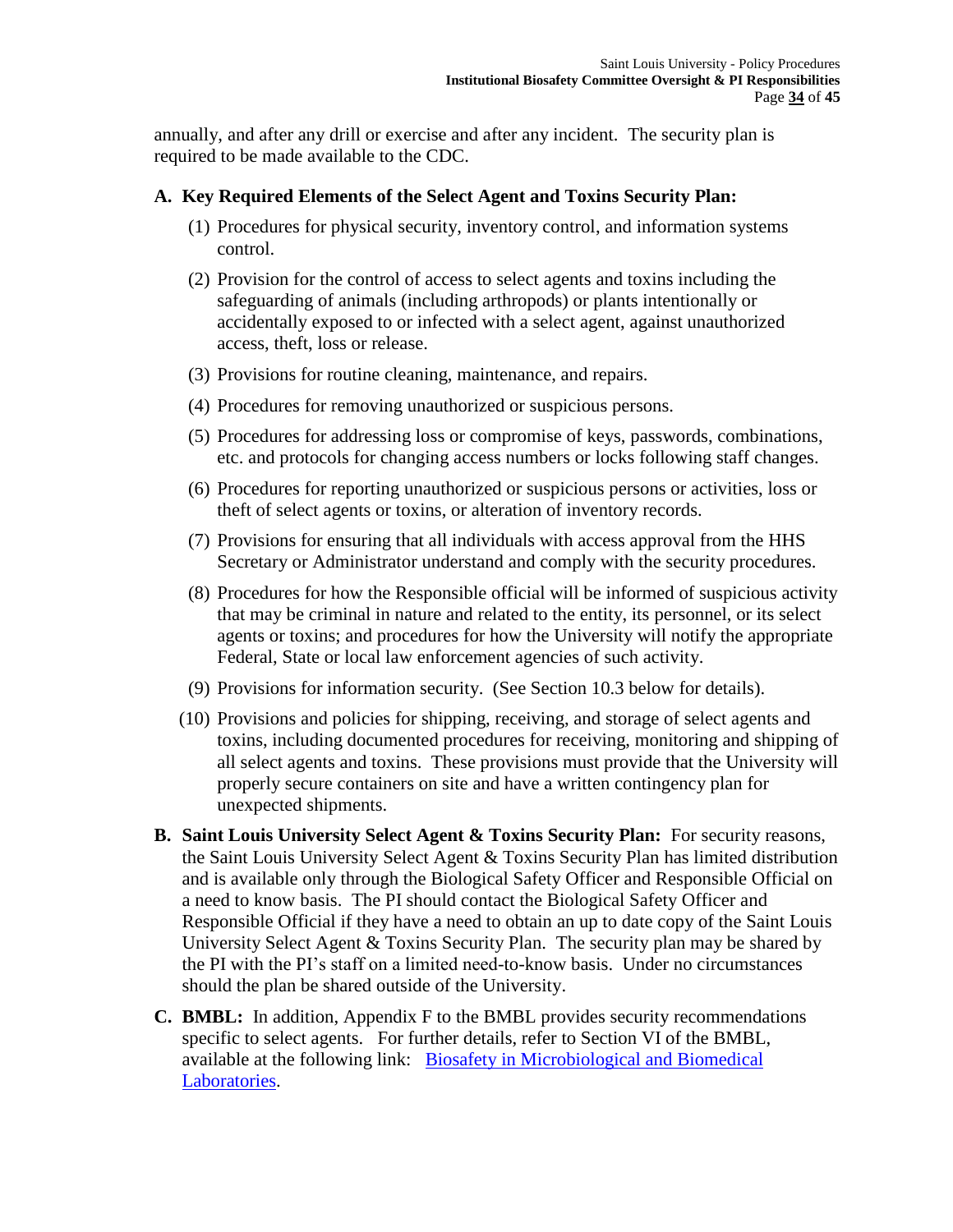**10.3 Information Security:** All information pertinent to select agents and toxins and DURC inventory, access and security systems shall be securely stored. Information security specific to Saint Louis University is addressed in detail within the Saint Louis University Select Agent & Toxins Security Plan.

# **A. Key Elements of Information Security**

- (1) Provisions that ensure that all external connections to systems which manage security for the registered space are isolated or have controls that permit only authorized and authenticated users.
- (2) Provisions that ensure that authorized and authenticated users are only granted access to select agent and toxin related information, files, equipment (e.g., servers or mass storage devices) and applications as necessary to fulfill their roles and responsibilities, and that access is modified when the user's roles or responsibilities change or when their access to select agents and toxins is suspended or revoked.
- (3) Controls that are designed to prevent malicious code (such as, but not limited to, computer virus, worms, spyware) from compromising the confidentiality, integrity, or availability of information systems which manage access to select agent and toxin spaces or various records, including inventory, acquisition, transfer and destruction records, as well as the list of registered individuals authorized to access select agents and toxins.
- (4) A robust configuration management practice for information systems to include regular patching and updates made to operating systems and individual applications.
- (5) Backup security measures in the event that access control systems, surveillance devices, and/or systems that manage the required select agent and toxin record keeping are rendered inoperable.
- **B. Isolated Computer:** An isolated computer that is not connected to any network may be used for storage of select agent or DURC data. Isolated computers shall not be used to access the internet in any way. Isolated computers shall be stored in secured locations meeting the elements of "Building Security" and "Laboratory Security" delineated in the table in Section 8.13 A. and in all other ways compliant with the Saint Louis University Select Agent & Toxin Security Plan. *Refer to the Saint Louis University Select Agent & Toxin Security Plan for additional details.*
- **C. Networked Computer:** The use and storage of any select agent and toxin information on a computer connected to a network by any means (Ethernet, wireless, landline, etc.) requires a highly secure computer and network. The security of such computer and network must be evaluated by Saint Louis University Information Technology information security and network security experts prior to use of a networked computer for storage or communication of select agent or toxin data. *Refer to the Saint Louis University Select Agent & Toxin Security Plan for details.*
- **10.4 Facility Biosafety Plans:** A written facility biosafety plan is required that contains sufficient information and documentation to describe the biosafety and containment procedures for each select agent or toxin, including any animals (including arthropods) or plants intentionally or accidentally exposed to or infected with a select agent. The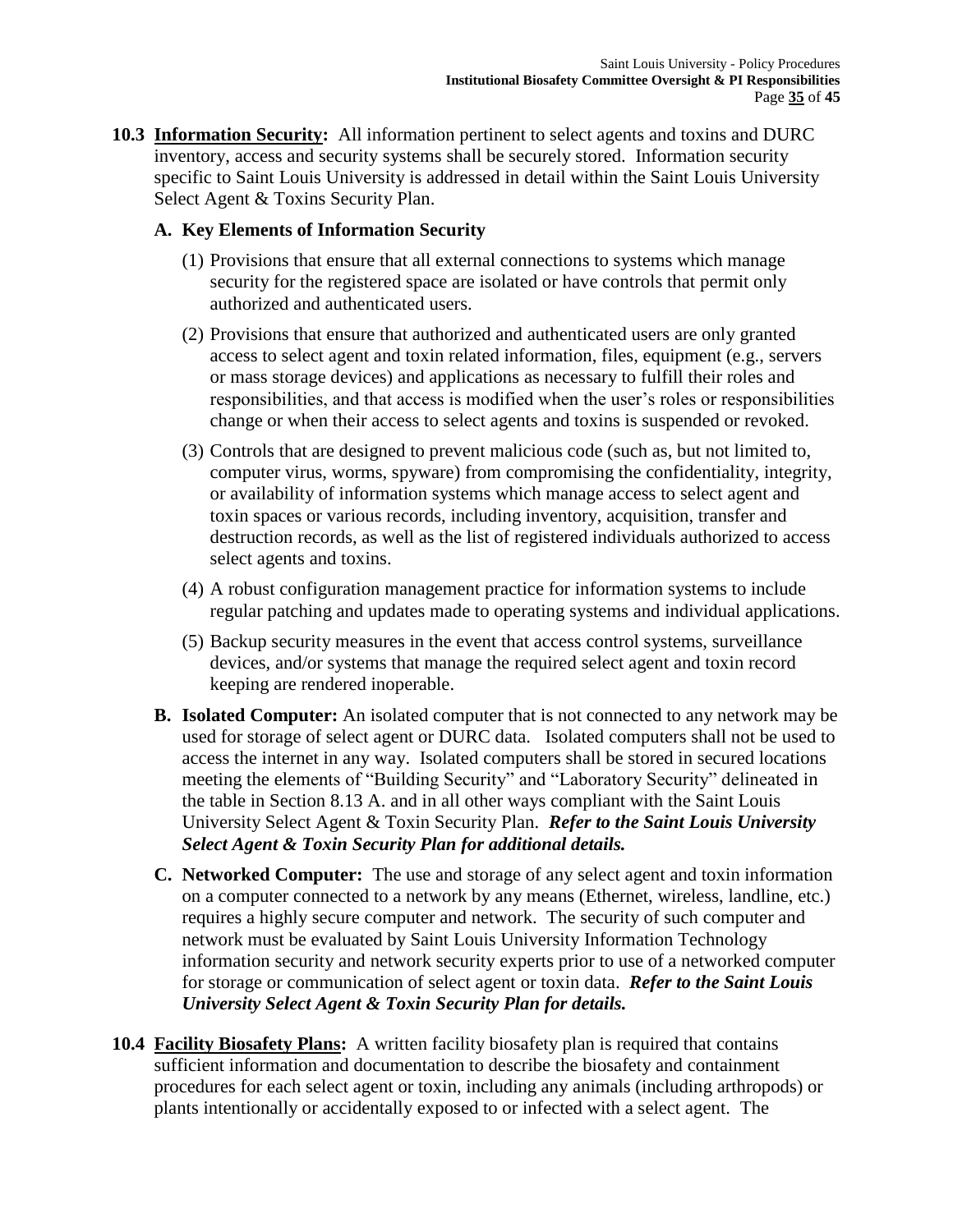biosafety and containment procedures must be sufficient to contain the select agent or toxin. The facility biosafety plan is commensurate with the risk of the select agent or toxin, given its intended used. Drills or exercises testing and evaluating the effectiveness of the facility biosafety plan must be conducted at least annually. The facility biosafety plan must be reviewed and revised as necessary at least annually, and after any drill or exercise and after any incident. For individuals with access to Tier 1 select agents and toxins, the biosafety plan requires enrollment in the occupational health program, consistent with CDC requirements. There are two facility biosafety plans for Saint Louis University select agent and toxin facilities, listed below.

- **A. Saint Louis University BSL-3 Facility Biosafety Plan:** This document details all of the required biosafety plan elements for any BSL-3 work including but not limited to select agents and toxins. For security reasons, this document has limited distribution and is available only through the Biological Safety Officer and Responsible Official on a need to know basis. The PI should contact the Biological Safety Officer and Responsible Official if they have a need to obtain an up-to-date copy of the Saint Louis University BSL-3 Facility Biosafety Plan. The BSL-3 Facility Biosafety Plan may be shared by the PI with the PI's staff on a limited need-to-know basis. Under no circumstances should the plan be shared outside of the University.
- **B. Saint Louis University ABSL-3 Facility Biosafety Plan:** This document details all of the required biosafety plan elements for any animal research requiring ABSL-3 containment, work including but not limited to animal work involving select agents and toxins. For security reasons, this document has limited distribution and is available only through the Biological Safety Officer and Responsible Official on a need to know basis. The PI should contact the Biological Safety Officer and Responsible Official if they have a need to obtain an up-to-date copy of the Saint Louis University ABSL-3 Facility Biosafety Plan. The ABSL-3 Facility Biosafety Plan may be shared by the PI with the PI's staff on a limited need-to-know basis. Under no circumstances should the plan be shared outside of the University.
- **10.5 Select Agent Incident Response Plan:** A select agent and toxin incident response plan based upon a site specific risk assessment is required. The incident response plan must be coordinated with any University-wide plans, kept in the workplace, and available to employees for review.
	- **A. Key Elements of the Incident Response Plan:** The incident response plan must fully describe the University's response procedures for the theft, loss, or release of a select agent or toxin; inventory discrepancies, security breaches (including information systems), severe weather and other natural disasters, workplace violence, bomb threats and suspicious packages, and emergencies such as fire, gas leak, explosion, power outage, and other natural and man- made events. The response procedures must account for hazards associated with the select agent or toxin and appropriate actions to contain such select agent or toxin, including any animals (including arthropods) or plants intentionally or accidentally exposed to or infected with a select agent. Additional key required elements of the incident response plan are detailed in 42CFR73.14. (See: [42 CFR 73.14 Incident Response Plan Requirements.](http://www.ecfr.gov/cgi-bin/text-idx?SID=fee034c105647f4af49f90b8e463c7b6&mc=true&node=pt42.1.73&rgn=div5#se42.1.73_114))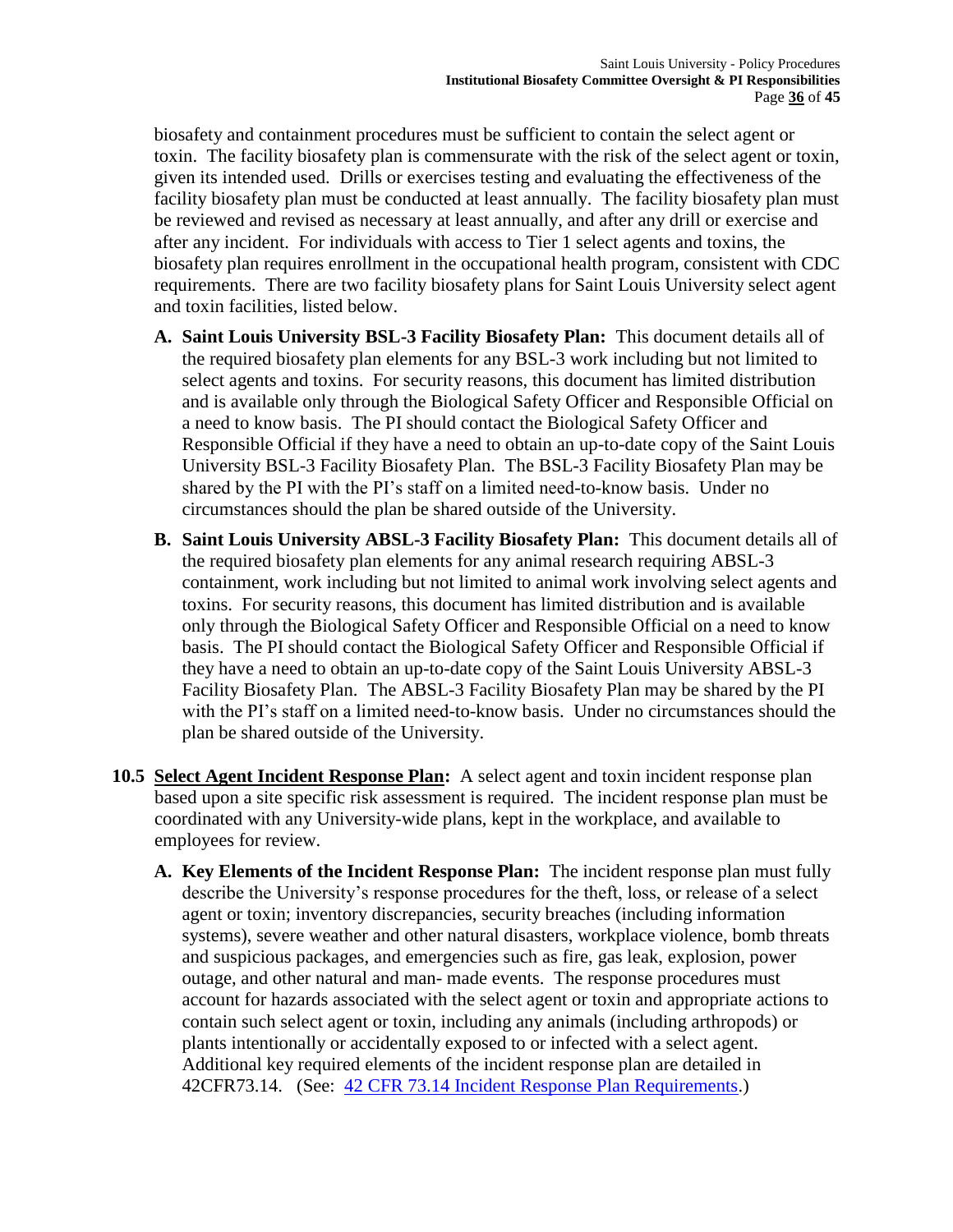**B. Additional Incident Response Plan Key Elements for Tier 1 Select Agents and Toxins:** With regard to Tier 1 select agents and toxins, the incident response plan must fully describe the University's response procedures for failure of intrusion detection or alarm systems. Storage or use of Tier 1 select agents and toxins also requires that the incident response plan describes how the University will notify the appropriate Federal, State, or local law enforcement agencies of suspicious activity that may be criminal in nature and related the University, its personnel or its select agents and toxins.

The Select Agent Incident Response Plan must be reviewed and revised as necessary at least annually, and after any drill or exercise and after any incident. Drills or exercises to test the incident response plan are required at least annually. The incident response plan may be shared by the PI with the PI's staff on a limited need-to-know basis. Under no circumstances should the plan be shared outside of the University.

## *Refer to the Saint Louis University Select Agent Incident Response Plan for details.*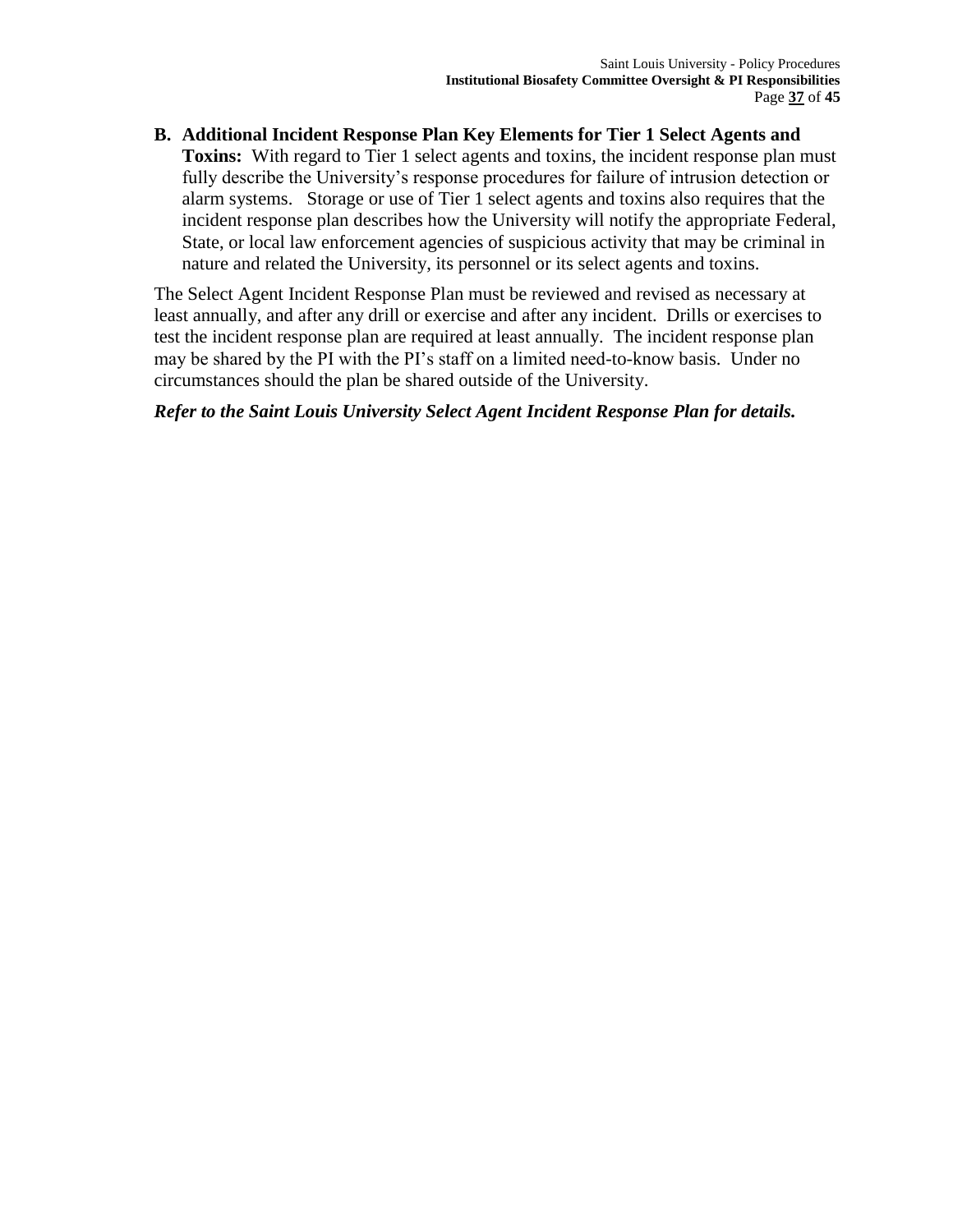# **11.0 DUAL USE RESEARCH OF CONCERN (DURC)**

#### **11.1 Dual Use Research of Concern – Scope of Research Requiring Oversight:** Consistent

with the *United States Government Policy for Institutional Oversight of Life Sciences Dual Use Research of Concern*, research that uses one or more of the agents or toxins listed Section 11.1 A. below, and produces, aims to produce, or can be reasonably anticipated to produce one or more of the effects listed in Section 11.1.B. below, must be evaluated for DURC potential.

## **A. DURC Agents and Toxins:**

- (1) Avian influenza virus (highly pathogenic)
- (2) *Bacillus anthracis*
- (3) Botulinum neurotoxin

Note: For the purposes of the DURC policy and procedures, there are no exempt quantities of botulinum neurotoxin. Research involving any quantity of botulinum neurotoxin should be evaluated for DURC potential.

- (4) *Burkholderia mallei*
- (5) Burkholderia pseudomallei
- (6) Ebola virus
- (7) Foot-and-mouth disease virus
- (8) *Francisella tularensis*
- (9) Marburg virus
- (10) Reconstructed 1918 Influenza virus
- (11) Rinderpest virus
- (12) Toxin-producing strains of *Clostridium botulinum*
- (13) Variola major virus
- (14) Variola minor virus
- (15) *Yersinia pestis*

## **B. Categories of Experiments Considered for DURC Effects:**

- (1) Enhances the harmful consequences of the agent or toxin.
- (2) Disrupts immunity or the effectiveness of an immunization against the agent or toxin without clinical and/or agricultural justification.
- (3) Confers to the agent or toxin resistance to clinically and/or agriculturally useful prophylactic or therapeutic interventions against that agent or toxin or facilitates their ability to evade detection methodologies.
- (4) Increases the stability, transmissibility, or the ability to disseminate the agent or toxin.
- (5) Alters the host range or tropism of the agent or toxin.
- (6) Enhances the susceptibility of a host population to the agent or toxin.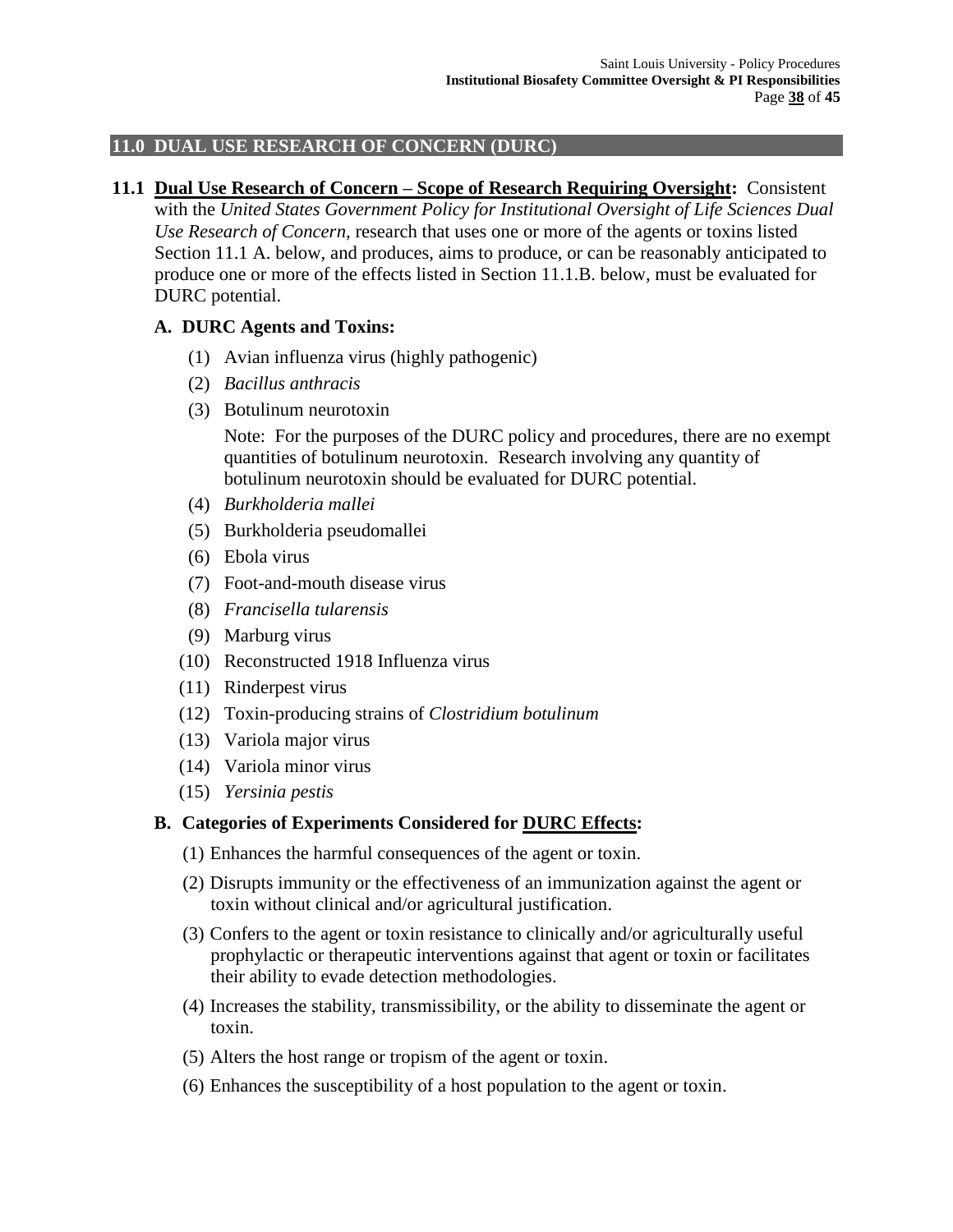(7) Generates or reconstitutes an eradicated or extinct agent or toxin listed in Section 11.1.A. above.

## **11.2 Responsibilities of Principal Investigators Regarding DURC:**

- **A. PIs Must Notify the IBC through the Biological Safety Officer:** PI must notify the IBC, which also serves as the Institutional Review Entity (IRE), by contacting the Biological Safety Officer as soon as DURC potential is recognized. This includes the following:
	- (1) The PI's research involves one or more of the agents or toxins listed in Section 11.1 above.
	- (2) The PI's research with one or more of the agents listed in Section 11.1 also produces, aims to produce, or can be reasonably anticipated to produce one of more the seven DURC effects listed in Section 11.2 above, **or**
	- (3) The PI's research that is within the scope of Section 11.1 above may meet the definition of DURC.
- **B. IBC Notification Requires PI Assessment:** The PI's IBC notification must include the PI's assessment of whether any research involving these agents or toxins produces, aims to produce, or is reasonably anticipated to produce one or more of the effects listed in Section 11.1. B. above.

#### **C. PI Required Commitments:**

- (1) **Work with the IBC:** Work with the IBC (IRE) to assess the dual use risks and benefits of the DURC and to develop risk mitigation measures.
- (2) **Risk Mitigation Plan:** Conduct DURC in accordance with the provisions in the risk mitigation plan.
- (3) **Know and Comply with All Policies and Procedures:** Be knowledgeable about and comply with all institutional and U.S. Government policies and requirements for oversight of DURC.
- (4) **Training:** Ensure that laboratory personnel (i.e., those under the supervision of laboratory leadership, including graduate students, postdoctoral fellows, research technicians, laboratory staff, and visiting scientists) conducting life sciences research with one or more of the agents listed in Section 11.1 above have received education and training on DURC.
- (5) **Communicate DURC in a Responsible Manner:** Communication of research and research findings is an essential activity for all researchers, and occurs throughout the research process, not only at the point of publication. Researchers planning to communicate DURC should do so in compliance with the approved risk mitigation plan.

*See Reference 13.6*

**11.3 IBC Review of DURC and Role as Institutional Review Entity (IRE):** The Saint Louis University IBC serves the role of the Institutional Review Entity (IRE) for purposes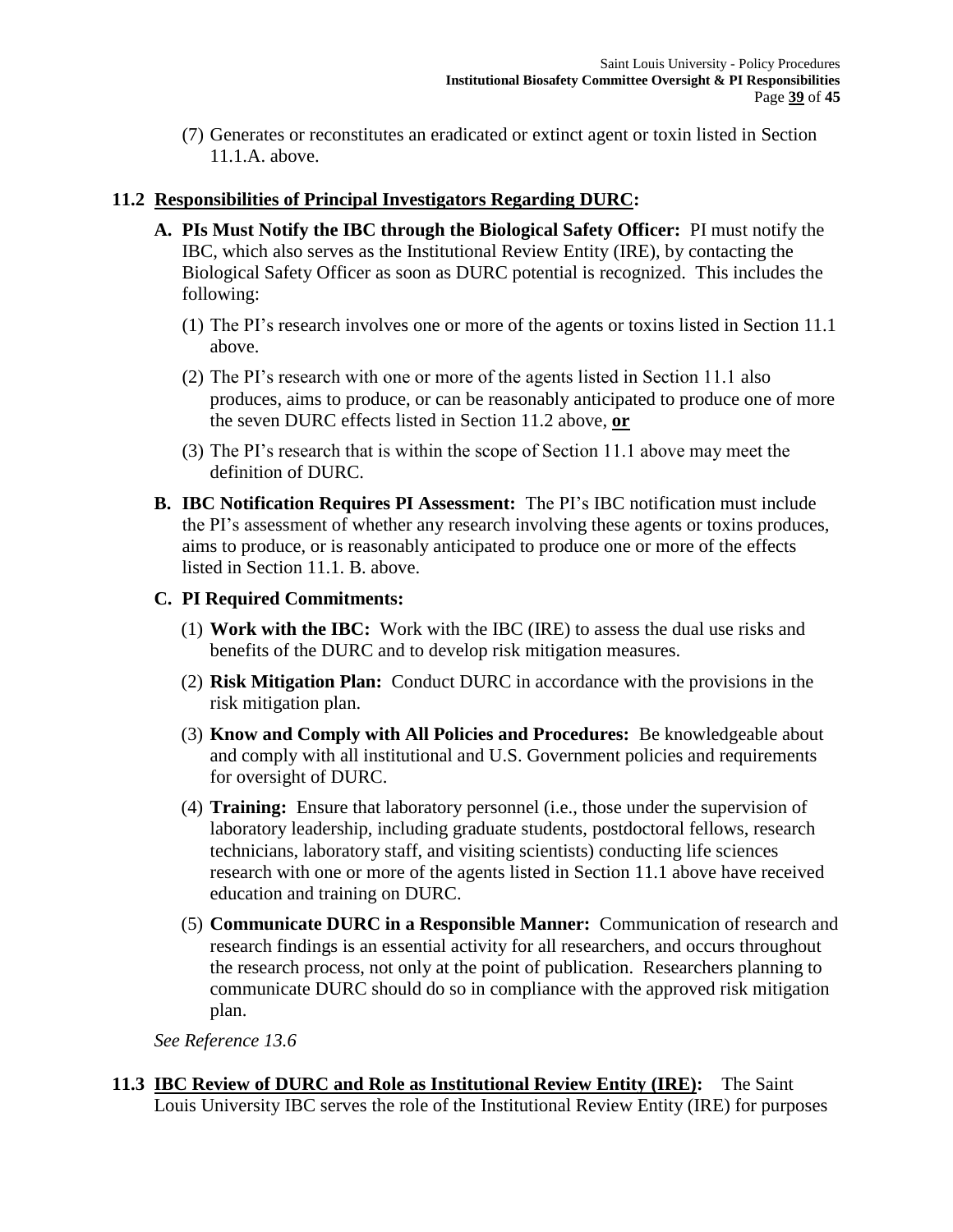of DURC. The IBC is empowered through the Saint Louis University Policy on Institutional Biosafety Committee (IBC) to ensure it can execute the requirements of the U.S. Government Policy for Institutional DURC Oversight. This includes but is not limited to the following:

# **A. IBC (IRE) Membership:**

- (1) **Number of Members:** Consistent with the IBC policy and procedures, as well as the U.S. Government Policy for Institutional DURC Oversight, when functioning as the IRE, the IBC is composed of at least five members
- (2) **IBC (IRE) Breadth of Experience:** The IBC (IRE) includes persons with sufficient breadth of expertise to assess the dual use of potential of the range of relevant life sciences research conducted at Saint Louis University.
- (3) **IBC (IRE) Expertise on Relevant U.S. Government Policies, Risk Assessment, Risk Management, Biosafety and Biosecurity:** The IBC (IRE) includes persons with knowledge of relevant U.S. Government policies and understanding of risk assessment and risk management considerations, including biosafety and biosecurity. To this extent, the IBC (IRE) may also include, or have available as consultants, at least one person knowledgeable in the University's commitments, policies, and standard operating procedures.
- (4) **Conflict of Interest:** On a case by case basis, the IBC (IRE) will recuse any member of the IBC (IRE) who is involved in the research project in question or has a direct financial interest, except to provide specific information requested by the IBC (IRE).
- **B. IBC (IRE) Meetings on DURC:** IBC (IRE) Meetings engaged in the review of DURC shall be conducted separate from the regular IBC meetings.
- **C. Dialogue with PI:** The IBC (IRE) will engage in an ongoing dialogue with the PI of the research in question when conducting a risk assessment and developing a risk mitigation plan.
- **D. IBC (IRE) Review Process:** The IBC (IRE) review process will be undertaken using as a guide the ["Tools for the Identification, Assessment, Management, and Responsible](http://www.phe.gov/s3/dualuse/Documents/durc-companion-guide.pdf)  [Communication of Dual Use Research of Concern –](http://www.phe.gov/s3/dualuse/Documents/durc-companion-guide.pdf) A Companion Guide to the United [States Government Policies for Oversight of Life Sciences Dual use Research of](http://www.phe.gov/s3/dualuse/Documents/durc-companion-guide.pdf)  [Concern"](http://www.phe.gov/s3/dualuse/Documents/durc-companion-guide.pdf). The Review steps include the following.
	- (1) **Verification:** The IBC (IRE) verifies that the research identified by the PI directly utilizes non-attenuated forms of one or more of the listed agents.
	- (2) **Review the PI's Assessment:** The IBC (IRE) reviews the PI's assessment of whether the research produces, aims to produce or is reasonably anticipated to produce one or more of the listed experimental effects and the final determination of whether the research meets the scope of the U.S. Government Policy for Institutional DURC Oversight.
	- (3) **Risk Assessment:** For research that the IBC (IRE) determines meets the scope of the U.S. Government Policy for Institutional DURC Oversight, the IBC (IRE)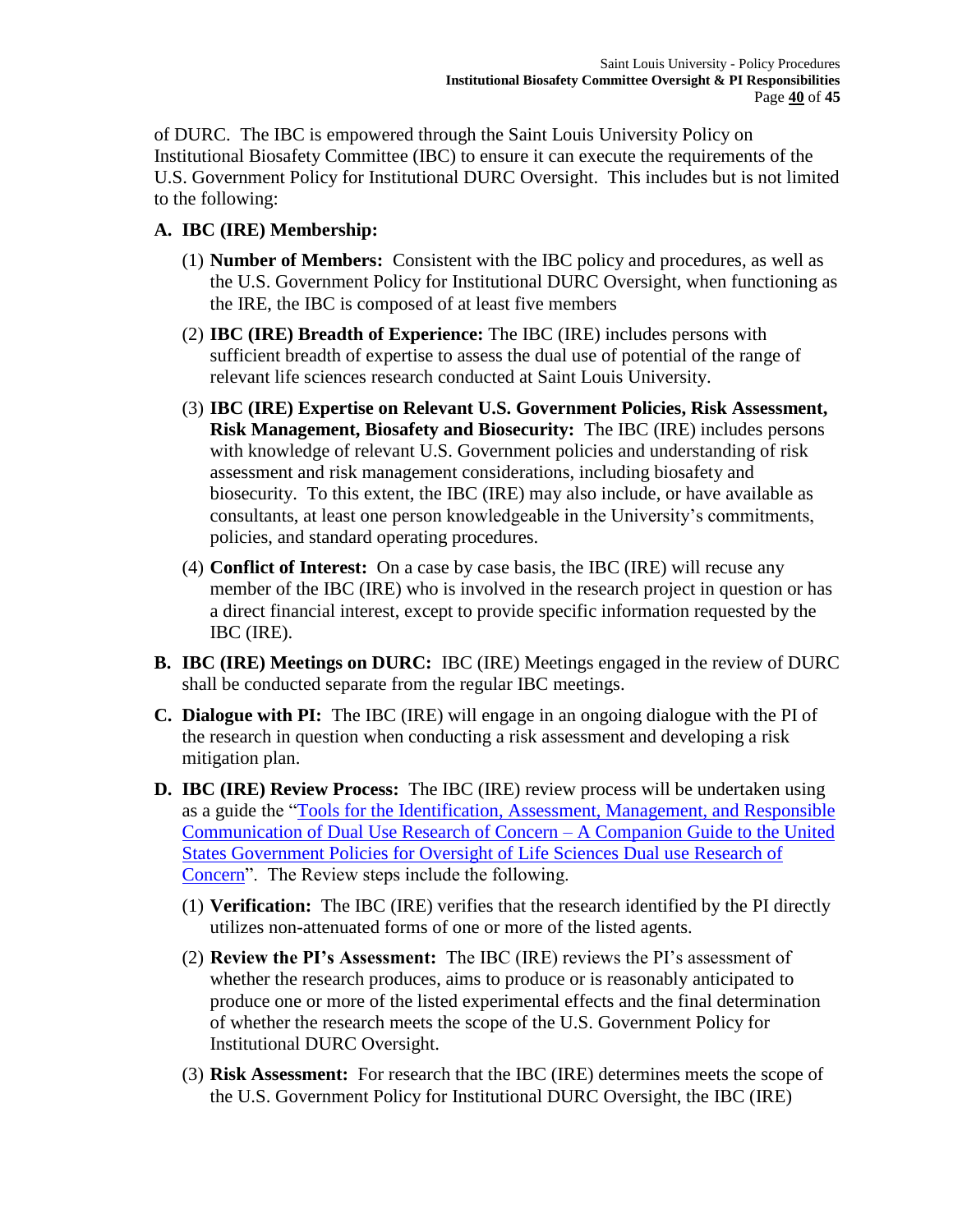conducts a risk assessment and determines whether the research meets the definition of DURC. This assessment will involve the PI, as appropriate.

- (4) **Assess the Benefits of the DURC:** The IBC (IRE) will assess the benefits of the DURC while also considering the risks identified in the previous step.
- (5) **Develop a Draft Risk Mitigation Plan:** The IBC (IRE) will develop a draft risk mitigation plan for the identified DURC. This plan will be based on the assessment of the risks and benefits in step (4).
- (6) **Notifications of Appropriate U.S. Government Funding Agency:** The IBC (IRE) will notify the appropriate U.S. Government Funding Agency of the IBC (IRE) findings, and follow all additional review and DURC oversight steps as necessary.
- (7) **Annual Review of Active Risk Mitigation Plans:** The IBC (IRE) will review, at least annually, all active risk mitigation plans. If the research in question still constitutes DURC, the IBC (IRE) will modify the plan as needed.

## **11.4 University Responsibilities:**

- **A. Establishing Internal Policies and Practices for the Identification and Effective Oversight of DURC:** The University has established policies and procedures for identification of DURC through its Policy on IBC, IBC Procedures and the IBC application process. The IBC procedures establish a mechanism for the PI to immediately refer a project to the IBC (IRE).
- **B. Establishing IRE:** The IBC is empowered to serve as the IRE and to fulfill all of its functions. An IBC (IRE) review and oversight process is defined in Section 11.3 above.
- **C. Designation of an Institutional Contact for Dual Use Research (ICDUR):** The Biological Safety Officer is designated to serve as the ICDUR, a University point of contact for questions regarding compliance with and implementation of the requirements for the oversight of research that falls within the scope of Section 11.1 above. If questions arise regarding compliance, implementation of University policies governing DURC, or when guidance is needed about identifying DURC or developing risk mitigation plans, the ICDUR serves as the liaison (as necessary) between the University and the relevant program officers at the U.S. Government funding agencies, or for non-U.S. Government funded research, between the University and NIH (or the U.S. Government agency to which NIH refers the University).
- **D. Maintaining Records:** Records of institutional DURC reviews and completed risk mitigation plans shall be maintained for the term of the research grant or contract (or for the duration of the research project if not externally funded) plus three years after its completion, but no less than eight years, unless a shorter period is required by law or regulation. These records may be maintained independent of IBC records.
- **E. Provide Education and Training on DURC:** The Office of Environmental Health and Safety's Biological Safety Officer, or his designee, provides training on DURC for individuals conducting life sciences research with one or more of the agent listed in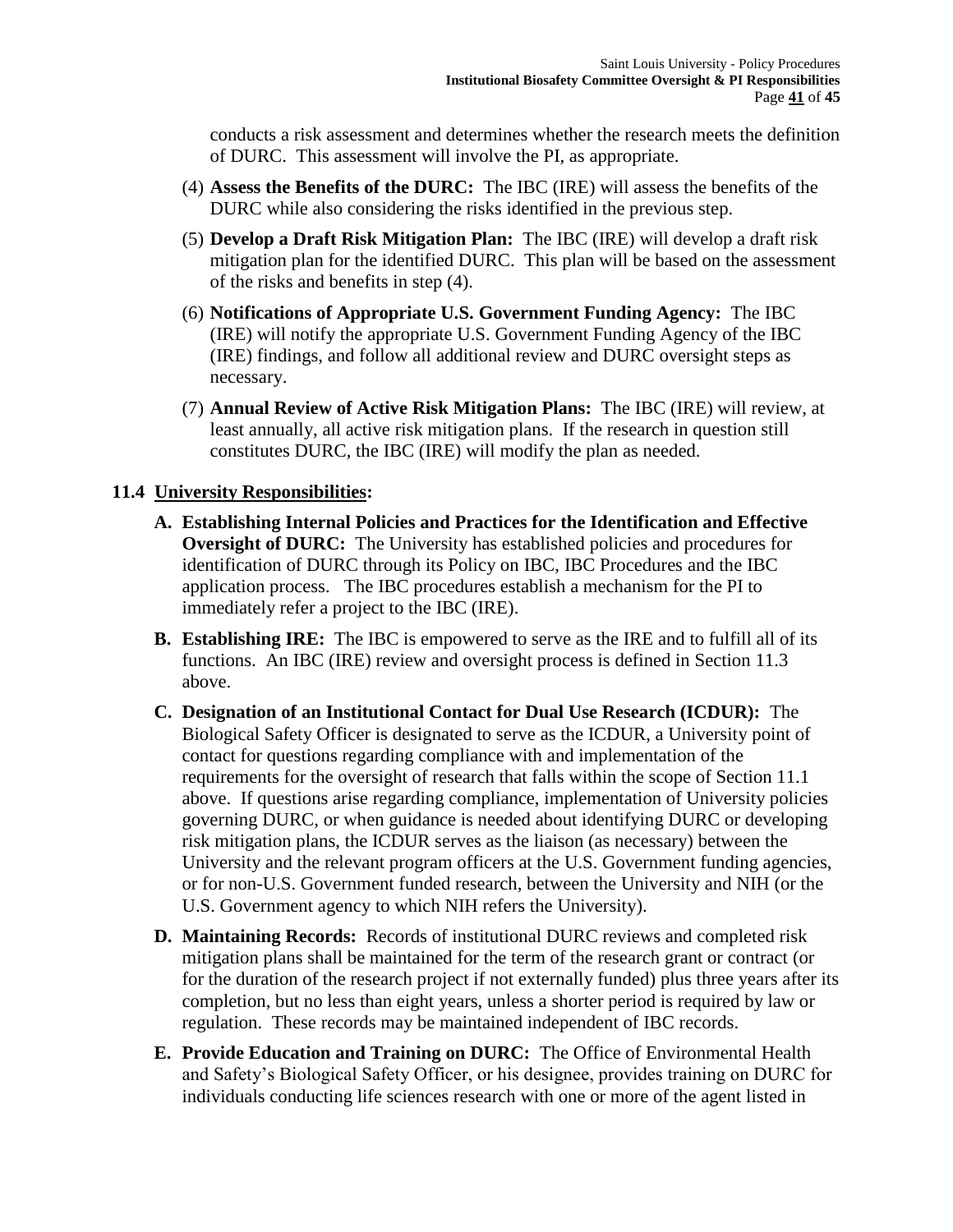Section 11.1 of these procedures. The Biological Safety Officer maintains records of such education and training for the term of the research grant or contract (or for the duration of the research project if not externally funded) plus three years after its completion.

- **F. Ensuring Compliance with the DURC Requirements and Approved Risk Mitigation Plans and Immediate Reporting of Non-Compliance:**
	- (1) **Immediate Reporting of Non-Compliance to Biological Safety Officer:** Any non-compliance with DURC requirements and/or risk mitigation plans identified by University personnel, including grants administrators, PIs and their staff, must be reported immediately to the Biological Safety Officer for review, investigation, and follow-up internal and external reporting by the Biological Safety Officer.
	- (2) **30 Day Reporting to Funding Agency:** Instances of non-compliance with the U.S. Government Policy for Institutional Oversight of Life Sciences Dual Use Research of Concern (DURC) and non-compliance with approved risk mitigation plans, as well as the mitigation measures undertaken by the University to prevent recurrences of similar non-compliance, will be reported within 30 calendar days to the U.S. Government funding agency by the Biological Safety Officer (designated ICDUR). In the case of non-U.S. Government funded research, reports will be made to the U.S. Government agency designated by the NIH.
- **G. Assisting PIs:** As necessary, the University will assist PIs conducting life sciences research when questions arise about whether their research may require further review or oversight.
- **H. Appeal Mechanism:** PIs may appeal IBC (IRE) decisions regarding research that is determined by the IBC (IRE) to meet the definition of DURC directly to the Vice President for Research. If the Vice President for Research determines that the IBC (IRE) should reopen the DURC review, a special meeting of the IBC (IRE) will be convened as soon as possible. The application materials previously submitted and any new information from the PI will be reviewed by the IBC (IRE). The PI may be invited to be present during the IBC (IRE) meeting to present information and/or answer questions. The final decision of the IRB (IRE) following the appeal review will be communicated in writing to the PI and the Vice President for Research.
- **I. Review Processes:** Information about the process for review of research subject to the U.S. Government Policy on DURC is available upon request, consistent with applicable law.

## **J. Certification by University:**

- (1) When applying for or accepting U.S. Government funds for life sciences research, as applicable, the University will certify that it is in compliance with all aspects of the U.S. Government Policy on DURC. *(Reference: Section 7.2 L. of the U.S. Government Policy Life Sciences Dual Use Research of Concern.)*
- (2) All potential DURC (see Section 11.1 above) must be reviewed and approved by the IBC (IRE) before submitting grant applications or contracts. *(See Section 8.1. B. of these procedures for details.)*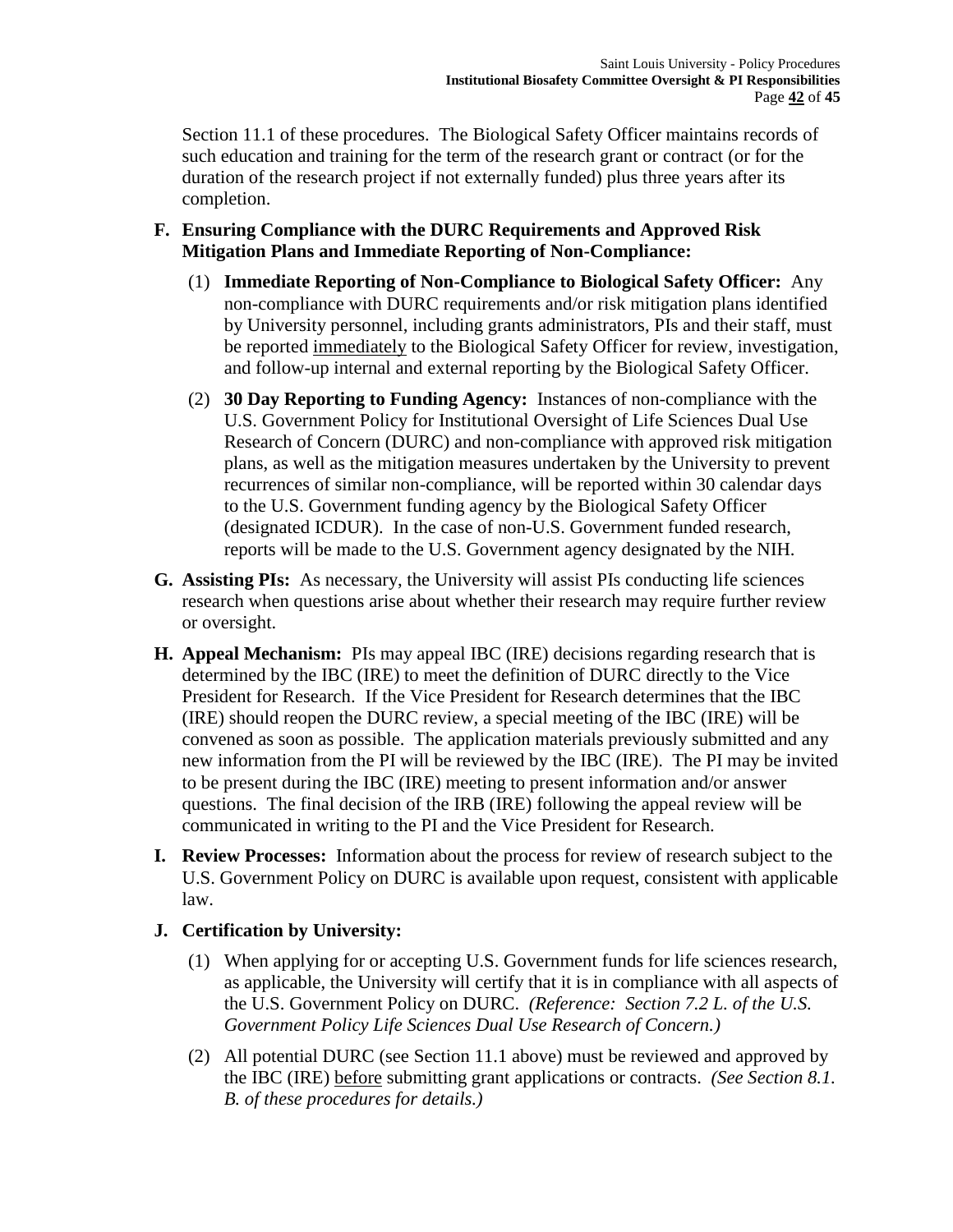#### **12.0 NON-COMPLIANCE AND SANCTIONS**

- **12.1 Impact of Violations:** Failure to timely summit IBC Research Protocol Applications and to receive IBC approval of these applications before initiating research with a hazardous biological agent, or failure to register certain types of experiments utilizing recombinant organisms, can have far-reaching effects, including citation of the University and the PI for possible violations of Federal Code and/or denial of federal funds for research to the PI or the University.
- **12.2 Reporting of Violations:** Non-compliance with the Policy on Institutional Biosafety Committee and the companion Procedures for Institutional Biosafety Committee (IBC) Compliance, including IBC Procedures for timely submission of IBC Research Protocol Applications, amendments, failure to attend required training, and other violations of IBC policy or IBC procedures may result in referral to the Vice President for Research and/or the Research Integrity Officer for review under the Saint Louis University Research Integrity Policy.
- **12.3 Sanctions:** Gross or repeated violations of the IBC policy and/or IBC procedures may result in disciplinary actions. Disciplinary actions for non-compliance can result in suspension or termination of research by the IBC or the Vice President for Research, including withholding of funding, a report of suspected misconduct, and/or a reporting to the applicable government regulatory and/or funding agencies.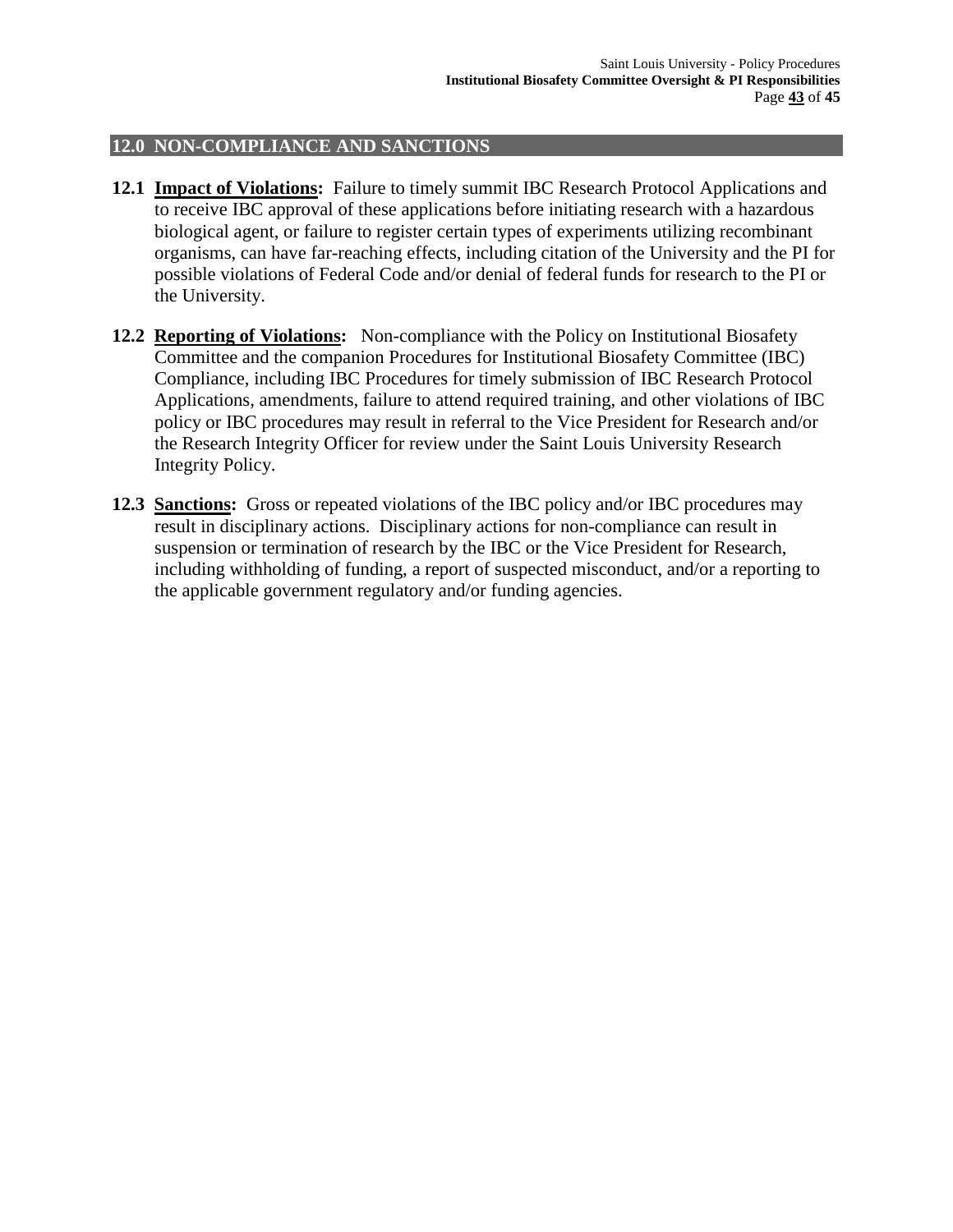#### **13.0 REFERENCES**

- **13.1 Saint Louis University** *Policy on Institutional Biosafety Committee (IBC) dated December 8, 2015. It can be downloaded at this link: [IBC Policy](http://www.slu.edu/Documents/research/environmental_health_safety/IBC_Policy_Letter.pdf)*
- **13.2** *Guidelines for Research Involving Recombinant or Synthetic Nucleic Acid Molecules (NIH Guidelines)* dated November 2013. A copy of this document can be downloaded at the following link: [http://osp.od.nih.gov/office-biotechnology-activities/biosafety/nih](http://osp.od.nih.gov/office-biotechnology-activities/biosafety/nih-guidelines)[guidelines](http://osp.od.nih.gov/office-biotechnology-activities/biosafety/nih-guidelines)
- **13.3** *Saint Louis University Exposure Control Plan for Bloodborne Pathogens*. A copy of this document should be available in any laboratory in which work with pathogenic organisms is performed or used. It can be downloaded at the following link: [SLU Exposure Control](http://www.slu.edu/Documents/research/environmental_health_safety/Exposure_Control_Plan_for_Bloodborne_Pathogens.pdf)  [Plan for Bloodborne Pathogens.](http://www.slu.edu/Documents/research/environmental_health_safety/Exposure_Control_Plan_for_Bloodborne_Pathogens.pdf) A hardcopy may be requested from the Saint Louis University Office of Environmental Health and Safety.
- **13.4** *Biosafety in Microbiological and Biomedical Laboratories (BMBL), 5th Edition, December 2009.* A copy of this document, jointly produced by the CDC and NIH, is available to PIs contemplating work with pathogenic organisms. It can be downloaded at the following link: <http://www.cdc.gov/biosafety/publications/bmbl5/index.htm>
- **13.5** *Code of Federal Regulations (CFR), Title 42: Public Health, Part 73 – Select Agents and Toxins.*Available at the following link:[42 CFR Part 73](http://www.ecfr.gov/cgi-bin/text-idx?tpl=/ecfrbrowse/Title42/42cfr73_main_02.tpl)
- **13.6** *Code of Federal Regulations (CFR), Title 9: Animals and Animal Products, Part 121 – Possession, Use, and Transfer of Select Agents and Toxins.* Available at the following link:[9 CFR Part 121](http://www.ecfr.gov/cgi-bin/retrieveECFR?gp=1&SID=b9126e9fba23e3e7933354a1d2630d72&ty=HTML&h=L&n=9y1.0.1.5.58&r=PART)
- **13.7** *Code of Federal Regulations (CFR), Title 7: Agriculture, Part 331 – Possession, Use, and Transfer of Select Agents and Toxins.* Available at the following link:[7 CFR Part](http://www.ecfr.gov/cgi-bin/retrieveECFR?gp=1&SID=b9126e9fba23e3e7933354a1d2630d72&ty=HTML&h=L&n=7y5.1.1.1.9&r=PART)  [331](http://www.ecfr.gov/cgi-bin/retrieveECFR?gp=1&SID=b9126e9fba23e3e7933354a1d2630d72&ty=HTML&h=L&n=7y5.1.1.1.9&r=PART)
- **13.8** *United States Government Policy for Institutional Oversight of Life Sciences Dual Use Research of Concern* (Release Date: September 24, 2014; Effective Date: September 24, 2015). Available at following link: [http://www.phe.gov/s3/dualuse/Documents/durc](http://www.phe.gov/s3/dualuse/Documents/durc-policy.pdf)[policy.pdf](http://www.phe.gov/s3/dualuse/Documents/durc-policy.pdf)
- **13.9** *Tools for the Identification, Assessment, Management, and Responsible Communication of Dual Use Research of Concern – A Companion Guide to the United States Government Policies for Oversight of Life Sciences Dual Use Research of Concern***, September 2014.** Available at the following link: <http://www.phe.gov/s3/dualuse/Documents/durc-companion-guide.pdf>